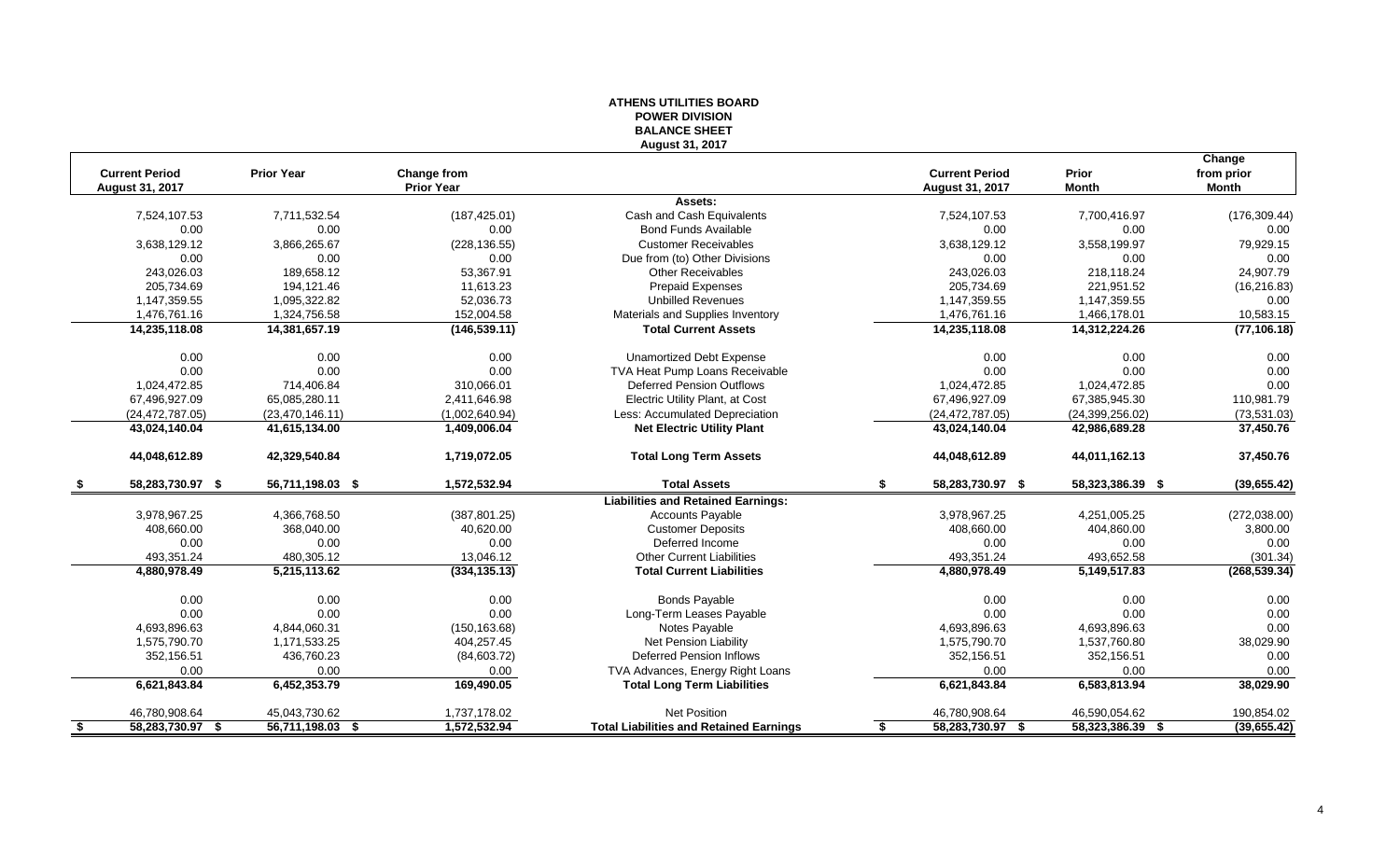|                                 |                                   |                                        | AUICIIS VUIIUCS DUAIU<br><b>Profit and Loss Statement - Power</b> |                                     |                                              |                                        |
|---------------------------------|-----------------------------------|----------------------------------------|-------------------------------------------------------------------|-------------------------------------|----------------------------------------------|----------------------------------------|
| Year-to-Date<br>August 31, 2017 | Year-to-Date<br><b>Prior Year</b> | Variance<br>Favorable<br>(Unfavorable) | <b>August 31, 2017</b><br><b>Description</b>                      | Current<br>Month<br>August 31, 2017 | Current<br><b>Month</b><br><b>Prior Year</b> | Variance<br>Favorable<br>(Unfavorable) |
|                                 |                                   |                                        | <b>REVENUE:</b>                                                   |                                     |                                              |                                        |
| 2,834,092.45                    | 3,106,630.20                      | (272, 537.75)                          | <b>Residential Sales</b>                                          | 1,496,151.22                        | 1,632,392.34                                 | (136, 241.12)                          |
| 766,588.20                      | 847,532.50                        | (80, 944.30)                           | <b>Small Commercial Sales</b>                                     | 400,600.27                          | 433,678.76                                   | (33,078.49)                            |
| 5,547,619.20                    | 5,844,576.54                      | (296, 957.34)                          | Large Commercial Sales                                            | 2,766,339.67                        | 3,003,179.00                                 | (236, 839.33)                          |
| 71,444.15                       | 70,561.81                         | 882.34                                 | Street and Athletic Lighting                                      | 35,497.54                           | 35,288.43                                    | 209.11                                 |
| 98,726.35                       | 97,764.40                         | 961.95                                 | Outdoor Lighting                                                  | 49,077.38                           | 48,772.51                                    | 304.87                                 |
| 112,816.21                      | 107,385.92                        | 5,430.29                               | Revenue from Fees                                                 | 56,647.79                           | 54,591.87                                    | 2,055.92                               |
| 9,431,286.56                    | 10,074,451.37                     | (643, 164.81)                          | <b>Total Revenue</b>                                              | 4,804,313.87                        | 5,207,902.91                                 | (403, 589.04)                          |
| 8,193,359.91                    | 8,769,951.66                      | 576,591.75                             | <b>Power Costs</b>                                                | 4,002,151.34                        | 4,442,002.98                                 | 439,851.64                             |
| 1,237,926.65                    | 1,304,499.71                      | (66, 573.06)                           | <b>Contribution Margin</b>                                        | 802, 162.53                         | 765,899.93                                   | 36,262.60                              |
|                                 |                                   |                                        | <b>OPERATING EXPENSES:</b>                                        |                                     |                                              |                                        |
| 424.47                          | 59.75                             | (364.72)                               | <b>Transmission Expense</b>                                       | 59.75                               | 59.75                                        | 0.00                                   |
| 148,852.84                      | 149,092.04                        | 239.20                                 | <b>Distribution Expense</b>                                       | 70,658.16                           | 80,243.68                                    | 9,585.52                               |
| 110,239.52                      | 94,957.91                         | (15, 281.61)                           | Customer Service and Customer Acct. Expense                       | 52,619.65                           | 46,176.50                                    | (6,443.15)                             |
| 284,428.42                      | 253,147.56                        | (31, 280.86)                           | Administrative and General Expenses                               | 147,076.24                          | 128,223.32                                   | (18, 852.92)                           |
| 543,945.25                      | 497,257.26                        | (46, 687.99)                           | <b>Total operating expenses</b>                                   | 270,413.80                          | 254,703.25                                   | (15,710.55)                            |
|                                 |                                   |                                        | <b>Maintenance Expenses</b>                                       |                                     |                                              |                                        |
| 0.00                            | 0.00                              | 0.00                                   | <b>Transmission Expense</b>                                       | 0.00                                | 0.00                                         | 0.00                                   |
| 210,035.32                      | 174, 127.71                       | (35,907.61)                            | <b>Distribution Expense</b>                                       | 115,740.37                          | 112,285.92                                   | (3,454.45)                             |
| 13,285.54                       | 3,388.44                          | (9,897.10)                             | Administrative and General Expense                                | 4,608.14                            | 1,962.78                                     | (2,645.36)                             |
| 223,320.86                      | 177,516.15                        | (45,804.71)                            | <b>Total Maintenance Expenses</b>                                 | 120,348.51                          | 114,248.70                                   | (6,099.81)                             |
|                                 |                                   |                                        | <b>Other Operating Expense</b>                                    |                                     |                                              |                                        |
| 285,513.03                      | 267,049.98                        | (18, 463.05)                           | <b>Depreciation Expense</b>                                       | 142,090.03                          | 133,302.13                                   | (8,787.90)                             |
| 157,437.00                      | 158,658.32                        | 1,221.32                               | <b>Tax Equivalents</b>                                            | 78,718.50                           | 79,329.16                                    | 610.66                                 |
| 442,950.03                      | 425.708.30                        | (17, 241.73)                           | <b>Total Other Operating Expenses</b>                             | 220,808.53                          | 212.631.29                                   | (8, 177.24)                            |
| 9,403,576.05                    | 9,870,433.37                      | 466,857.32                             | <b>Total Operating and Maintenance Expenses</b>                   | 4,613,722.18                        | 5,023,586.22                                 | 409,864.04                             |
| 27,710.51                       | 204,018.00                        | (176, 307.49)                          | <b>Operating Income</b>                                           | 190,591.69                          | 184,316.69                                   | 6,275.00                               |
| 10,522.74                       | 6,571.48                          | 3,951.26                               | Other Income                                                      | 3,455.77                            | 3,521.70                                     | (65.93)                                |
| 38,233.25                       | 210,589.48                        | (172, 356.23)                          | <b>Total Income</b>                                               | 194,047.46                          | 187,838.39                                   | 6,209.07                               |
| 1,890.32                        | 6,170.63                          | 4,280.31                               | Miscellaneous Income Deductions                                   | 1,289.79                            | 5,687.54                                     | 4,397.75                               |
| 36,342.93                       | 204,418.85                        | (168, 075.92)                          | <b>Net Income Before Debt Expenses</b>                            | 192,757.67                          | 182,150.85                                   | 10,606.82                              |
|                                 |                                   |                                        | <b>DEBT RELATED EXPENSES:</b>                                     |                                     |                                              |                                        |
| 0.00                            | 0.00                              | 0.00                                   | Amortization of Debt Related Expenses                             | 0.00                                | 0.00                                         | 0.00                                   |
| 6,669.97                        | 4,148.04                          | (2,521.93)                             | <b>Interest Expense</b>                                           | 3,113.50                            | 2,223.98                                     | (889.52)                               |
| 6,669.97                        | 4,148.04                          | (2,521.93)                             | <b>Total debt related expenses</b>                                | 3,113.50                            | 2,223.98                                     | (889.52)                               |
| 29,672.96                       | 200,270.81                        | (170, 597.85)                          | Net Income before Extraordinary Exp.                              | 189,644.17                          | 179,926.87                                   | 9,717.30                               |
| 32,651.47                       | 10,786.00                         | 21,865.47                              | Extraordinary Income (Expense)                                    | 1,209.85                            | 761.00                                       | 448.85                                 |
| 62,324.43 \$<br>- 5             | 211,056.81                        | (148, 732.38)                          | <b>CHANGE IN NET ASSETS</b>                                       | 190,854.02 \$                       | 180,687.87                                   | 10,166.15                              |

# **Athens Utilities Board**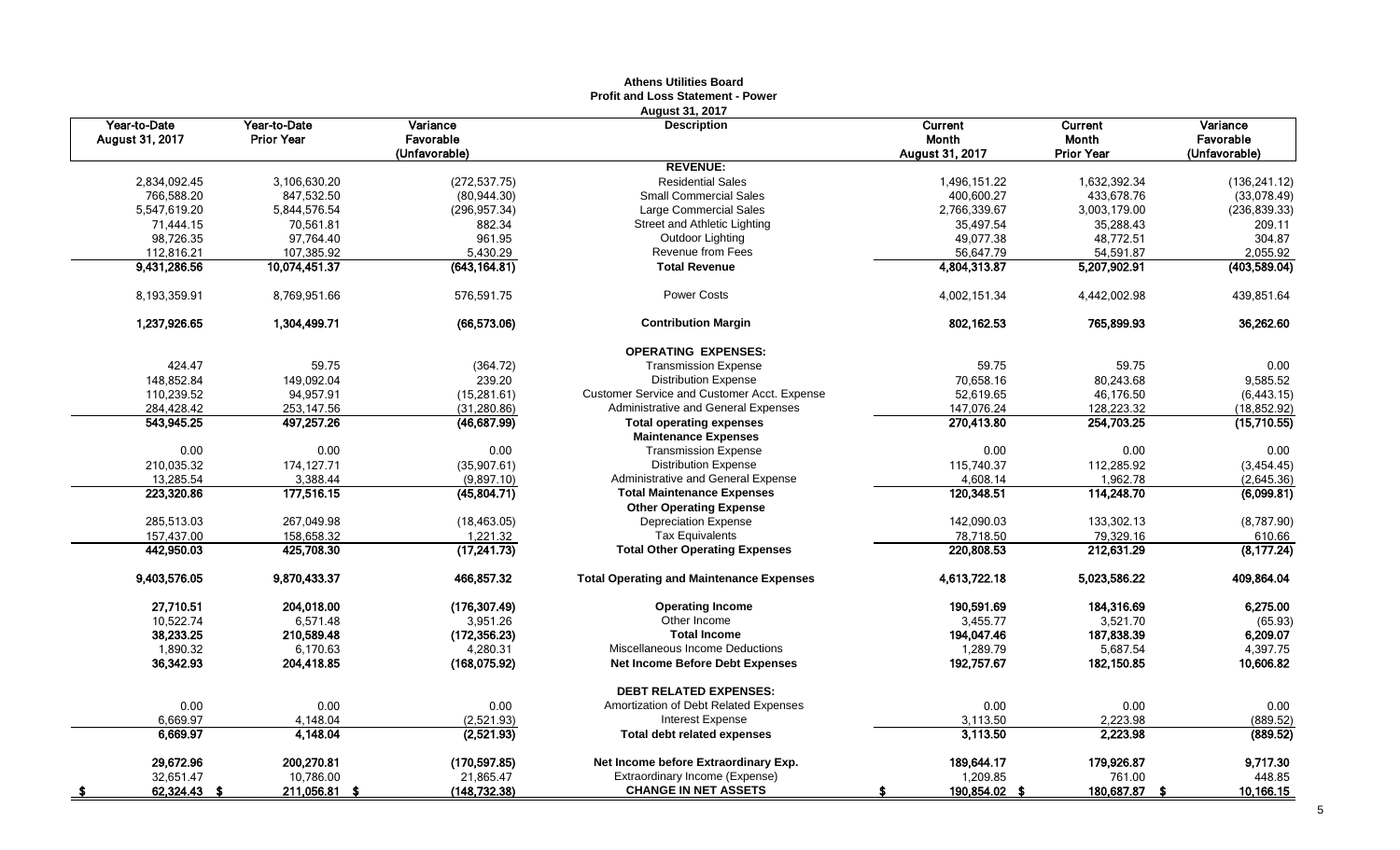|                                 |                               |                     | <b>Athens Utilities Board</b><br><b>Budget Comparison - Power</b><br>August 31, 2017 |                                         |                                 |                           |
|---------------------------------|-------------------------------|---------------------|--------------------------------------------------------------------------------------|-----------------------------------------|---------------------------------|---------------------------|
| Year-to-Date<br>August 31, 2017 | Year-to-Date<br><b>Budget</b> | $Y-T-D$<br>Variance | <b>Description</b>                                                                   | <b>Current Month</b><br>August 31, 2017 | <b>Monthly</b><br><b>Budget</b> | <b>Budget</b><br>Variance |
|                                 |                               |                     | <b>REVENUE:</b>                                                                      |                                         |                                 |                           |
| 2.834.092.45                    | 2.963.171.42                  | (129,078.97)        | <b>Residential Sales</b>                                                             | 1,496,151.22                            | 1,514,575.73                    | (18, 424.51)              |
| 766,588.20                      | 820,962.16                    | (54, 373.96)        | <b>Small Commercial Sales</b>                                                        | 400,600.27                              | 412,851.43                      | (12, 251.16)              |
| 5,547,619.20                    | 6,071,564.26                  | (523, 945.06)       | Large Commercial Sales                                                               | 2,766,339.67                            | 3,055,553.49                    | (289, 213.82)             |
| 71,444.15                       | 71,639.72                     | (195.57)            | Street and Athletic Lighting                                                         | 35,497.54                               | 35,630.06                       | (132.52)                  |
| 98,726.35                       | 92,331.15                     | 6,395.20            | Outdoor Lighting                                                                     | 49,077.38                               | 46,010.41                       | 3,066.97                  |
| 112,816.21                      | 118,049.70                    | (5,233.49)          | Revenue from Fees                                                                    | 56,647.79                               | 57,624.67                       | (976.88)                  |
| 9,431,286.56                    | 10,137,718.41                 | (706,431.85)        | <b>Total Revenue</b>                                                                 | 4,804,313.87                            | 5,122,245.79                    | (317, 931.92)             |
| 8,193,359.91                    | 8,617,855.97                  | 424,496.06          | <b>Power Costs</b>                                                                   | 4,002,151.34                            | 4,255,876.71                    | 253,725.37                |
| 1,237,926.65                    | 1,519,862.44                  | (281, 935.79)       | <b>Contribution Margin</b><br><b>OPERATING EXPENSES:</b>                             | 802,162.53                              | 866,369.08                      | (64, 206.55)              |
| 424.47                          | 21.39                         | (403.08)            | <b>Transmission Expense</b>                                                          | 59.75                                   | 21.39                           | (38.36)                   |
| 148.852.84                      | 136.567.62                    | (12, 285.22)        | <b>Distribution Expense</b>                                                          | 70.658.16                               | 66.704.90                       | (3,953.26)                |
| 110,239.52                      | 98,820.71                     | (11, 418.81)        | Customer Service and Customer Acct. Expense                                          | 52,619.65                               | 49,129.41                       | (3,490.24)                |
| 284,428.42                      | 288,148.72                    | 3,720.30            | Administrative and General Expenses                                                  | 147,076.24                              | 143,210.33                      | (3,865.91)                |
| 543,945.25                      | 523,558.44                    | (20, 386.81)        | <b>Total operating expenses</b><br><b>Maintenance Expenses</b>                       | 270,413.80                              | 259,066.03                      | (11, 347.77)              |
| 0.00                            | 0.00                          | 0.00                | <b>Transmission Expense</b>                                                          | 0.00                                    | 0.00                            | 0.00                      |
| 210,035.32                      | 210,340.53                    | 305.21              | <b>Distribution Expense</b>                                                          | 115,740.37                              | 125,046.94                      | 9,306.57                  |
| 13,285.54                       | 6,016.04                      | (7,269.50)          | Administrative and General Expense                                                   | 4,608.14                                | 3,197.42                        | (1,410.72)                |
| 223,320.86                      | 216,356.57                    | (6,964.29)          | <b>Total Maintenance Expenses</b>                                                    | 120,348.51                              | 128,244.36                      | 7,895.85                  |
|                                 |                               |                     | <b>Other Operating Expense</b>                                                       |                                         |                                 |                           |
| 285,513.03                      | 270,605.66                    | (14, 907.37)        | <b>Depreciation Expense</b>                                                          | 142,090.03                              | 134,430.70                      | (7,659.33)                |
| 157,437.00                      | 153,832.53                    | (3,604.47)          | <b>Tax Equivalents</b>                                                               | 78,718.50                               | 76,580.00                       | (2, 138.50)               |
| 442,950.03                      | 424,438.19                    | (18, 511.84)        | <b>Total Other Operating Expenses</b>                                                | 220,808.53                              | 211,010.70                      | (9,797.83)                |
| 9,403,576.05                    | 9,782,209.18                  | 378,633.13          | <b>Total Operating and Maintenance Expenses</b>                                      | 4,613,722.18                            | 4,854,197.80                    | 240,475.62                |
| 27,710.51                       | 355,509.23                    | (327,798.72)        | <b>Operating Income</b>                                                              | 190,591.69                              | 268,047.99                      | (77, 456.30)              |
| 10,522.74                       | 7,118.92                      | 3,403.82            | Other Income                                                                         | 3,455.77                                | 6,386.50                        | (2,930.73)                |
| 38,233.25                       | 362,628.15                    | (324, 394.90)       | <b>Total Income</b>                                                                  | 194,047.46                              | 274,434.49                      | (80, 387.03)              |
| 1,890.32                        | 3,731.56                      | 1,841.24            | Miscellaneous Income Deductions                                                      | 1,289.79                                | 2,013.99                        | 724.20                    |
| 36,342.93                       | 358,896.59                    | (322, 553.66)       | <b>Net Income Before Debt Expenses</b><br><b>DEBT RELATED EXPENSES:</b>              | 192,757.67                              | 272,420.50                      | (79,662.83)               |
| 0.00                            | 0.00                          | 0.00                | Amortization of Debt Related Expenses                                                | 0.00                                    | 0.00                            | 0.00                      |
| 6,669.97                        | 7,328.87                      | 658.90              | <b>Interest Expense</b>                                                              | 3,113.50                                | 3,608.30                        | 494.80                    |
| 6,669.97                        | 7,328.87                      | 658.90              | <b>Total debt related expenses</b>                                                   | 3,113.50                                | 3,608.30                        | 494.80                    |
| 29,672.96                       | 351,567.73                    | (321, 894.77)       | Net Income before Extraordinary Exp.                                                 | 189,644.17                              | 268,812.20                      | (79, 168.03)              |
| 32,651.47                       | 5,833.33                      | 26,818.14           | <b>Extraordinary Income (Expense)</b>                                                | 1,209.85                                | 2,916.67                        | (1,706.82)                |
| 62,324.43 \$<br>- \$            | 357,401.06 \$                 | (295, 076.63)       | <b>CHANGE IN NET ASSETS</b>                                                          | 190,854.02 \$                           | 271,728.87 \$                   | (80, 874.85)              |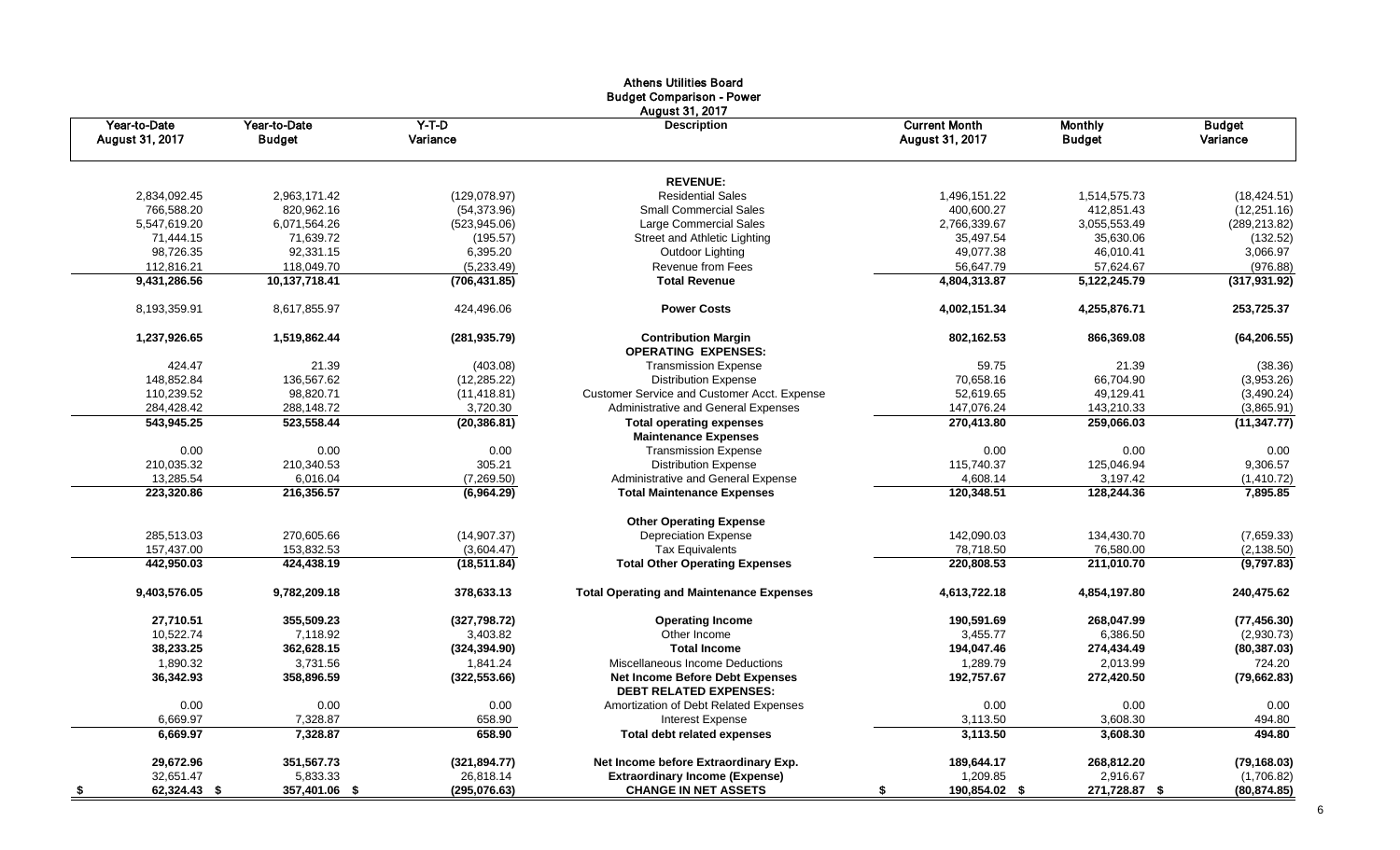# **Athens Utilities Board Power Division STATEMENTS OF CASH FLOWS August 31, 2017**

|     | Year-to-Date       | Year-to-Date       | Variance      |                                                                                     | <b>Month to Date</b>     | <b>Month to Date</b> | Variance      |
|-----|--------------------|--------------------|---------------|-------------------------------------------------------------------------------------|--------------------------|----------------------|---------------|
|     | August 31, 2017    | <b>Prior Year</b>  |               |                                                                                     | August 31, 2017          | <b>Prior Year</b>    |               |
|     |                    |                    |               | <b>CASH FLOWS FROM OPERATION ACTIVITIES:</b>                                        |                          |                      |               |
|     | 62,324.43          | 211,056.81         | (148, 732.38) | Net Operating Income                                                                | 190,854.02               | 180,687.87           | 10,166.15     |
|     |                    |                    |               | Adjustments to reconcile operating income                                           |                          |                      |               |
|     |                    |                    |               | to net cash provided by operations:                                                 |                          |                      |               |
|     | 285,513.03         | 267,049.98         | 18,463.05     | Depreciation                                                                        | 142,090.03               | 133,302.13           | 8,787.90      |
|     |                    |                    |               | <b>Changes in Assets and Liabilities:</b>                                           |                          |                      |               |
|     | (1,019,374.35)     | (720, 883.06)      | (298, 491.29) | <b>Accounts Receivable</b>                                                          | (104, 836.94)            | 17,943.14            | (122,780.08)  |
|     | 0.00               | 0.00               | 0.00          | Due from (to) Other Divisions                                                       | 0.00                     | 0.00                 | 0.00          |
|     | 36,124.73          | 43,527.42          | (7,402.69)    | <b>Prepaid Expenses</b>                                                             | 16,216.83                | 21,763.71            | (5,546.88)    |
|     | 435,808.36         | 568,379.55         | (132, 571.19) | <b>Deferred Pension Outflows</b>                                                    | 0.00                     | 0.00                 | 0.00          |
|     | 0.00               | 0.00               | 0.00          | Accrued. Unbilled Revenue                                                           | 0.00                     | 0.00                 | 0.00          |
|     | (28, 943.32)       | 88,249.20          | (117, 192.52) | <b>Materials and Supplies</b>                                                       | (10, 583.15)             | 80,225.00            | (90, 808.15)  |
|     | (82, 888.61)       | (161, 075.07)      | 78,186.46     | <b>Accounts Payable</b>                                                             | (272,038.00)             | 1,835.53             | (273, 873.53) |
|     | 8,049.45           | 9,319.27           | (1,269.82)    | <b>Other Current Liabilities</b>                                                    | 204.18                   | (1,577.72)           | 1,781.90      |
|     | 1,720.00           | 5,660.00           | (3,940.00)    | <b>Customer Deposits</b>                                                            | 3,800.00                 | 3,160.00             | 640.00        |
|     | (359,748.56)       | (520, 362.48)      | 160,613.92    | <b>Net Pension Liability</b>                                                        | 38,029.90                | 23,520.81            | 14,509.09     |
|     | 0.00               | 0.00               | 0.00          | <b>Deferred Pension Inflows</b>                                                     | 0.00                     | 0.00                 | 0.00          |
|     | 33,135.54          | (13, 293.26)       | 46,428.80     | <b>Retirements and Salvage</b>                                                      | 16,213.72                | (23, 206.89)         | 39,420.61     |
|     | 0.00               | 0.00               | 0.00          | Deferred Income                                                                     | 0.00                     | 0.00                 | 0.00          |
|     | (628, 279.30)      | (222, 371.64)      | (405, 907.66) | <b>Net Cash from Operating Activities</b><br><b>CASH FROM NONCAPITAL FINANCING:</b> | 19,950.59                | 437,653.58           | (417, 702.99) |
|     | 0.00               | 0.00               | 0.00          | Changes in Long-Term Lease Payable                                                  | 0.00                     | 0.00                 | 0.00          |
|     | (1,011.04)         | 0.00               | (1,011.04)    | Changes in Notes Payable                                                            | (505.52)                 | 0.00                 | (505.52)      |
|     | 0.00               | 0.00               | 0.00          | Changes in Bonds Payable                                                            | 0.00                     | 0.00                 | 0.00          |
|     | 0.00               | 0.00               | 0.00          | Changes in TVA Loan Program                                                         | 0.00                     | 0.00                 | 0.00          |
|     | (1,011.04)         | 0.00               | (1,011.04)    | <b>Net Cash from Noncapital Financing Activities</b>                                | (505.52)                 | 0.00                 | (505.52)      |
|     |                    |                    |               | <b>CASH FLOWS FROM CAPITAL AND RELATED</b><br><b>INVESTING ACTIVITIES</b>           |                          |                      |               |
|     | 0.00               | 0.00               | 0.00          | Adj.Retained Earnings - TVA loss Adjustment                                         | 0.00                     | 0.00                 | 0.00          |
|     | 0.00               | 0.00               | 0.00          | <b>Prior Period Adjustment</b>                                                      | 0.00                     | 0.00                 | 0.00          |
|     | (363, 484.93)      | (455, 889.19)      | 92,404.26     | Changes in Electric Plant                                                           | (195, 754.51)            | (236, 524.96)        | 40,770.45     |
|     | (363, 484.93)      | (455, 889.19)      | 92,404.26     | <b>Capital and Related Investing Activities</b>                                     | (195, 754.51)            | (236, 524.96)        | 40,770.45     |
|     | $(992, 775.27)$ \$ | $(678, 260.83)$ \$ | (314, 514.44) | <b>Net Changes in Cash Position</b>                                                 | $(176, 309.44)$ \$       | 201,128.62 \$        | (377, 438.06) |
|     |                    |                    |               |                                                                                     |                          |                      |               |
|     | 8,516,882.80       | 8,389,793.37       | 127,089.43    | Cash at Beginning of Period                                                         | 7,700,416.97             | 7,510,403.92         | 190,013.05    |
|     | 7,524,107.53       | 7,711,532.54       | (187, 425.01) | Cash at end of Period                                                               | 7,524,107.53             | 7,711,532.54         | (187, 425.01) |
| -\$ | $(992, 775.27)$ \$ | $(678, 260.83)$ \$ | (314, 514.44) | <b>Changes in Cash and Equivalents</b>                                              | $(176, 309.44)$ \$<br>\$ | 201,128.62 \$        | (377, 438.06) |

Long-Term Debt \$4,693,896.63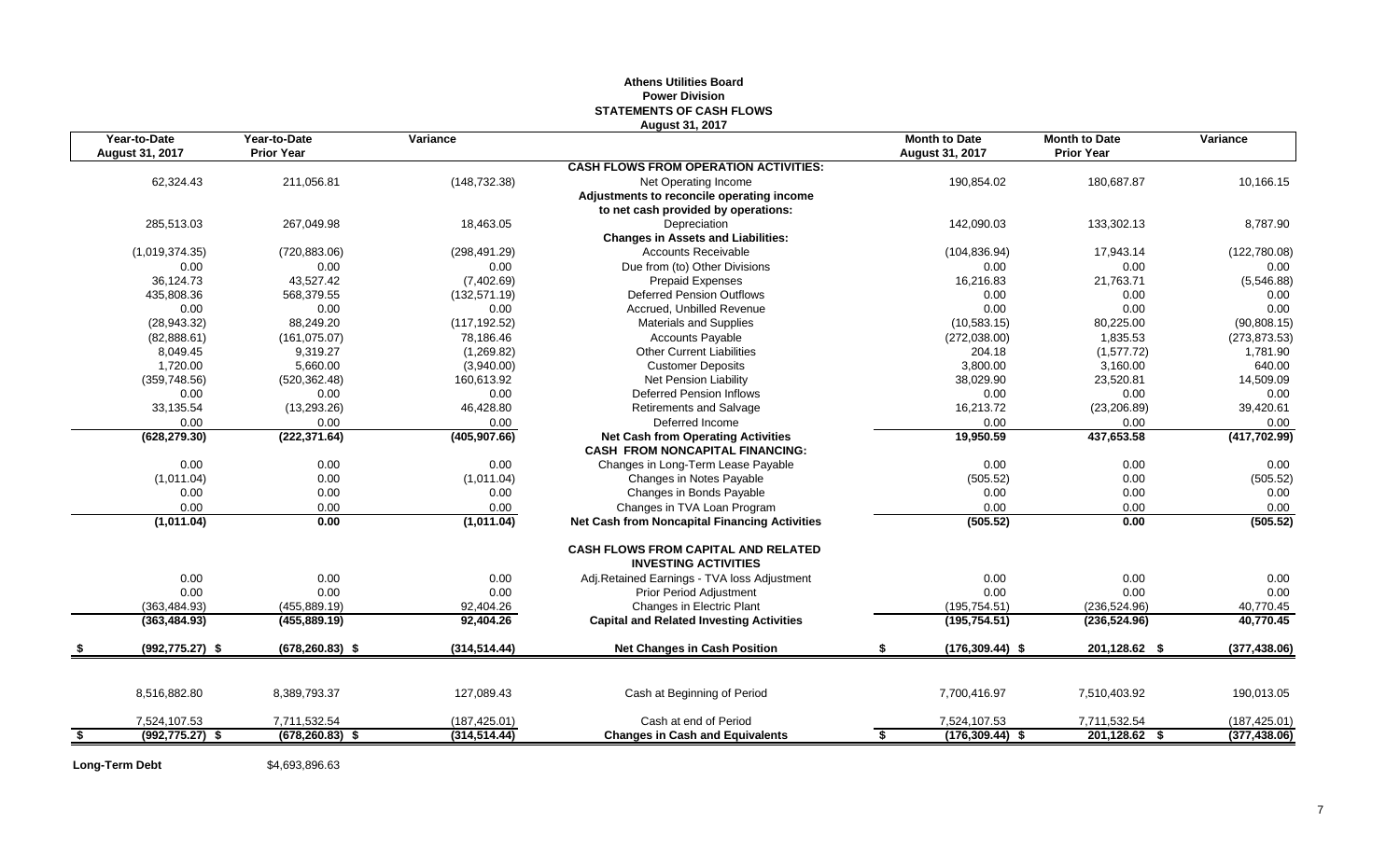### Athens Utilities Board Statistics Report August 31, 2017

| Power:                       |         |        |          |            |
|------------------------------|---------|--------|----------|------------|
|                              | Current | Prior  |          | # Accounts |
| Number of services:          | Month   | Year   | Change   | Change     |
| Residential                  | 10,902  | 10,938 | $-0.33%$ | $-36$      |
| Small Commercial             | 1,960   | 1,964  | $-0.20%$ | $-4$       |
| Large Commercial             | 271     | 260    | 4.23%    | 11         |
| Street and Athletic Lighting | 21      | 21     | 0.00%    |            |
| Outdoor Lighting             | 59      | 61     | $-3.28%$ |            |
| Total Services               | 13.213  | 13.244 | $-0.23%$ | $-31$      |

| <b>I</b> Sales Volumes:    | <b>Current Month</b> |                   |          | Year-to-Date |                   |           |
|----------------------------|----------------------|-------------------|----------|--------------|-------------------|-----------|
| Kwh                        | 8/31/2017            | <b>Prior Year</b> | Change   | 8/31/2017    | <b>Prior Year</b> | Change    |
| Residential                | 14,570,949           | 15,989,429        | $-8.87%$ | 27,088,715   | 30,230,225        | $-10.39%$ |
| <b>I</b> Small Commercial  | 3,360,506            | 3,676,267         | $-8.59%$ | 6,315,163    | 7.160.217         | $-11.80%$ |
| Large Commercial           | 41,336,530           | 42,167,174        | $-1.97%$ | 81,754,057   | 81.399.158        | 0.44%     |
| <b>Street and Athletic</b> | 258,577              | 262,275           | $-1.41%$ | 515,155      | 523,743           | $-1.64%$  |
| Outdoor Lighting           | 264.831              | 276.100           | -4.08%   | 530,292      | 554.434           | $-4.35%$  |
| Total                      | 59,791,393           | 62,371,245        | $-4.14%$ | 116.203.382  | 119.867.777       | -3.06%    |

| Employment         |                 |                                 |                   |
|--------------------|-----------------|---------------------------------|-------------------|
|                    | August 31, 2017 | Same Month<br><b>Prior Year</b> | <b>Difference</b> |
|                    |                 |                                 |                   |
| Employee Headcount | 57.00           | 53.00                           | 4.00              |
| <b>IFTE</b>        | 58.9            | 56.55                           | 2.35              |
| Y-T-D FTE          | 59.59           | 57.08                           | 2.51              |

| Heating/Cooling Degree Days (Calendar Month): |                        |                   |                   |
|-----------------------------------------------|------------------------|-------------------|-------------------|
|                                               | <b>August 31, 2017</b> | <b>Prior Year</b> | <b>Difference</b> |
| <b>Heating Degree Days</b>                    |                        |                   |                   |
| Cooling Degree Days                           | 348                    | 494               | -146              |
|                                               |                        |                   |                   |

| Heating/Cooling Degree Days (Billing Period): |                 |                   |                   |
|-----------------------------------------------|-----------------|-------------------|-------------------|
|                                               | August 31, 2017 | <b>Prior Year</b> | <b>Difference</b> |
| Heating Degree Days                           |                 |                   |                   |
| Cooling Degree Days                           | 398             | 524               | -126              |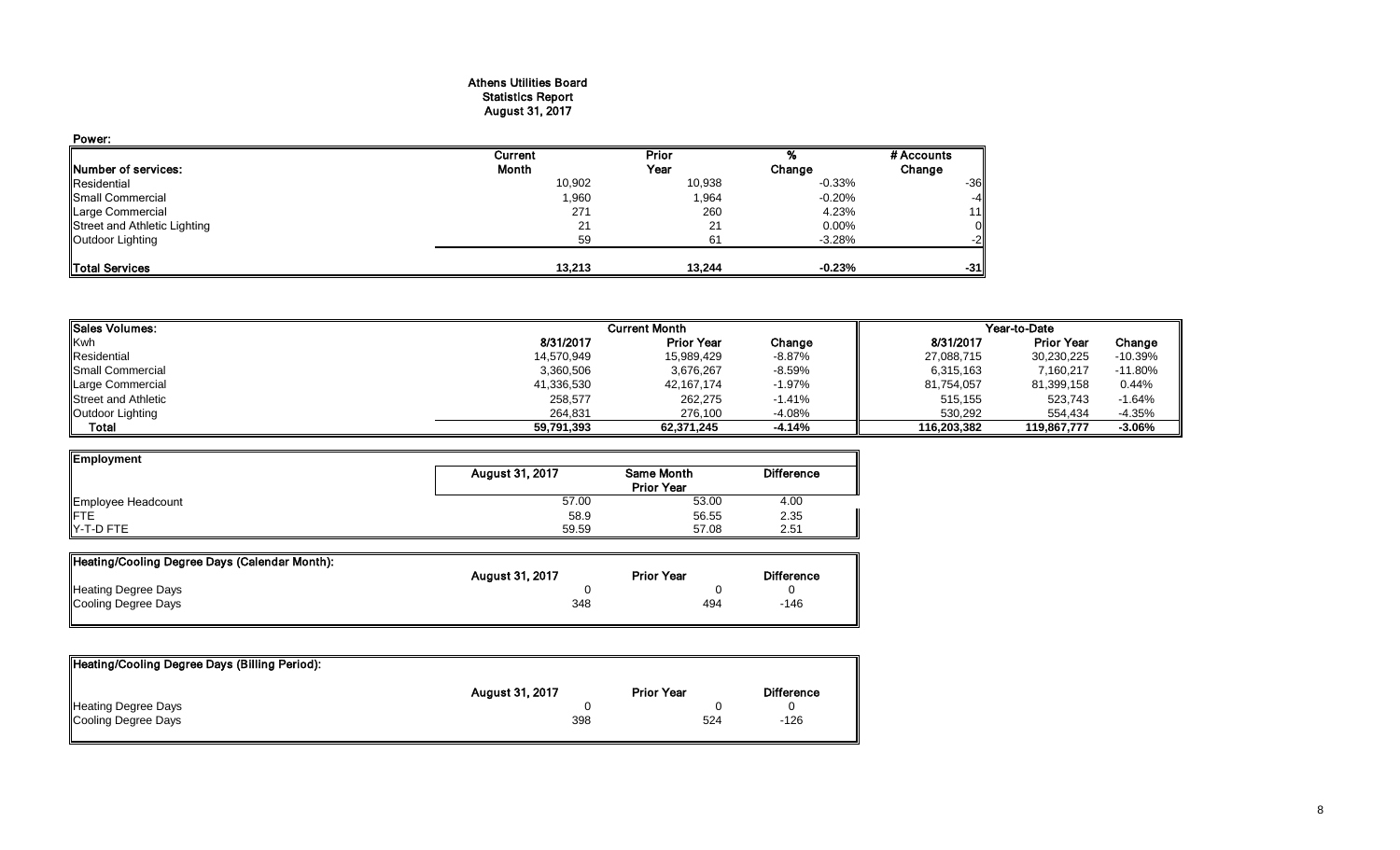# **Athens Utilities Board Power Division Capital Budget Month Ending as of August 31, 2017**

|                                                | <b>Budget</b>                           | <b>Actual</b> | Variance to date<br>Favorable | <b>Estimated</b><br>% Project | % of Budget<br>Expended |
|------------------------------------------------|-----------------------------------------|---------------|-------------------------------|-------------------------------|-------------------------|
| <b>Planned Capital Improvements:</b>           |                                         |               | (Unfavorable)                 | Completion                    |                         |
| Replace Truck 69                               | 210,000                                 |               | 210,000                       |                               |                         |
| Replace Truck 11                               | 51,000                                  |               | 51,000                        |                               |                         |
| Capacitor System (Continue)                    | 150,000                                 |               | 150,000                       |                               |                         |
| <b>SCADA</b>                                   | 200,000                                 |               | 200,000                       |                               |                         |
| Covered Storage (Place Holder)                 | 150,000                                 |               | 150,000                       |                               |                         |
| Urg conversion Ervin Rd to CR 666              | 200,000                                 |               | 200,000                       |                               |                         |
| Distribution #6 upgrade                        | 300,000                                 |               | 300,000                       |                               |                         |
| <b>LED Purchases</b>                           | 300,000                                 | 55,868        | 244,132                       | 10.00%                        | 18.62%                  |
| Bohanan Addition change out/upgrade            | 200,000                                 |               | 200,000                       |                               |                         |
| <b>Build out Fiber</b>                         | 80,000                                  | 2,210         | 77,790                        | 3.00%                         | 2.76%                   |
| West Athens PTs, relaying, and 161 kv switches | 250,000                                 |               | 250,000                       |                               |                         |
| Backup Generator at Main Office                | 65,000                                  |               | 65,000                        |                               |                         |
| Backup Radio                                   | 75,000                                  |               | 75,000                        |                               |                         |
| Nort Athens 69 kv Bus Breaker                  | 100,000                                 | 24,976        | 75,024                        |                               | 24.98%                  |
| Purchase Etowah Switching Station              | 1,000,000                               |               | 1,000,000                     |                               |                         |
| Etowah Switching Station Renovation            | 1,000,000                               |               | 1,000,000                     |                               |                         |
| Voltage Management                             | 272,724                                 |               | 272,724                       |                               |                         |
| <b>Building Improvements</b>                   | 40,000                                  |               | 40,000                        |                               |                         |
| Mpower                                         | 20,000                                  | 708           | 19,293                        |                               | 3.54%                   |
| Other System Improvements                      | 347,782                                 | 45,531        | 302,251                       |                               | 13.09% Continuous       |
| Poles                                          | 313,004                                 | 27,084        | 285,920                       |                               | 8.65% Continuous        |
| Primary Wire and Underground                   | 500,000                                 | 63,721        | 436,279                       |                               | 12.74% Continuous       |
| Transformers                                   | 463,710                                 | 75,348        | 388,362                       |                               | 16.25% Continuous       |
| Services                                       | 289,819                                 | 61,713        | 228,106                       |                               | 21.29% Continuous       |
| <b>Total Planned Capital Improvements:</b>     | 6,578,039                               | 357,158       | 6,220,881                     |                               |                         |
| <b>Other Assets:</b>                           |                                         |               |                               |                               |                         |
| Other                                          |                                         | 27,192        | (27, 192)                     |                               |                         |
| <b>Total Other Assets:</b>                     |                                         | 27,192        | (27, 192)                     |                               |                         |
| Totals:                                        | 6,578,039<br>- \$                       | 384,350 \$    | 6,193,689                     |                               |                         |
|                                                | Percentage of Budget Spent Year-to-date |               | 5.84%                         |                               |                         |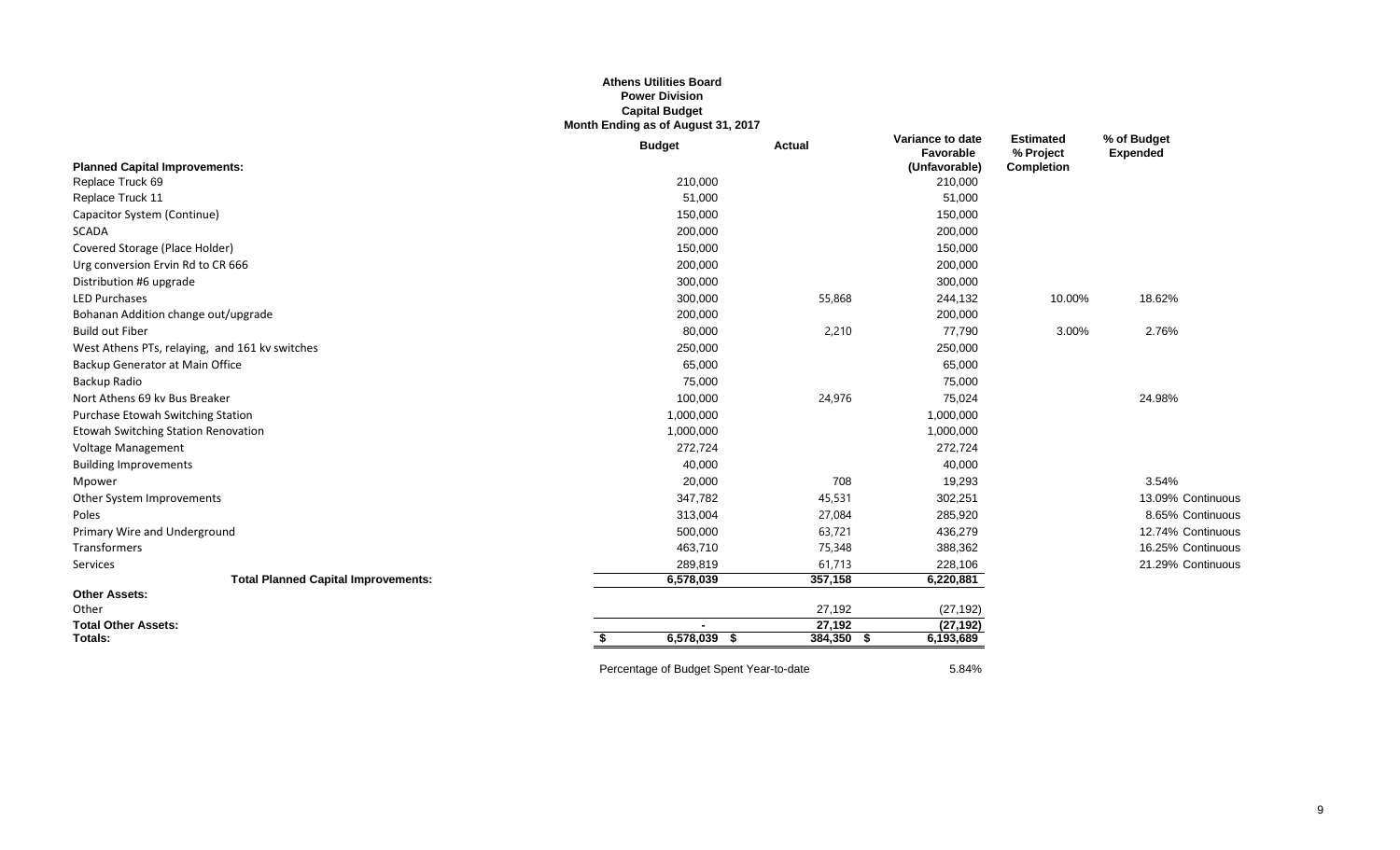# **ATHENS UTILITIES BOARD WATER DIVISION BALANCE SHEET August 31, 2017**

|      | <b>Current Period</b> | <b>Prior Year</b> | Change from       |                                                | <b>Current Period</b>  | Prior            | Change<br>from prior |
|------|-----------------------|-------------------|-------------------|------------------------------------------------|------------------------|------------------|----------------------|
|      | August 31, 2017       |                   | <b>Prior Year</b> |                                                | August 31, 2017        | <b>Month</b>     | <b>Month</b>         |
|      |                       |                   |                   | Assets:                                        |                        |                  |                      |
|      | 5,230,573.41          | 4,738,629.23      | 491,944.18        | Cash and Cash Equivalents                      | 5,230,573.41           | 5,204,583.82     | 25,989.59            |
|      | 277, 167. 76          | 266,968.10        | 10,199.66         | <b>Customer Receivables</b>                    | 277, 167. 76           | 300,523.15       | (23, 355.39)         |
|      | 0.00                  | 0.00              | 0.00              | Due to/from Other Divisions                    | 0.00                   | 0.00             | 0.00                 |
|      | 15,986.61             | 16,057.00         | (70.39)           | <b>Other Receivables</b>                       | 15,986.61              | 15,957.96        | 28.65                |
|      | 191,516.07            | 183,120.78        | 8,395.29          | <b>Prepaid Expenses</b>                        | 191,516.07             | 197,492.65       | (5,976.58)           |
|      | 253.249.19            | 187.618.23        | 65,630.96         | Materials and Supplies Inventory               | 253.249.19             | 201,981.22       | 51,267.97            |
|      | 5,968,493.04          | 5,392,393.34      | 576,099.70        | <b>Total Current Assets</b>                    | 5,968,493.04           | 5,920,538.80     | 47,954.24            |
|      | 0.00                  | 0.00              | 0.00              | Reserve and Other                              | 0.00                   | 0.00             | 0.00                 |
|      | 0.00                  | 0.00              | 0.00              | <b>Total Restricted Assets</b>                 | 0.00                   | 0.00             | 0.00                 |
|      | 0.00                  | 0.00              | 0.00              | Debt Issue Costs, Net of Amortization          | 0.00                   | 0.00             | 0.00                 |
|      | 297,995.45            | 199,936.44        | 98,059.01         | <b>Deferred Pension Outflows</b>               | 297,995.45             | 297,995.45       | 0.00                 |
|      | 33,656,760.95         | 31,031,425.99     | 2,625,334.96      | Water Utility Plant, at cost                   | 33,656,760.95          | 33,612,830.34    | 43,930.61            |
|      | (13, 273, 471.24)     | (12, 726, 288.81) | (547, 182.43)     | Less: Accumulated Depreciation                 | (13, 273, 471.24)      | (13,208,713.60)  | (64, 757.64)         |
|      | 20,383,289.71         | 18,305,137.18     | 2,078,152.53      | <b>Net Water Utility Plant</b>                 | 20,383,289.71          | 20,404,116.74    | (20, 827.03)         |
|      | 20,681,285.16         | 18,505,073.62     | 2,176,211.54      | <b>Total Long Term Assets</b>                  | 20,681,285.16          | 20,702,112.19    | (20, 827.03)         |
| - \$ | 26,649,778.20 \$      | 23,897,466.96 \$  | 2,752,311.24      | <b>Total Assets</b>                            | \$<br>26,649,778.20 \$ | 26,622,650.99 \$ | 27,127.21            |
|      |                       |                   |                   | <b>Liabilities and Retained Earnings:</b>      |                        |                  |                      |
|      | 54,522.72             | 70.978.57         | (16, 455.85)      | <b>Accounts Payable</b>                        | 54.522.72              | 70.900.80        | (16, 378.08)         |
|      | 49,540.00             | 45,370.00         | 4.170.00          | <b>Customer Deposits</b>                       | 49.540.00              | 49.550.00        | (10.00)              |
|      | 103,785.15            | 119,860.83        | (16,075.68)       | <b>Other Current Liabilities</b>               | 103,785.15             | 107,290.04       | (3,504.89)           |
|      | 207,847.87            | 236,209.40        | (28, 361.53)      | <b>Total Current Liabilities</b>               | 207,847.87             | 227,740.84       | (19,892.97)          |
|      | 455,939.64            | 321,739.29        | 134,200.35        | Net Pension Liability                          | 455,939.64             | 444,945.70       | 10,993.94            |
|      | 100,740.85            | 120,006.40        | (19, 265.55)      | <b>Deferred Pension Inflows</b>                | 100,740.85             | 100,740.85       | 0.00                 |
|      | 0.00                  | 0.00              | 0.00              | <b>Bonds Payable</b>                           | 0.00                   | 0.00             | 0.00                 |
|      | 4,739,189.74          | 3,100,769.37      | 1,638,420.37      | Note Payable                                   | 4,739,189.74           | 4,753,181.89     | (13,992.15)          |
|      | 5,295,870.23          | 3,542,515.06      | 1,753,355.17      | <b>Total Long Term Liabilities</b>             | 5,295,870.23           | 5,298,868.44     | (2,998.21)           |
|      | 21,146,060.10         | 20,118,742.50     | 1,027,317.60      | <b>Net Position</b>                            | 21,146,060.10          | 21,096,041.71    | 50,018.39            |
| - 5  | 26,649,778.20 \$      | 23,897,466.96 \$  | 2,752,311.24      | <b>Total Liabilities and Retained Earnings</b> | 26,649,778.20 \$<br>S  | 26,622,650.99 \$ | 27,127.21            |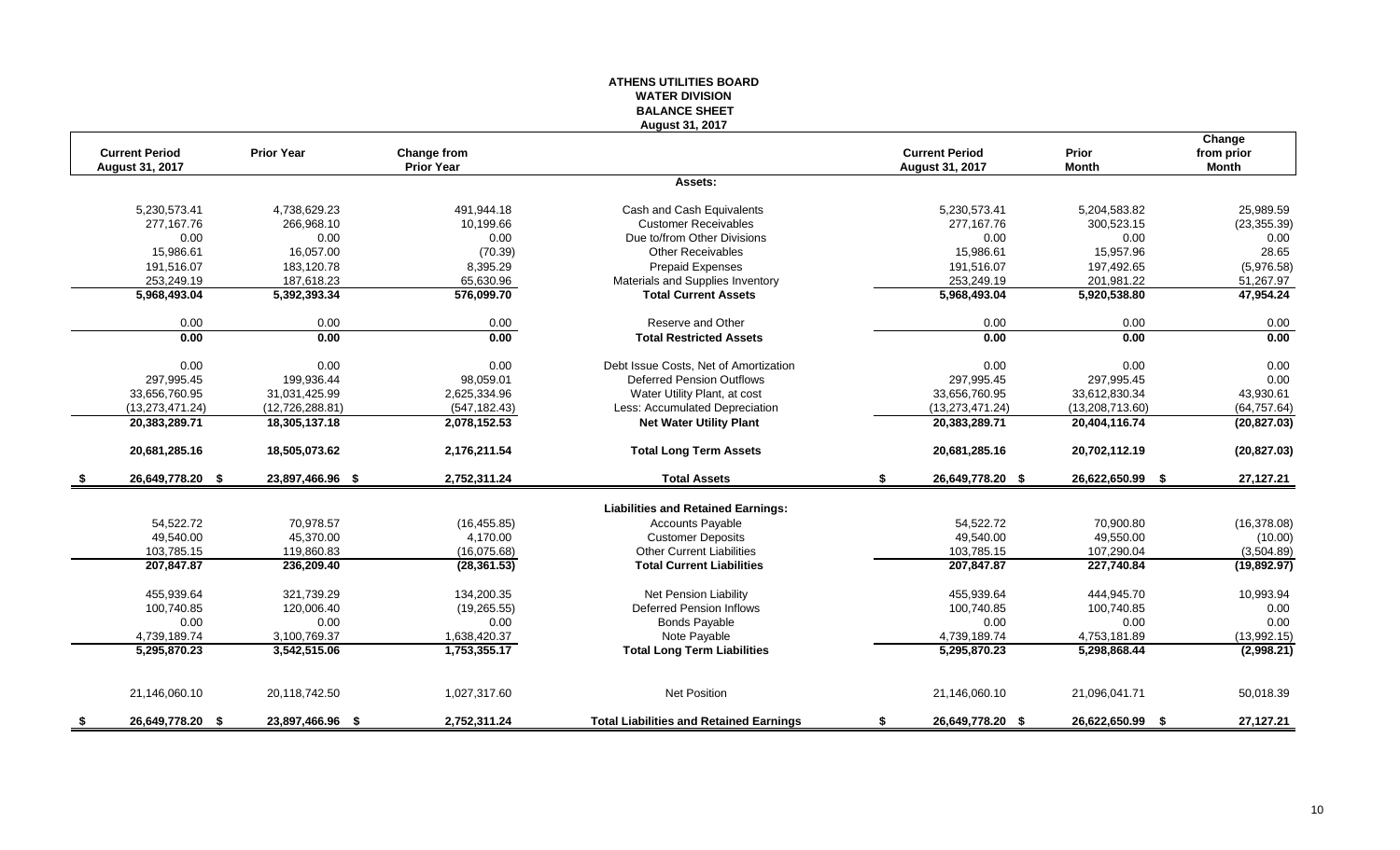|                                        |                                   |                                        | <b>Athens Utilities Board</b><br><b>Profit and Loss Statement - Water</b><br><b>August 31, 2017</b> |                                            |                                              |                                        |
|----------------------------------------|-----------------------------------|----------------------------------------|-----------------------------------------------------------------------------------------------------|--------------------------------------------|----------------------------------------------|----------------------------------------|
| Year-to-Date<br><b>August 31, 2017</b> | Year-to-Date<br><b>Prior Year</b> | Variance<br>Favorable<br>(Unfavorable) | <b>Description</b>                                                                                  | Current<br><b>Month</b><br>August 31, 2017 | Current<br><b>Month</b><br><b>Prior Year</b> | Variance<br>Favorable<br>(Unfavorable) |
|                                        |                                   |                                        | <b>REVENUE:</b>                                                                                     |                                            |                                              |                                        |
| 300,796.92                             | 314,508.96                        | (13, 712.04)                           | Residential                                                                                         | 150,880.49                                 | 153,685.65                                   | (2,805.16)                             |
| 320,132.54                             | 349,541.75                        | (29, 409.21)                           | <b>Small Commercial</b>                                                                             | 162,319.13                                 | 174,786.16                                   | (12, 467.03)                           |
| 69,440.73                              | 76,455.54                         | (7,014.81)                             | Large Commercial                                                                                    | 35,983.07                                  | 39,027.14                                    | (3,044.07)                             |
| 18,467.20                              | 28,560.16                         | (10,092.96)                            | Other                                                                                               | 8,756.93                                   | 17,879.24                                    | (9, 122.31)                            |
| 708,837.39                             | 769,066.41                        | (60, 229.02)                           | <b>Total Revenue</b>                                                                                | 357,939.62                                 | 385,378.19                                   | (27, 438.57)                           |
| 103,354.09                             | 107,707.46                        | 4,353.37                               | <b>Purchased Supply</b>                                                                             | 50,825.58                                  | 52,210.26                                    | 1,384.68                               |
| 605,483.30                             | 661,358.95                        | (55, 875.65)                           | <b>Contribution Margin</b>                                                                          | 307,114.04                                 | 333,167.93                                   | (26,053.89)                            |
|                                        |                                   |                                        | <b>OPERATING EXPENSES:</b>                                                                          |                                            |                                              |                                        |
| 60,553.11                              | 60,105.62                         | (447.49)                               | Source and Pump Expense                                                                             | 35,463.79                                  | 31,213.86                                    | (4, 249.93)                            |
| 19,608.10                              | 23,582.12                         | 3,974.02                               | <b>Distribution Expense</b>                                                                         | 9.485.24                                   | 12.369.48                                    | 2,884.24                               |
| 56,098.39                              | 57,580.91                         | 1,482.52                               | Customer Service and Customer Acct. Expense                                                         | 29,056.76                                  | 29,592.33                                    | 535.57                                 |
| 153,898.78                             | 131,120.95                        | (22, 777.83)                           | Administrative and General Expense                                                                  | 71,908.55                                  | 61,364.05                                    | (10, 544.50)                           |
| 290,158.38                             | 272,389.60                        | (17,768.78)                            | <b>Total operating expenses</b>                                                                     | 145,914.34                                 | 134,539.72                                   | (11, 374.62)                           |
|                                        |                                   |                                        | <b>Maintenance Expenses</b>                                                                         |                                            |                                              |                                        |
| 11.879.01                              | 12.596.55                         | 717.54                                 | Source and Pump Expense                                                                             | 7.954.27                                   | 6.474.22                                     | (1,480.05)                             |
| 52,915.52                              | 38,932.15                         | (13,983.37)                            | <b>Distribution Expense</b>                                                                         | 29,564.40                                  | 20,898.64                                    | (8,665.76)                             |
| 266.41                                 | 620.73                            | 354.32                                 | Administrative and General Expense                                                                  | 147.65                                     | 330.01                                       | 182.36                                 |
| 65,060.94                              | 52,149.43                         | (12, 911.51)                           | <b>Total Maintenance Expense</b>                                                                    | 37,666.32                                  | 27,702.87                                    | (9,963.45)                             |
|                                        |                                   |                                        | <b>Other Operating Expenses</b>                                                                     |                                            |                                              |                                        |
| 130,392.43                             | 117.170.26                        | (13, 222.17)                           | Depreciation Expense                                                                                | 65,151.90                                  | 58.585.13                                    | (6, 566.77)                            |
| 130,392.43                             | 117,170.26                        | (13, 222.17)                           | <b>Total Other Operating Expenses</b>                                                               | 65,151.90                                  | 58,585.13                                    | (6, 566.77)                            |
| 588,965.84                             | 549,416.75                        | (39,549.09)                            | <b>Total Operating and Maintenance Expense</b>                                                      | 299,558.14                                 | 273,037.98                                   | (26, 520.16)                           |
| 119,871.55                             | 219,649.66                        | (99, 778.11)                           | <b>Operating Income</b>                                                                             | 58,381.48                                  | 112,340.21                                   | (53,958.73)                            |
| 4,006.47                               | 3,157.16                          | 849.31                                 | Other Income                                                                                        | 1,998.23                                   | 1,616.75                                     | 381.48                                 |
| 123,878.02                             | 222,806.82                        | (98, 928.80)                           | <b>Total Income</b>                                                                                 | 60,379.71                                  | 113,956.96                                   | (53, 577.25)                           |
| 58.17                                  | 4,013.75                          | 3,955.58                               | Other Expense                                                                                       | 13.17                                      | 4,000.00                                     | 3,986.83                               |
| 123,819.85                             | 218,793.07                        | (94, 973.22)                           | Net Income Before Debt Expense                                                                      | 60,366.54                                  | 109,956.96                                   | (49,590.42)                            |
|                                        |                                   |                                        | <b>DEBT RELATED EXPENSES:</b>                                                                       |                                            |                                              |                                        |
| 0.00                                   | 0.00                              | 0.00                                   | Amortization of Debt Discount                                                                       | 0.00                                       | 0.00                                         | 0.00                                   |
| 19,836.48                              | 15,632.12                         | (4,204.36)                             | Interest on Long Term Debt                                                                          | 10,348.15                                  | 7,948.18                                     | (2,399.97)                             |
| 19,836.48                              | 15,632.12                         | (4,204.36)                             | <b>Total debt related expenses</b>                                                                  | 10,348.15                                  | 7,948.18                                     | (2,399.97)                             |
| 103,983.37                             | 203,160.95                        | (99, 177.58)                           | Net Income Before Extraordinary Income                                                              | 50,018.39                                  | 102,008.78                                   | (51,990.39)                            |
| 0.00                                   | 0.00                              | 0.00                                   | Grants, Contributions, Extraordinary                                                                | 0.00                                       | 0.00                                         | 0.00                                   |
| 103,983.37 \$                          | 203,160.95 \$                     | (99, 177.58)                           | <b>CHANGE IN NET ASSETS</b>                                                                         | 50,018.39 \$                               | 102,008.78 \$                                | (51,990.39)                            |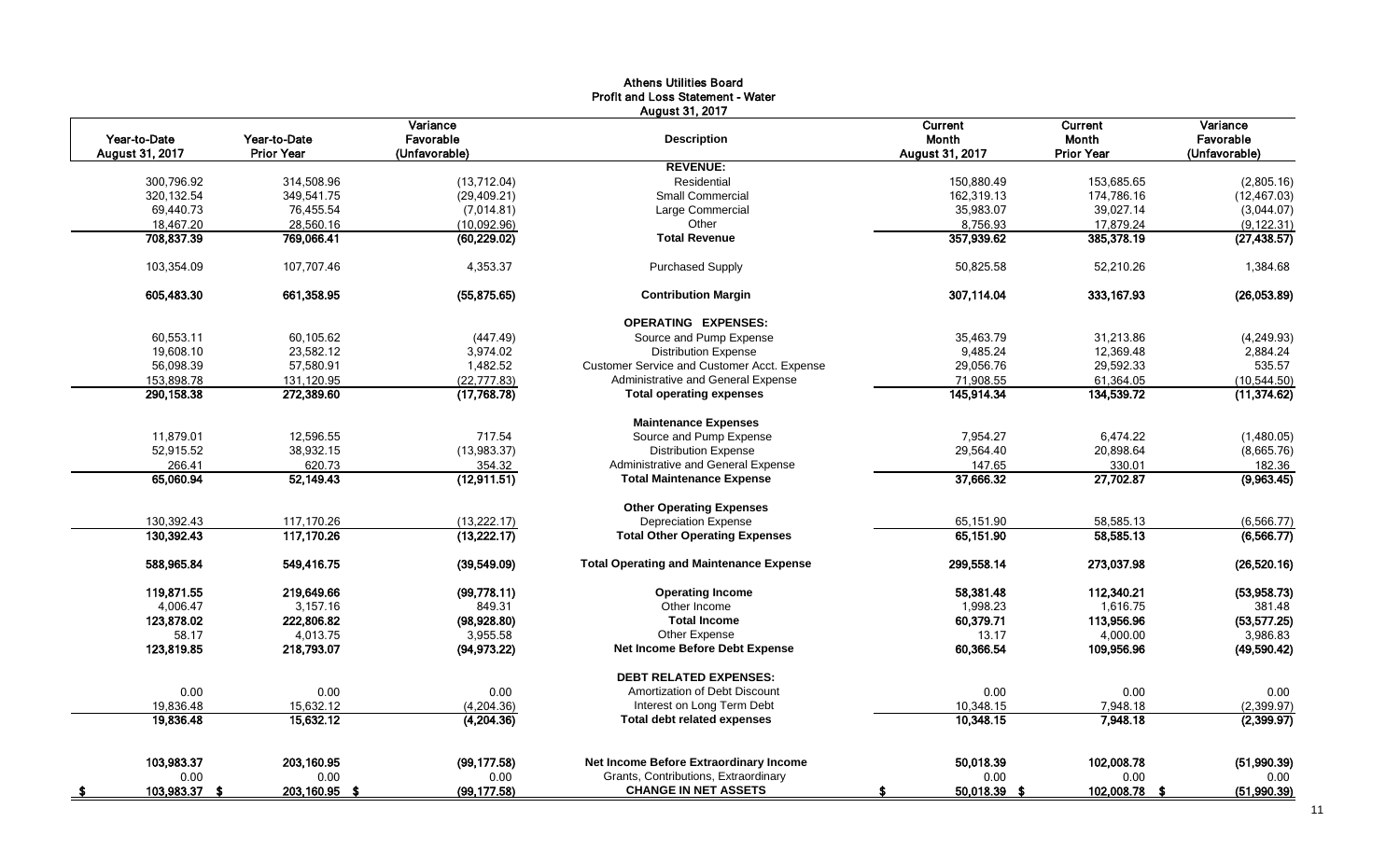|                                 |                               |                              | <b>Athens Utilities Board</b><br><b>Budget Comparison - Water</b> |                                         |                                 |                           |
|---------------------------------|-------------------------------|------------------------------|-------------------------------------------------------------------|-----------------------------------------|---------------------------------|---------------------------|
|                                 |                               |                              | August 31, 2017                                                   |                                         |                                 |                           |
| Year-to-Date<br>August 31, 2017 | Year-to-Date<br><b>Budget</b> | $Y-T-D$<br>Variance          | <b>Description</b>                                                | <b>Current Month</b><br>August 31, 2017 | <b>Monthly</b><br><b>Budget</b> | <b>Budget</b><br>Variance |
|                                 |                               |                              | <b>REVENUE:</b>                                                   |                                         |                                 |                           |
| 300,796.92                      | 319,636.22                    |                              | Residential                                                       | 150,880.49                              | 159,955.41                      |                           |
| 320,132.54                      | 349,967.09                    | (18, 839.30)<br>(29, 834.55) | <b>Small Commercial</b>                                           | 162,319.13                              | 174,987.72                      | (9,074.92)<br>(12,668.59) |
| 69,440.73                       | 69,614.85                     | (174.12)                     | Large Commercial                                                  | 35,983.07                               | 35,803.47                       | 179.60                    |
| 18,467.20                       | 18,132.65                     | 334.55                       | Other                                                             | 8,756.93                                | 10,239.47                       | (1,482.54)                |
| 708,837.39                      | 757,350.81                    | (48, 513.42)                 | <b>Total Revenue</b>                                              | 357,939.62                              | 380,986.07                      | (23,046.45)               |
| 103,354.09                      | 101,039.65                    | (2,314.44)                   | <b>Purchased Supply</b>                                           | 50,825.58                               | 50,031.79                       | (793.79)                  |
|                                 |                               |                              |                                                                   |                                         |                                 |                           |
| 605,483.30                      | 656,311.16                    | (50, 827.86)                 | <b>Contribution Margin</b>                                        | 307,114.04                              | 330,954.28                      | (23, 840.24)              |
|                                 |                               |                              | <b>OPERATING EXPENSES:</b>                                        |                                         |                                 |                           |
| 60,553.11                       | 61,588.96                     | 1,035.85                     | Source and Pump Expense                                           | 35,463.79                               | 30,755.40                       | (4,708.39)                |
| 19,608.10                       | 24,767.73                     | 5,159.63                     | <b>Distribution Expense</b>                                       | 9,485.24                                | 11,803.47                       | 2,318.23                  |
| 56,098.39                       | 59,672.37                     | 3,573.98                     | Customer Service and Customer Acct. Expense                       | 29,056.76                               | 30,247.97                       | 1,191.21                  |
| 153,898.78                      | 144,504.09                    | (9,394.69)                   | Administrative and General Expense                                | 71,908.55                               | 66,618.11                       | (5, 290.44)               |
| 290,158.38                      | 290,533.16                    | 374.78                       | <b>Total operating expenses</b>                                   | 145,914.34                              | 139,424.95                      | (6,489.39)                |
|                                 |                               |                              | <b>Maintenance Expenses</b>                                       |                                         |                                 |                           |
| 11,879.01                       | 14,613.88                     | 2,734.87                     | Source and Pump Expense                                           | 7,954.27                                | 7,645.79                        | (308.48)                  |
| 52,915.52                       | 45,916.72                     | (6,998.80)                   | <b>Distribution Expense</b>                                       | 29,564.40                               | 21,942.59                       | (7,621.81)                |
| 266.41                          | 1,002.63                      | 736.22                       | Administrative and General Expense                                | 147.65                                  | 467.78                          | 320.13                    |
| 65,060.94                       | 61,533.23                     | (3,527.71)                   | <b>Total Maintenance Expense</b>                                  | 37,666.32                               | 30,056.16                       | (7,610.16)                |
|                                 |                               |                              | <b>Other Operating Expenses</b>                                   |                                         |                                 |                           |
| 130,392.43                      | 121,585.96                    | (8,806.47)                   | <b>Depreciation Expense</b>                                       | 65,151.90                               | 60,881.62                       | (4,270.28)                |
| 130,392.43                      | 121,585.96                    | (8,806.47)                   | <b>Total Other Operating Expenses</b>                             | 65,151.90                               | 60,881.62                       | (4,270.28)                |
| 588,965.84                      | 574,692.00                    | (14, 273.84)                 | <b>Total Operating and Maintenance Expenses</b>                   | 299,558.14                              | 280,394.52                      | (19, 163.62)              |
| 119,871.55                      | 182,658.80                    | (62, 787.25)                 | <b>Operating Income</b>                                           | 58,381.48                               | 100,591.55                      | (42, 210.07)              |
| 4,006.47                        | 1,096.51                      | 2,909.96                     | Other Income                                                      | 1,998.23                                | 226.24                          | 1,771.99                  |
| 123,878.02                      | 183,755.31                    | (59, 877.29)                 | <b>Total Income</b>                                               | 60,379.71                               | 100,817.80                      | (40, 438.09)              |
| 58.17                           | 5,270.27                      | 5,212.10                     | Other Expense                                                     | 13.17                                   | 5,254.32                        | 5,241.15                  |
| 123,819.85                      | 178,485.04                    | (54,665.19)                  | Net Income Before Debt Expense                                    | 60,366.54                               | 95,563.47                       | (35, 196.93)              |
|                                 |                               |                              | <b>DEBT RELATED EXPENSES:</b>                                     |                                         |                                 |                           |
| 0.00                            | 0.00                          | 0.00                         | Amortization of Debt Discount                                     | 0.00                                    | 0.00                            | 0.00                      |
| 19,836.48                       | 19,900.95                     | 64.47                        | Interest on Long Term Debt                                        | 10,348.15                               | 10,069.44                       | (278.71)                  |
| 19,836.48                       | 19,900.95                     | 64.47                        | <b>Total debt related expenses</b>                                | 10,348.15                               | 10,069.44                       | (278.71)                  |
|                                 |                               |                              |                                                                   |                                         |                                 |                           |
| 103,983.37                      | 158,584.10                    | (54,600.73)                  | Net Income Before Extraordinary Income                            | 50,018.39                               | 85,494.03                       | (35, 475.64)              |
| 0.00                            | 4,166.67                      | (4, 166.67)                  | Grants, Contributions, Extraordinary                              | 0.00                                    | 2,083.33                        | (2,083.33)                |
| 103,983.37 \$<br>- \$           | 162,750.76 \$                 | (58, 767.39)                 | <b>CHANGE IN NET ASSETS</b>                                       | 50,018.39 \$<br>-S                      | 87,577.37 \$                    | (37, 558.98)              |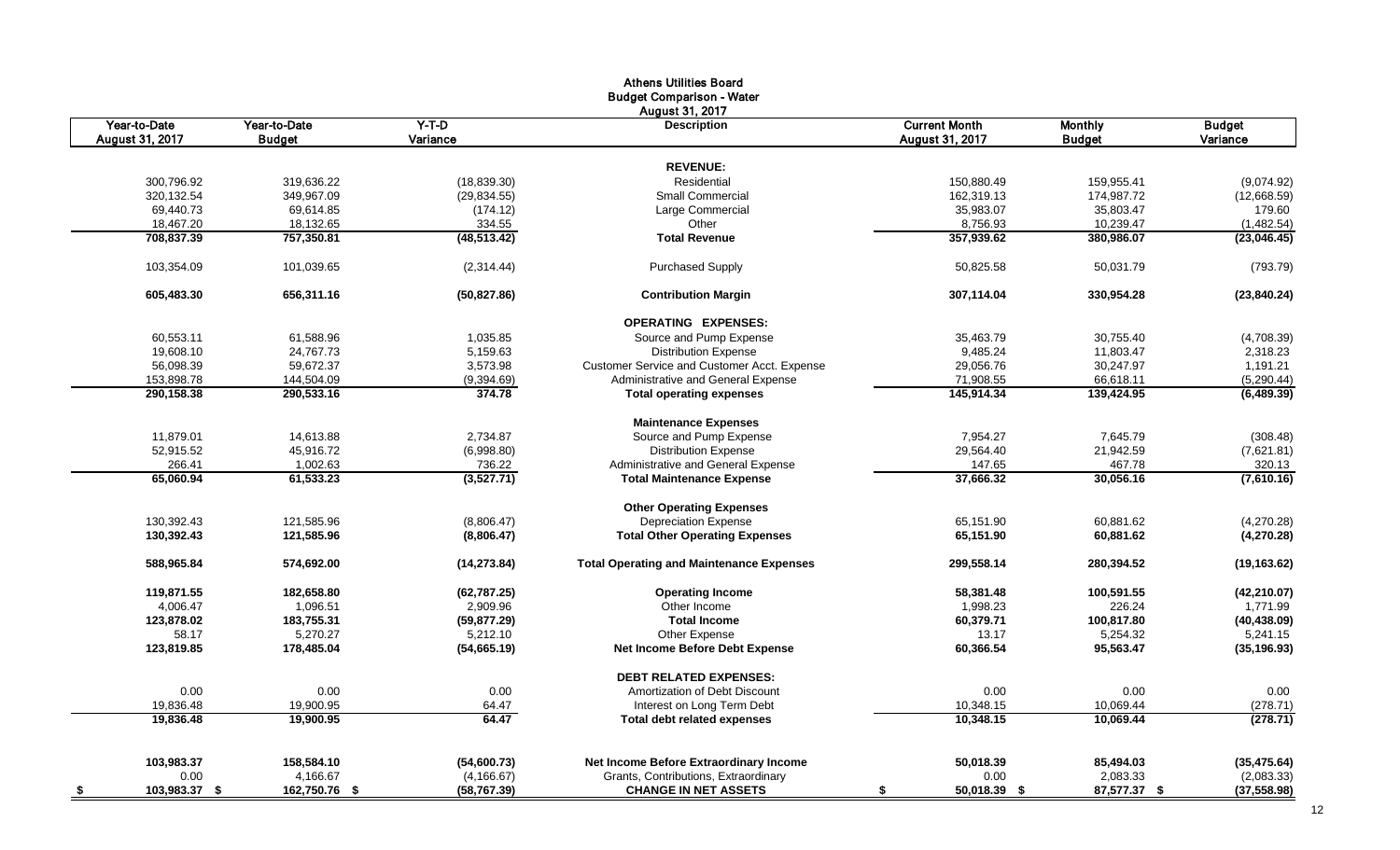# **Athens Utilities Board Water Division STATEMENTS OF CASH FLOWS August 31, 2017**

|      | Year-to-Date           | Year-to-Date      | Variance      |                                                         | <b>Month to Date</b> | <b>Month to Date</b> | Variance      |
|------|------------------------|-------------------|---------------|---------------------------------------------------------|----------------------|----------------------|---------------|
|      | <b>August 31, 2017</b> | <b>Prior Year</b> |               |                                                         | August 31, 2017      | <b>Prior Year</b>    |               |
|      |                        |                   |               | <b>CASH FLOWS FROM OPERATING ACTIVITIES:</b>            |                      |                      |               |
|      | 103,983.37             | 203,160.95        | (99, 177.58)  | Net Operating Income                                    | 50,018.39            | 102,008.78           | (51,990.39)   |
|      |                        |                   |               | <b>Adjustments to Reconcile Operating Income</b>        |                      |                      |               |
|      |                        |                   |               | to Net Cash Provided by Operations                      |                      |                      |               |
|      | 130,392.43             | 117.170.26        | 13,222.17     | Depreciation                                            | 65,151.90            | 58,585.13            | 6,566.77      |
|      |                        |                   |               | <b>Changes in Assets and Liabilities:</b>               |                      |                      |               |
|      | (19,865.60)            | 55.184.46         | (75,050.06)   | <b>Receivables</b>                                      | 23.355.39            | 65.601.39            | (42, 246.00)  |
|      | 0.00                   | 0.00              | 0.00          | Due from Other Divisions                                | 0.00                 | 0.00                 | 0.00          |
|      | (5.57)                 | (36.61)           | 31.04         | <b>Other Receivables</b>                                | (28.65)              | 791.95               | (820.60)      |
|      | 11,619.94              | 18,658.24         | (7,038.30)    | <b>Prepaid Expenses</b>                                 | 5,976.58             | 9,329.12             | (3,352.54)    |
|      | 119,744.86             | 156,170.77        | (36, 425.91)  | <b>Deferred Pension Outflows</b>                        | 0.00                 | 0.00                 | 0.00          |
|      | (56, 285.26)           | 18,536.30         | (74, 821.56)  | Materials and Supplies Inventory                        | (51, 267.97)         | 5,577.48             | (56, 845.45)  |
|      | 0.00                   | 0.00              | 0.00          | <b>Other Assets</b>                                     | 0.00                 | 0.00                 | 0.00          |
|      | (252, 843.59)          | (55, 229.68)      | (197, 613.91) | <b>Current Liabilities</b>                              | (19,882.97)          | (1,054.83)           | (18, 828.14)  |
|      | (97, 756.98)           | (143, 134.33)     | 45,377.35     | Net Pension Liability                                   | 10,993.94            | 6,384.21             | 4,609.73      |
|      | 0.00                   | 0.00              | 0.00          | <b>Deferred Pension Inflows</b>                         | 0.00                 | 0.00                 | 0.00          |
|      | 5,401.35               | 9,990.12          | (4,588.77)    | <b>Retirements and Salvage</b>                          | 1,756.56             | 4,995.06             | (3,238.50)    |
|      | (420.00)               | 1,650.00          | (2,070.00)    | <b>Customer Deposits</b>                                | (10.00)              | 1,380.00             | (1,390.00)    |
|      | (56,035.05)            | 382,120.48        | (438, 155.53) | <b>Net Cash from Operating Activities</b>               | 86,063.17            | 253,598.29           | (167, 535.12) |
|      |                        |                   |               | <b>CASH FLOWS FROM NONCAPITAL FINANCING ACTIVITIES:</b> |                      |                      |               |
|      | 0.00                   | 0.00              | 0.00          | <b>Bonds Payable</b>                                    | 0.00                 | 0.00                 | 0.00          |
|      | (20, 897.88)           | (13,688.87)       | (7,209.01)    | Notes Payable                                           | (13,992.15)          | (6,847.06)           | (7, 145.09)   |
|      | (20, 897.88)           | (13,688.87)       | (7,209.01)    | <b>Net Cash from Financing Activities</b>               | (13,992.15)          | (6,847.06)           | (7, 145.09)   |
|      |                        |                   |               |                                                         |                      |                      |               |
|      |                        |                   |               | <b>CASH FLOW FROM CAPITAL AND INVESTING ACTIVITIES:</b> |                      |                      |               |
|      | 0.00                   | 0.00              | 0.00          | <b>Adjust Net Pension Obligation</b>                    | 0.00                 | 0.00                 | 0.00          |
|      | 0.00                   | 0.00              | 0.00          | <b>Prior Period Adjustment</b>                          | 0.00                 | 0.00                 | 0.00          |
|      | 0.00                   | 0.00              | 0.00          | Grants, Contributions & Other Extraordinary             | 0.00                 | 0.00                 | 0.00          |
|      | (87, 889.06)           | (296, 859.84)     | 208,970.78    | <b>Water Utility Plant</b>                              | (46,081.43)          | (153,790.02)         | 107,708.59    |
|      | (87,889.06)            | (296, 859.84)     | 208,970.78    | <b>Net from Capital and Investing Activities</b>        | (46,081.43)          | (153, 790.02)        | 107,708.59    |
|      | $(164, 821.99)$ \$     | 71,571.77 \$      | (236, 393.76) | <b>Net Changes in Cash Position</b>                     | 25,989.59 \$<br>S.   | 92,961.21 \$         | (66, 971.62)  |
|      |                        |                   |               |                                                         |                      |                      |               |
|      | 5,395,395.40           | 4,667,057.46      | 728,337.94    | Cash at Beginning of Period                             | 5,204,583.82         | 4,645,668.02         | 558,915.80    |
|      | 5,230,573.41           | 4,738,629.23      | 491,944.18    | Cash at End of Period                                   | 5,230,573.41         | 4,738,629.23         | 491,944.18    |
| - \$ | $(164, 821.99)$ \$     | 71,571.77 \$      | (236, 393.76) | <b>Changes in Cash and Equivalents</b>                  | 25,989.59 \$<br>S.   | 92,961.21 \$         | (66, 971.62)  |
|      |                        |                   |               |                                                         |                      |                      |               |

Long-Term Debt 4,739,189.74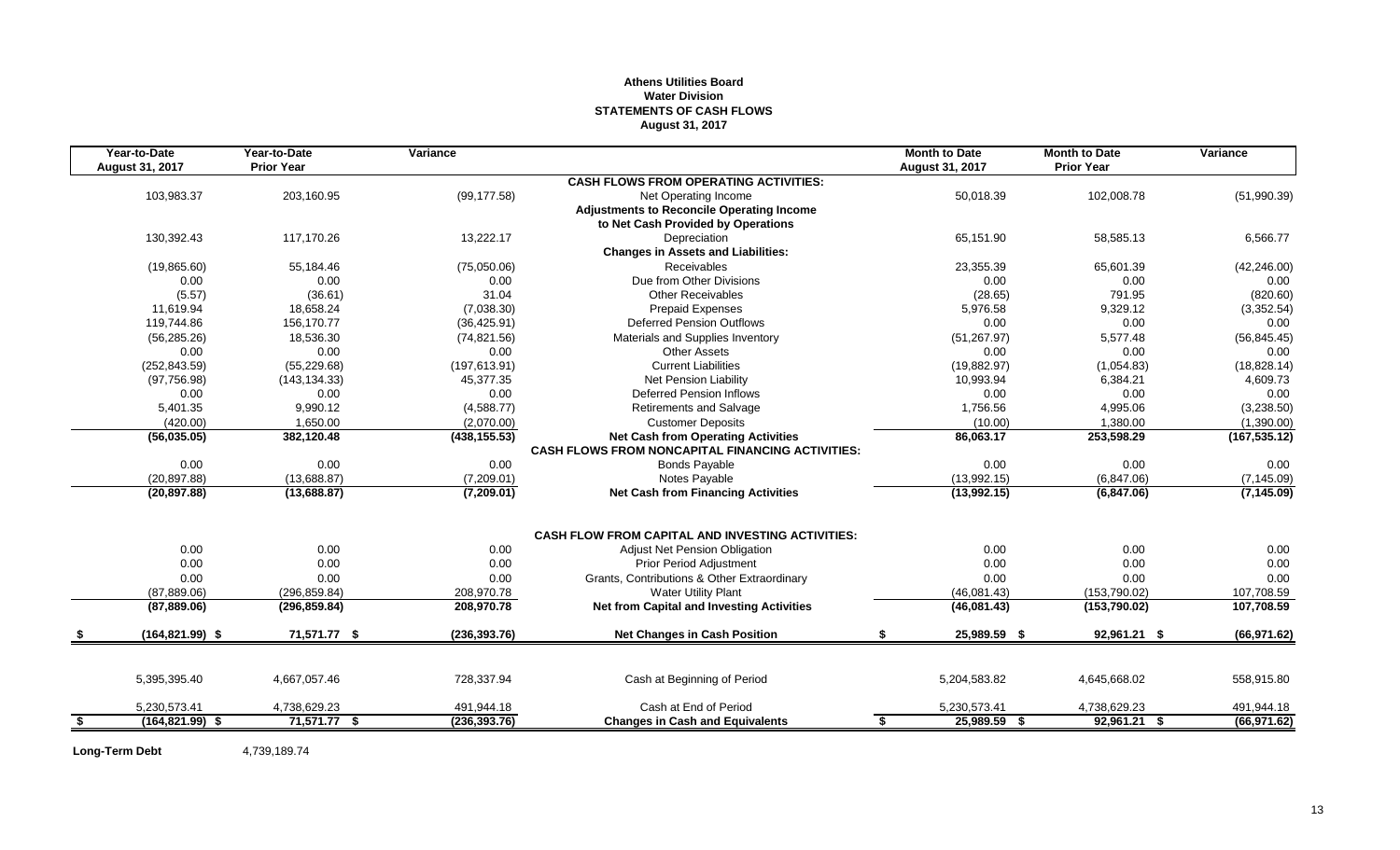# Athens Utilities Board Statistics Report August 31, 2017

| Current | Prior | %        | # Accounts |
|---------|-------|----------|------------|
| Month   | Year  | Change   | Change     |
| 6,843   | 6,852 | $-0.13%$ | (9)        |
| 1,223   | 1,211 | 0.99%    | 12         |
| 36      | 35    | 2.86%    |            |
|         |       |          |            |
|         | 8,102 | 8,098    | 0.05%      |

| <b>Sales Volumes:</b> |                 | <b>Current Month</b> |           |           |                   | Year-to-Date |  |  |  |
|-----------------------|-----------------|----------------------|-----------|-----------|-------------------|--------------|--|--|--|
| Gallonsx100           | August 31, 2017 | <b>Prior Year</b>    | Change    | 8/31/2017 | <b>Prior Year</b> | Change       |  |  |  |
| Residential           | 270,939         | 279,454              | $-3.05\%$ | 539,641   | 577,581           | $-6.57%$     |  |  |  |
| Small Commercial      | 408,335         | 449,590              | $-9.18\%$ | 802,616   | 900,149           | $-10.84%$    |  |  |  |
| Large Commercial      | 92.141          | 99.927               | 7.79%     | 177.551   | 196.114           | $-9.47%$     |  |  |  |
|                       | 771.415         | 828.971              | $-6.94%$  | 1.519.808 | 1.673.844         | $-9.20%$     |  |  |  |

| <b>Employment</b>  |                                      |       |                   |
|--------------------|--------------------------------------|-------|-------------------|
|                    | August 31, 2017<br><b>Prior Year</b> |       | <b>Difference</b> |
| Employee Headcount | 14.00                                | 14.00 | 0.00              |
| FTE<br>Y-T-D FTE   | 14.69                                | 14.45 | 0.24              |
|                    | 14.65                                | 14.57 | 0.08              |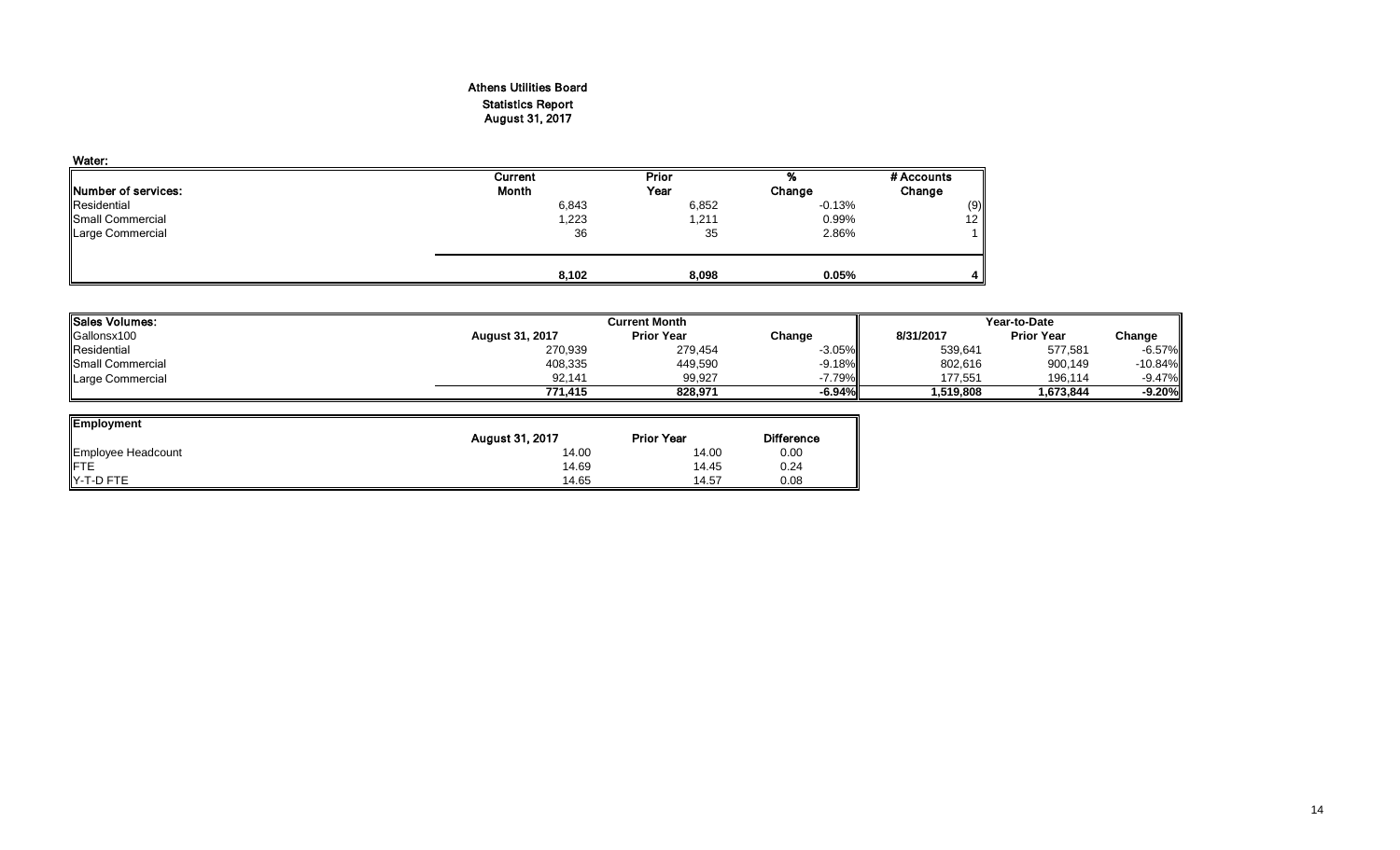|                                              |                                         | <b>Athens Utilities Board</b><br><b>Water Division</b><br><b>Capital Budget</b><br>Month Ending as of August 31, 2017 |             |                                                |                                                    |                                          |
|----------------------------------------------|-----------------------------------------|-----------------------------------------------------------------------------------------------------------------------|-------------|------------------------------------------------|----------------------------------------------------|------------------------------------------|
|                                              | <b>Budget</b>                           | <b>Actual</b>                                                                                                         |             | Variance to date<br>Favorable<br>(Unfavorable) | <b>Estimated</b><br>% Project<br><b>Completion</b> | <b>Percent Budget</b><br><b>Expended</b> |
| <b>Planned Capital Improvements:</b>         |                                         |                                                                                                                       |             |                                                |                                                    |                                          |
| Replace Truck 18 (2011 F150)                 | 45,000                                  |                                                                                                                       |             | 45,000                                         |                                                    |                                          |
| Miniexcavator                                | 50,000                                  |                                                                                                                       |             | 50,000                                         |                                                    |                                          |
| Replace Truck 29 (Meter Reading)             | 40,000                                  |                                                                                                                       |             | 40,000                                         |                                                    |                                          |
| Water Project #3 (CR186, 185)                | 275,000                                 |                                                                                                                       |             | 275,000                                        |                                                    |                                          |
| Water Plant - Replace Flash Mixers           | 100,000                                 |                                                                                                                       |             | 100,000                                        |                                                    |                                          |
| <b>Reservoir Maintenance</b>                 | 100,000                                 |                                                                                                                       |             | 100,000                                        |                                                    |                                          |
| Water Plant Raw Water Storage                | 200,000                                 |                                                                                                                       |             | 200,000                                        |                                                    |                                          |
| Regrade Water Plant Front & Replace Fence    | 50,000                                  |                                                                                                                       |             | 50,000                                         |                                                    |                                          |
| Remove Backwash Tank                         | 50,000                                  |                                                                                                                       |             | 50,000                                         |                                                    |                                          |
| TDOT Hwy 30 Project                          | 145,000                                 |                                                                                                                       |             | 145,000                                        |                                                    |                                          |
| <b>Building Improvements</b>                 | 15,000                                  |                                                                                                                       |             | 15,000                                         |                                                    |                                          |
| Water Plant Building Maint and Lab Equipment | 50,000                                  |                                                                                                                       |             | 50,000                                         |                                                    | Continuous                               |
| Meter Change Out (Large, Small and Testing)  | 30,000                                  |                                                                                                                       | 1,878       | 28,122                                         |                                                    | 6.26% Continuous                         |
| Reservoir and Pump Maintenance               | 10,000                                  |                                                                                                                       |             | 10,000                                         |                                                    | Continuous                               |
| <b>Water Line Extensions</b>                 | 200,000                                 |                                                                                                                       | 4,947       | 195,053                                        |                                                    | 2.47% Continuous                         |
| Distribution Rehabilitation                  | 100,000                                 |                                                                                                                       | 1,707       | 98,293                                         |                                                    | 1.71% Continuous                         |
| Field and Safety Equipment                   | 25,000                                  |                                                                                                                       |             | 25,000                                         |                                                    | Continuous                               |
| <b>Water Services</b>                        | 80,000                                  |                                                                                                                       | 37,660      | 42,340                                         |                                                    | 47.08% Continuous                        |
| Technology (SCADA, Computers)                | 30,000                                  |                                                                                                                       |             | 30,000                                         |                                                    | Continuous                               |
| <b>Total Planned Capital Improvements:</b>   | \$<br>1,595,000 \$                      |                                                                                                                       | $46,192$ \$ | 1,548,808                                      |                                                    |                                          |
| <b>Other Assets:</b>                         |                                         |                                                                                                                       |             |                                                |                                                    |                                          |
| Other                                        |                                         | 25,161                                                                                                                |             | (25, 161)                                      |                                                    |                                          |
| Replace Truck 17                             | 45,000.00                               |                                                                                                                       | 19,756      | 25,244                                         |                                                    |                                          |
| <b>Total Other Assets:</b>                   | 45,000.00                               | \$                                                                                                                    | 44,917 \$   | 83                                             |                                                    |                                          |
| Totals:                                      | 1,640,000                               | - \$                                                                                                                  | $91,109$ \$ | 1,548,891                                      |                                                    |                                          |
|                                              | Percentage of Budget Spent Year-to-date |                                                                                                                       |             | 5.56%                                          |                                                    |                                          |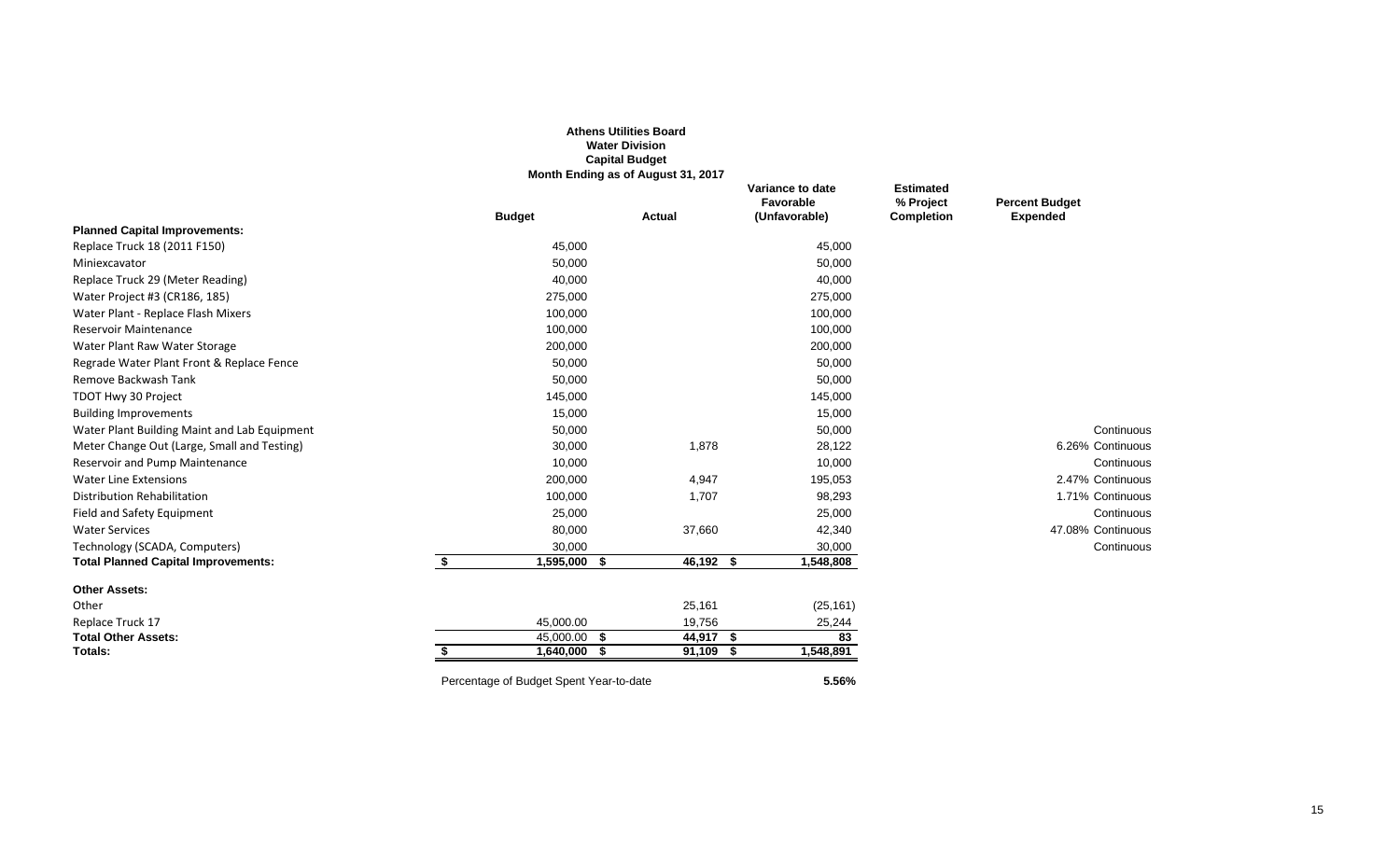# **ATHENS UTILITIES BOARD GAS DIVISION BALANCE SHEET August 31, 2017**

|      | <b>Current Period</b> | <b>Prior Year</b> | <b>Change from</b> |                                                | <b>Current Period</b>  | Prior            | Change<br>from prior |
|------|-----------------------|-------------------|--------------------|------------------------------------------------|------------------------|------------------|----------------------|
|      | August 31, 2017       |                   | <b>Prior Year</b>  |                                                | August 31, 2017        | <b>Month</b>     | Month                |
|      |                       |                   |                    | Assets:                                        |                        |                  |                      |
|      | 4,195,899.80          | 5,529,926.15      | (1,334,026.35)     | Cash and Cash Equivalents                      | 4,195,899.80           | 4,315,906.60     | (120,006.80)         |
|      | 248.796.77            | 196.200.63        | 52,596.14          | <b>Receivables</b>                             | 248,796.77             | 230.959.65       | 17,837.12            |
|      | 560.342.06            | 408,350.49        | 151.991.57         | <b>Prepaid Expenses</b>                        | 560,342.06             | 561,882.36       | (1,540.30)           |
|      | 0.00                  | 0.00              | 0.00               | Gas Unit Loans                                 | 0.00                   | 0.00             | 0.00                 |
|      | 113,414.35            | 103,883.84        | 9,530.51           | Materials and Supplies Inventory               | 113.414.35             | 113,381.50       | 32.85                |
|      | 5,118,452.98          | 6,238,361.11      | (1, 119, 908.13)   | <b>Total Current Assets</b>                    | 5,118,452.98           | 5,222,130.11     | (103, 677.13)        |
|      | 22,901,720.14         | 21,543,879.05     | 1,357,841.09       | Gas Utility Plant, at Cost                     | 22,901,720.14          | 22,916,116.05    | (14, 395.91)         |
|      | (8, 184, 878, 39)     | (7,689,297.08)    | (495, 581.31)      | Less: Accumulated Depreciation                 | (8, 184, 878, 39)      | (8, 166, 704.53) | (18, 173.86)         |
|      | 14,716,841.75         | 13,854,581.97     | 862,259.78         | <b>Net Gas Utility Plant</b>                   | 14,716,841.75          | 14,749,411.52    | (32, 569.77)         |
|      | 224,317.12            | 144,854.98        | 79,462.14          | <b>Deferred Pension Outflows</b>               | 224,317.12             | 224,317.12       | 0.00                 |
| - 56 | 20,059,611.85 \$      | 20,237,798.06 \$  | (178, 186.21)      | <b>Total Assets</b>                            | \$<br>20,059,611.85 \$ | 20,195,858.75 \$ | (136, 246.90)        |
|      |                       |                   |                    |                                                |                        |                  |                      |
|      |                       |                   |                    | <b>Liabilities and Retained Earnings:</b>      |                        |                  |                      |
|      | 0.00                  | 0.00              | 0.00               | Short Term Notes Payable                       | 0.00                   | 0.00             | 0.00                 |
|      | 238,345.92            | 294,536.51        | (56, 190.59)       | <b>Accounts Payable</b>                        | 238,345.92             | 258,202.53       | (19, 856.61)         |
|      | 95,725.00             | 99,915.00         | (4, 190.00)        | <b>Customer Deposits</b>                       | 95,725.00              | 96,395.00        | (670.00)             |
|      | 56,540.31             | 63,884.82         | (7, 344.51)        | <b>Accrued Liabilities</b>                     | 56,540.31              | 57,121.58        | (581.27)             |
|      | 390,611.23            | 458,336.33        | (67, 725.10)       | <b>Total Current Liabilities</b>               | 390,611.23             | 411,719.11       | (21, 107.88)         |
|      | 343,255.17            | 243,452.16        | 99,803.01          | Net Pension Liability                          | 343,255.17             | 335.017.63       | 8,237.54             |
|      | 75,922.97             | 90,709.04         | (14,786.07)        | <b>Deferred Pension Inflows</b>                | 75,922.97              | 75,922.97        | 0.00                 |
|      | 19,249,822.48         | 19,445,300.53     | (195, 478.05)      | Net Position                                   | 19,249,822.48          | 19,373,199.04    | (123, 376.56)        |
|      | 20,059,611.85 \$      | 20,237,798.06 \$  | (178, 186.21)      | <b>Total Liabilities and Retained Earnings</b> | 20,059,611.85 \$       | 20,195,858.75 \$ | (136, 246.90)        |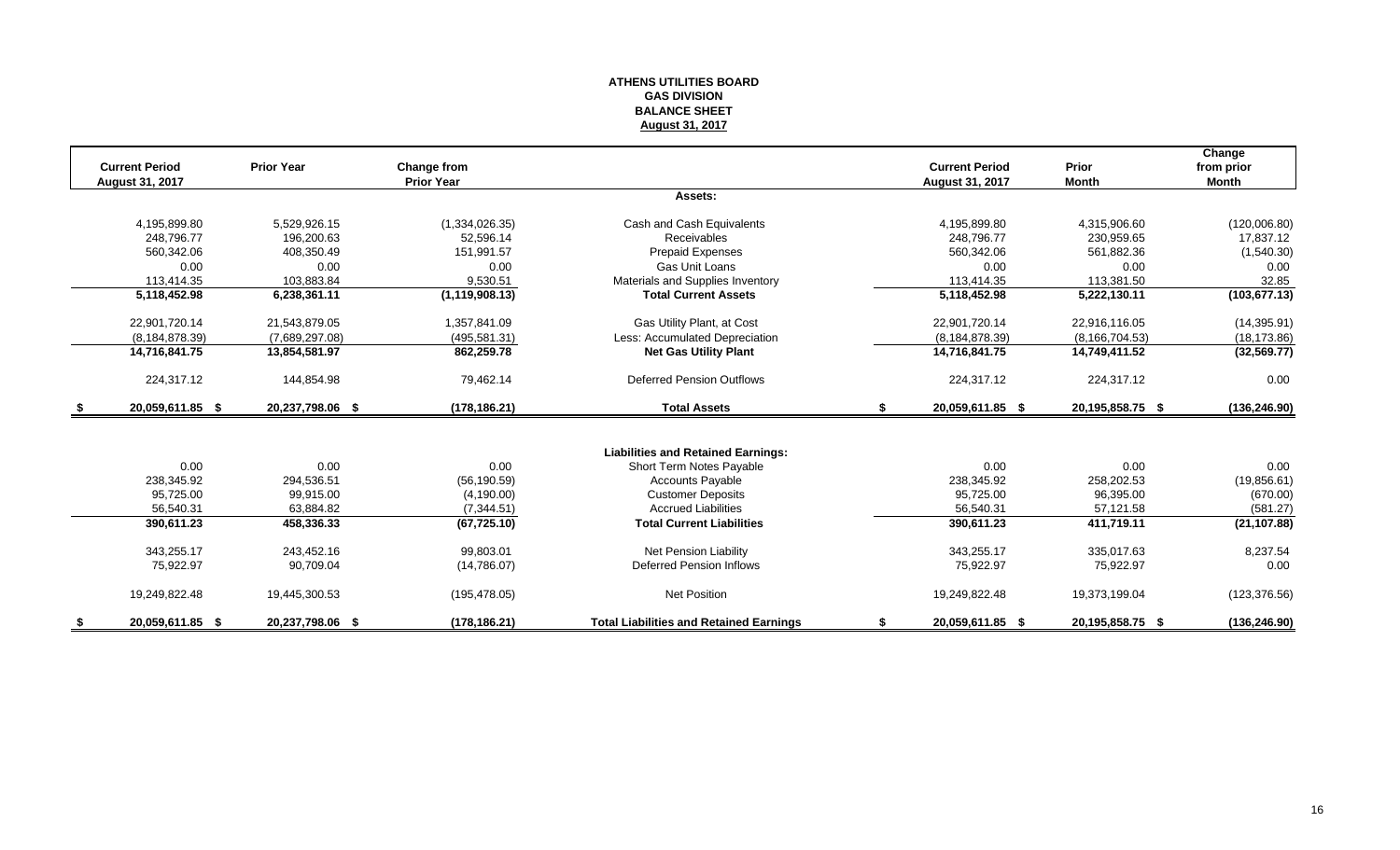# Athens Utilities Board Profit and Loss Statement - Gas August 31, 2017

| Year-to-Date<br>August 31, 2017 | Year-to-Date<br><b>Prior Year</b> | Variance<br>Favorable<br>(Unfavorable) |                                           | Current<br>Month<br>August 31, 2017 | Current<br>Month<br><b>Prior Year</b> | Variance<br>Favorable<br>(Unfavorable) |
|---------------------------------|-----------------------------------|----------------------------------------|-------------------------------------------|-------------------------------------|---------------------------------------|----------------------------------------|
|                                 |                                   |                                        | <b>REVENUE:</b>                           |                                     |                                       |                                        |
| 109,845.50                      | 103,296.27                        | 6,549.23                               | Residential                               | 54,179.37                           | 52,189.30                             | 1,990.07                               |
| 130,375.29                      | 106,361.25                        | 24.014.04                              | <b>Small Commercial</b>                   | 61.608.64                           | 55.574.85                             | 6,033.79                               |
| 109,997.64                      | 88,633.11                         | 21,364.53                              | Large Commercial                          | 65,143.16                           | 49,257.37                             | 15,885.79                              |
| 164,664.50                      | 139,686.07                        | 24,978.43                              | Interruptible                             | 82,158.31                           | 77,647.73                             | 4,510.58                               |
| 2,592.05                        | 5,102.17                          | (2,510.12)                             | CNG                                       | 1,439.11                            | 3,010.82                              | (1,571.71)                             |
| 10,483.05                       | 6,255.93                          | 4,227.12                               | Fees and Other Gas Revenues               | 5,021.57                            | 4,281.93                              | 739.64                                 |
| 527,958.03                      | 449,334.80                        | 78,623.23                              | <b>Total Revenue</b>                      | 269,550.16                          | 241,962.00                            | 27,588.16                              |
| 351,081.48                      | 326,018.54                        | (25,062.94)                            | Purchased supply                          | 180,431.88                          | 166,241.31                            | (14, 190.57)                           |
| 176,876.55                      | 123,316.26                        | 53,560.29                              | <b>Contribution Margin</b>                | 89,118.28                           | 75,720.69                             | 13,397.59                              |
|                                 |                                   |                                        | <b>OPERATING EXPENSES:</b>                |                                     |                                       |                                        |
| 45,663.47                       | 46,634.30                         | 970.83                                 | <b>Distribution Expense</b>               | 21,773.10                           | 23,555.94                             | 1,782.84                               |
| 47,262.57                       | 43,158.77                         | (4, 103.80)                            | Customer Service and Customer Acct. Exp.  | 22,055.23                           | 21,202.80                             | (852.43)                               |
| 121,542.19                      | 100,928.30                        | (20, 613.89)                           | Administrative and General Expense        | 71,090.25                           | 48,719.96                             | (22, 370.29)                           |
| 214,468.23                      | 190,721.37                        | (23,746.86)                            | <b>Total operating expenses</b>           | 114,918.58                          | 93,478.70                             | (21, 439.88)                           |
|                                 |                                   |                                        | <b>Maintenance Expense</b>                |                                     |                                       |                                        |
| 34,020.83                       | 54,610.93                         | 20,590.10                              | <b>Distribution Expense</b>               | 20,890.18                           | 35,696.14                             | 14,805.96                              |
| 1,752.16                        | 909.11                            | (843.05)                               | Administrative and General Expense        | 576.89                              | 620.03                                | 43.14                                  |
| 35,772.99                       | 55,520.04                         | 19,747.05                              | <b>Total Maintenance Expense</b>          | 21,467.07                           | 36,316.17                             | 14,849.10                              |
|                                 |                                   |                                        | <b>Other Operating Expenses</b>           |                                     |                                       |                                        |
| 95,509.22                       | 76,389.59                         | (19, 119.63)                           | Depreciation                              | 47,743.01                           | 38,193.80                             | (9,549.21)                             |
| 47,296.30                       | 41,099.42                         | (6, 196.88)                            | <b>Tax Equivalents</b>                    | 23,648.15                           | 20,549.71                             | (3,098.44)                             |
| 142,805.52                      | 117,489.01                        | (25, 316.51)                           | <b>Total Other Operating Expenses</b>     | 71,391.16                           | 58,743.51                             | (12, 647.65)                           |
| 744,128.22                      | 689,748.96                        | (54, 379.26)                           | <b>Operating and Maintenance Expenses</b> | 388,208.69                          | 354,779.69                            | (33, 429.00)                           |
| (216, 170.19)                   | (240, 414.16)                     | 24,243.97                              | <b>Operating Income</b>                   | (118, 658.53)                       | (112, 817.69)                         | (5,840.84)                             |
| 4,086.81                        | 4,345.26                          | (258.45)                               | Other Income                              | 1,742.81                            | 2,200.01                              | (457.20)                               |
| (212,083.38)                    | (236,068.90)                      | 23,985.52                              | <b>Total Income</b>                       | (116, 915.72)                       | (110, 617.68)                         | (6, 298.04)                            |
| 16.674.25                       | 9,073.89                          | (7,600.36)                             | Miscellaneous Income Deductions           | 6,460.84                            | 4,023.92                              | (2,436.92)                             |
| (228, 757.63)                   | (245, 142.79)                     | 16,385.16                              | Net Income Before Extraordinary           | (123, 376.56)                       | (114, 641.60)                         | (8,734.96)                             |
| 0.00                            | 0.00                              | 0.00                                   | Grants, Contributions, Extraordinary      | 0.00                                | 0.00                                  | 0.00                                   |
| $(228, 757.63)$ \$              | $(245, 142.79)$ \$                | 16,385.16                              | <b>Change in Net Assets</b>               | $(123, 376.56)$ \$                  | $(114, 641.60)$ \$                    | (8,734.96)                             |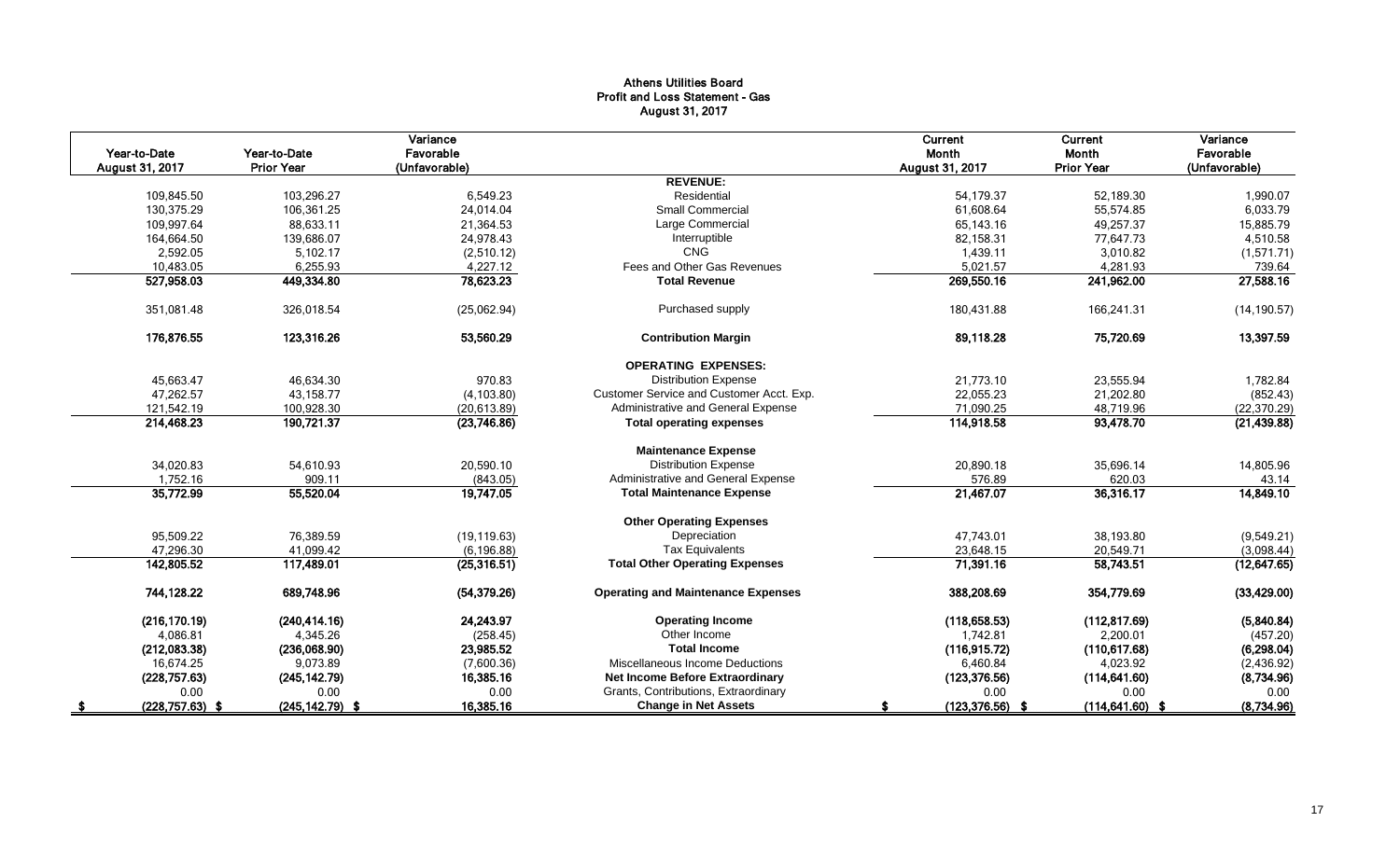# Athens Utilities Board Budget Comparison - Gas August 31, 2017

| Year-to-Date    |                    | Year-to-Date       | $Y-T-D$      | <b>Description</b>                        | <b>Current Month</b>     | <b>Monthly</b>    | <b>Budget</b> |
|-----------------|--------------------|--------------------|--------------|-------------------------------------------|--------------------------|-------------------|---------------|
| August 31, 2017 |                    | <b>Budget</b>      | Variance     |                                           | August 31, 2017          | <b>Budget</b>     | Variance      |
|                 |                    |                    |              | <b>REVENUE:</b>                           |                          |                   |               |
|                 | 109,845.50         | 102,623.16         | 7,222.34     | Residential                               | 54,179.37                | 51,102.23         | 3,077.14      |
|                 | 130,375.29         | 105,057.74         | 25,317.55    | <b>Small Commercial</b>                   | 61,608.64                | 52,193.30         | 9,415.34      |
|                 | 109,997.64         | 73,376.56          | 36,621.08    | Large Commercial                          | 65,143.16                | 38,564.13         | 26,579.03     |
|                 | 164,664.50         | 170,761.22         | (6,096.72)   | Interruptible                             | 82,158.31                | 87,631.48         | (5,473.17)    |
|                 | 2,592.05           | 3,166.67           | (574.62)     | <b>CNG</b>                                | 1,439.11                 | 1,583.33          | (144.22)      |
|                 | 10.483.05          | 12,625.27          | (2, 142.22)  | Fees and Other Gas Revenues               | 5,021.57                 | 4.202.51          | 819.06        |
|                 | 527,958.03         | 467,610.62         | 60,347.41    | <b>Total Revenue</b>                      | 269,550.16               | 235,276.97        | 34,273.19     |
|                 | 351,081.48         | 352,227.45         | 1,145.97     | Purchased supply                          | 180,431.88               | 174,966.96        | (5,464.92)    |
|                 | 176,876.55         | 115,383.17         | 61,493.38    | <b>Contribution Margin</b>                | 89,118.28                | 60,310.01         | 28,808.27     |
|                 |                    |                    |              | <b>OPERATING EXPENSES:</b>                |                          |                   |               |
|                 | 45,663.47          | 49,216.85          | 3,553.38     | <b>Distribution Expense</b>               | 21,773.10                | 23,322.84         | 1,549.74      |
|                 | 47,262.57          | 42,641.46          | (4,621.11)   | Cust. Service and Cust. Acct. Expense     | 22,055.23                | 21,492.33         | (562.90)      |
|                 | 121,542.19         | 100,332.63         | (21, 209.56) | Administrative and General Expense        | 71,090.25                | 50,386.98         | (20, 703.27)  |
|                 | 214,468.23         | 192,190.93         | (22, 277.30) | <b>Total operating expenses</b>           | 114,918.58               | 95,202.15         | (19, 716.43)  |
|                 |                    |                    |              | <b>Maintenance Expense</b>                |                          |                   |               |
|                 | 34,020.83          | 44,737.99          | 10,717.16    | <b>Distribution Expense</b>               | 20,890.18                | 23,787.29         | 2,897.11      |
|                 | 1,752.16           | 1,105.94           | (646.22)     | Administrative and General Expense        | 576.89                   | 669.00            | 92.11         |
|                 | 35,772.99          | 45,843.92          | 10,070.93    | <b>Total Maintenance Expense</b>          | 21,467.07                | 24,456.29         | 2,989.22      |
|                 |                    |                    |              | <b>Other Operating Expenses</b>           |                          |                   |               |
|                 | 95,509.22          | 78,117.34          | (17, 391.88) | Depreciation                              | 47,743.01                | 39,322.65         | (8,420.36)    |
|                 | 47,296.30          | 38,431.11          | (8,865.19)   | <b>Tax Equivalents</b>                    | 23,648.15                | 19,215.55         | (4,432.60)    |
|                 | 142,805.52         | 116,548.44         | (26, 257.08) | <b>Total Other Operating Expenses</b>     | 71,391.16                | 58,538.20         | (12, 852.96)  |
|                 | 744,128.22         | 706,810.74         | (37, 317.48) | <b>Operating and Maintenance Expenses</b> | 388,208.69               | 353,163.62        | (35,045.07)   |
|                 | (216, 170.19)      | (239, 200.12)      | 23,029.93    | <b>Operating Income</b>                   | (118, 658.53)            | (117, 886.64)     | (771.89)      |
|                 | 4,086.81           | 2,800.44           | 1,286.37     | Other Income                              | 1,742.81                 | 2,457.84          | (715.03)      |
|                 | (212,083.38)       | (236, 399.68)      | 24,316.30    | <b>Total Income</b>                       | (116, 915.72)            | (115, 428.80)     | (1,486.92)    |
|                 | 16,674.25          | 2,413.26           | (14,260.99)  | Miscellaneous Income Deductions           | 6,460.84                 | 1,580.08          | (4,880.76)    |
|                 | (228, 757.63)      | (238, 812.94)      | 10,055.31    | <b>Net Before Extraordinary</b>           | (123, 376.56)            | (117,008.88)      | (6,367.68)    |
|                 | 0.00               | 0.00               | 0.00         | Grants, Contributions, Extraordinary      |                          | 0.00<br>0.00      | 0.00          |
| - \$            | $(228, 757.63)$ \$ | $(238, 812.94)$ \$ | 10,055.31    | <b>Change in Net Assets</b>               | $(123, 376.56)$ \$<br>\$ | $(117,008.88)$ \$ | (6, 367.68)   |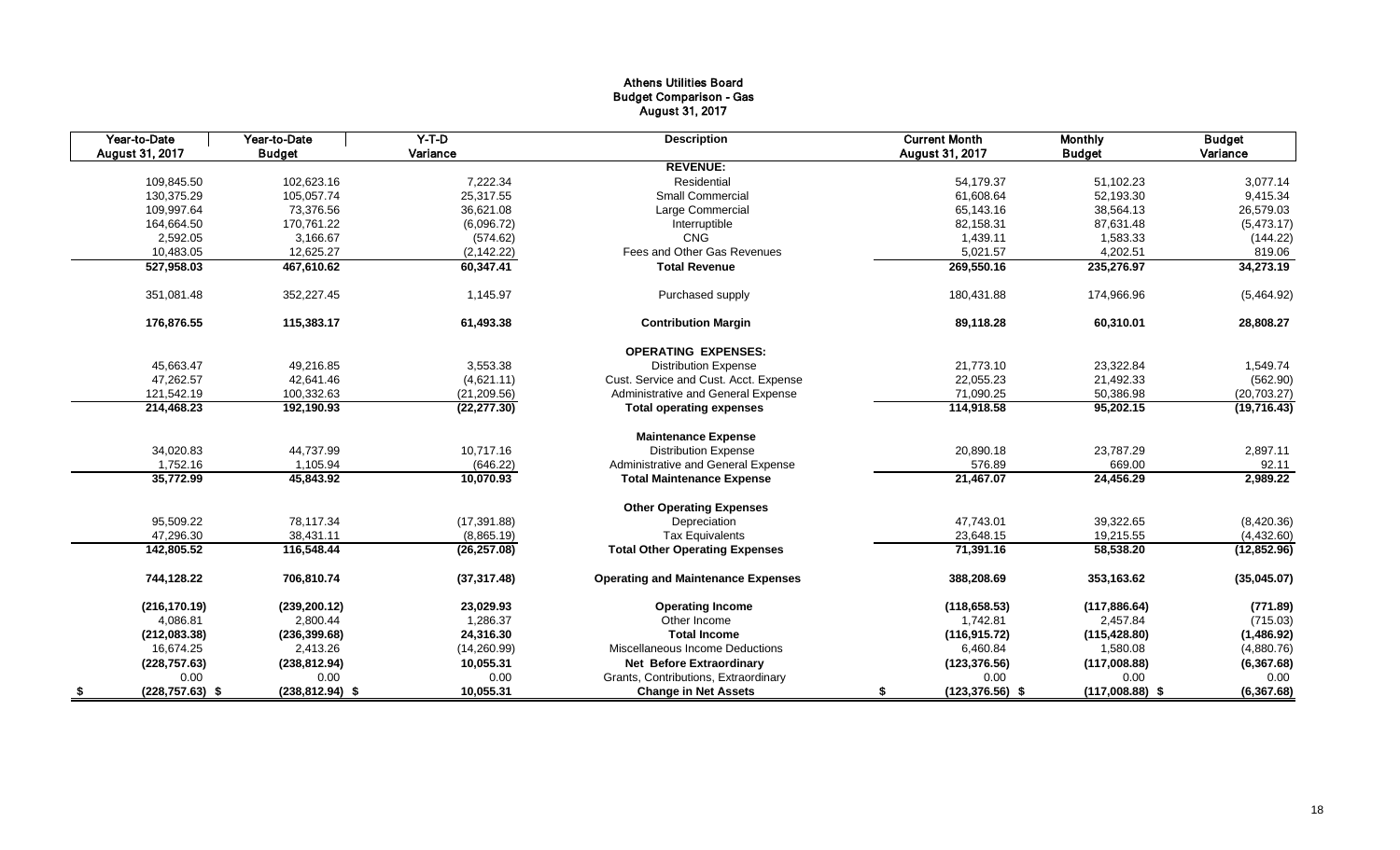# **Athens Utilities Board Gas Division STATEMENTS OF CASH FLOWS August 31, 2017**

| August 31, 2017    |                               |                               |                                                              |                                                                                                                                                                                                                                | <b>Month to Date</b><br><b>Prior Year</b>                               | Variance                      |
|--------------------|-------------------------------|-------------------------------|--------------------------------------------------------------|--------------------------------------------------------------------------------------------------------------------------------------------------------------------------------------------------------------------------------|-------------------------------------------------------------------------|-------------------------------|
|                    | <b>Prior Year</b>             |                               | <b>CASH FLOWS FROM OPERATING ACTIVITIES:</b>                 | August 31, 2017                                                                                                                                                                                                                |                                                                         |                               |
|                    |                               |                               |                                                              |                                                                                                                                                                                                                                |                                                                         | (8,734.96)                    |
|                    |                               |                               |                                                              |                                                                                                                                                                                                                                |                                                                         |                               |
|                    |                               |                               |                                                              |                                                                                                                                                                                                                                |                                                                         |                               |
| 95,509.22          | 76,389.59                     | 19,119.63                     | Depreciation                                                 | 47,743.01                                                                                                                                                                                                                      | 38,193.80                                                               | 9,549.21                      |
|                    |                               |                               |                                                              |                                                                                                                                                                                                                                |                                                                         |                               |
| 14,408.24          | 18,006.63                     | (3,598.39)                    | <b>Receivables</b>                                           | (17, 837.12)                                                                                                                                                                                                                   | (9,017.22)                                                              | (8,819.90)                    |
| (4,886.23)         | (63, 148.46)                  | 58,262.23                     | Prepaid Expenses                                             | 1,540.30                                                                                                                                                                                                                       | (21,602.27)                                                             | 23,142.57                     |
| 90,511.34          | 118,044.54                    | (27, 533.20)                  | Deferred Pension Outflows                                    | 0.00                                                                                                                                                                                                                           | 0.00                                                                    | 0.00                          |
| (2,684.75)         | 2,723.51                      | (5,408.26)                    | Materials and Supplies Inventories                           | (32.85)                                                                                                                                                                                                                        | 1,229.43                                                                | (1,262.28)                    |
| (616, 308.34)      | (18,322.87)                   | (597, 985.47)                 | Accounts Payable and Accrued Liabilities                     | (20, 437.88)                                                                                                                                                                                                                   | (31, 557.76)                                                            | 11,119.88                     |
| (3,515.00)         | (3,075.00)                    | (440.00)                      | <b>Customer Deposits</b>                                     | (670.00)                                                                                                                                                                                                                       | (805.00)                                                                | 135.00                        |
| (74,036.26)        | (107, 931.09)                 | 33,894.83                     | <b>Net Pension Liabilities</b>                               | 8,237.54                                                                                                                                                                                                                       | 4,955.43                                                                | 3,282.11                      |
| 0.00               | 0.00                          | 0.00                          | <b>Deferred Pension Inflows</b>                              | 0.00                                                                                                                                                                                                                           | 0.00                                                                    | 0.00                          |
| 21,296.83          | 28,654.14                     | (7, 357.31)                   | <b>Retirements and Salvage</b>                               | 14,054.89                                                                                                                                                                                                                      | 21,485.85                                                               | (7,430.96)                    |
| 0.00               | 0.00                          | 0.00                          | Gas Unit Loans                                               | 0.00                                                                                                                                                                                                                           | 0.00                                                                    | 0.00                          |
| (708, 462.58)      | (193, 801.80)                 | (514, 660.78)                 | <b>Net Cash from Operating Activities</b>                    | (90, 778.67)                                                                                                                                                                                                                   | (111, 759.34)                                                           | 20,980.67                     |
|                    |                               |                               |                                                              |                                                                                                                                                                                                                                |                                                                         |                               |
|                    |                               |                               | <b>CASH FROM CAPITAL AND INVESTING ACTIVITIES:</b>           |                                                                                                                                                                                                                                |                                                                         |                               |
| 0.00               | 0.00                          | 0.00                          | Adjust Net Pension Obligation                                | 0.00                                                                                                                                                                                                                           | 0.00                                                                    | 0.00                          |
| 0.00               | 0.00                          | 0.00                          | <b>Prior Period Adjustment</b>                               | 0.00                                                                                                                                                                                                                           | 0.00                                                                    | 0.00                          |
| 0.00               | 0.00                          | 0.00                          | Grants, Contributions & Other Extraordinary Income (Expense) | 0.00                                                                                                                                                                                                                           | 0.00                                                                    | 0.00                          |
| (73, 130.69)       | (58, 806.87)                  | (14, 323.82)                  | Changes in Gas Utility Plant                                 | (29, 228.13)                                                                                                                                                                                                                   | (36, 561.52)                                                            | 7,333.39                      |
| (73, 130.69)       | (58, 806.87)                  | (14, 323.82)                  | Net Cash from Capital and Related Investing Activities       | (29, 228.13)                                                                                                                                                                                                                   | (36, 561.52)                                                            | 7,333.39                      |
|                    |                               |                               |                                                              |                                                                                                                                                                                                                                |                                                                         |                               |
| 0.00               | 0.00                          | 0.00                          | Short Term Notes Payable                                     | 0.00                                                                                                                                                                                                                           | 0.00                                                                    | 0.00                          |
| $(781, 593.27)$ \$ | $(252,608.67)$ \$             | (528, 984.60)                 | <b>Net Changes in Cash Position</b>                          | \$                                                                                                                                                                                                                             | $(148,320.86)$ \$                                                       | 28,314.06                     |
| 4,977,493.07       | 5,782,534.82                  | (805, 041.75)                 | Cash at Beginning of Period                                  | 4,315,906.60                                                                                                                                                                                                                   | 5,678,247.01                                                            | (1,362,340.41)                |
|                    |                               |                               |                                                              |                                                                                                                                                                                                                                |                                                                         |                               |
|                    |                               |                               |                                                              |                                                                                                                                                                                                                                |                                                                         | (1,334,026.35)                |
| $(781, 593.27)$ \$ | $(252,608.67)$ \$             | (528, 984.60)                 | <b>Changes in Cash and Equivalents</b>                       |                                                                                                                                                                                                                                | $(148, 320.86)$ \$                                                      | 28,314.06                     |
|                    | (228, 757.63)<br>4,195,899.80 | (245, 142.79)<br>5,529,926.15 | 16,385.16<br>(1,334,026.35)                                  | Net Operating Income<br><b>Adjustments to Reconcile Operating Income</b><br>to Net Cash Provided by Operations:<br><b>Changes in Assets and Liabilities:</b><br><b>Cash from Financing Activities</b><br>Cash at End of Period | (123, 376.56)<br>$(120,006.80)$ \$<br>4,195,899.80<br>$(120,006.80)$ \$ | (114, 641.60)<br>5,529,926.15 |

**Long-Term Debt** \$0.00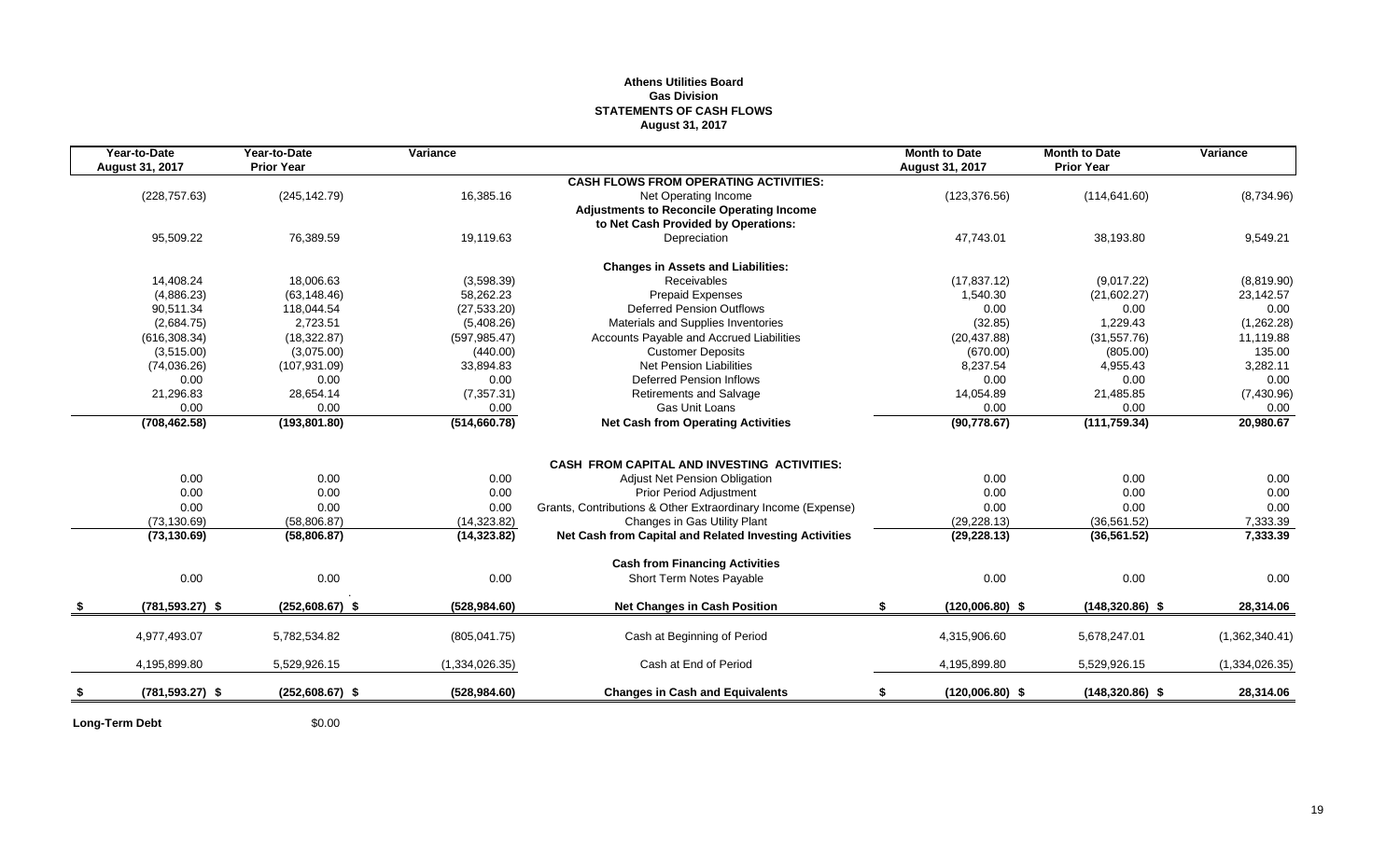### Athens Utilities Board Statistics Report August 31, 2017

| Gas:                |         |       |          |            |
|---------------------|---------|-------|----------|------------|
|                     | Current | Prior |          | # Accounts |
| Number of services: | Month   | Year  | Change   | Change     |
| Residential         | 5,249   | 5,264 | $-0.28%$ | $-15$      |
| Small Commercial    | 892     | 888   | 0.45%    |            |
| Large Commercial    | 9       |       | $0.00\%$ |            |
| Interruptible       |         |       | 0.00%    |            |
| <b>CNG</b>          |         |       | 0.00%    |            |
| Total Services      | 6,157   | 6,168 | $-0.18%$ | $-11$      |

| <b>Sales Volumes:</b> |           | <b>Current Month</b> |           | Year-to-Date |                   |           |  |
|-----------------------|-----------|----------------------|-----------|--------------|-------------------|-----------|--|
| <b>Units Sold</b>     | 8/31/2017 | <b>Prior Year</b>    | Change    | 8/31/2017    | <b>Prior Year</b> | Change    |  |
| Residential           | 24,860    | 23,713               | 4.84%     | 50,791       | 47,875            | 6.09%     |  |
| Small Commercial      | 65,617    | 61,620               | 6.49%     | 139,142      | 122,078           | 13.98%    |  |
| Large Commercial      | 67,446    | 68,812               | $-1.99\%$ | 125,268      | 128,857           | $-2.79%$  |  |
| Interruptible         | 157,622   | 150,104              | 5.01%     | 308,938      | 284,307           | 8.66%     |  |
| <b>CNG</b>            | 3,100     | 3,543                | $-12.50%$ | 5,489        | 6,303             | $-12.91%$ |  |
|                       | 318.645   | 307.792              | 3.53%     | 629.628      | 589,420           | 6.82%     |  |
|                       |           |                      |           |              |                   |           |  |

| Employment         |                        |                   |                   |
|--------------------|------------------------|-------------------|-------------------|
|                    | <b>August 31, 2017</b> | <b>Prior Year</b> | <b>Difference</b> |
| Employee Headcount | 9.00                   | 9.00              | 0.00              |
| <b>FTE</b>         | 9.5                    | 9.5               | 0.00              |
| Y-T-D FTE          | 9.56                   | 9.56              | 0.00              |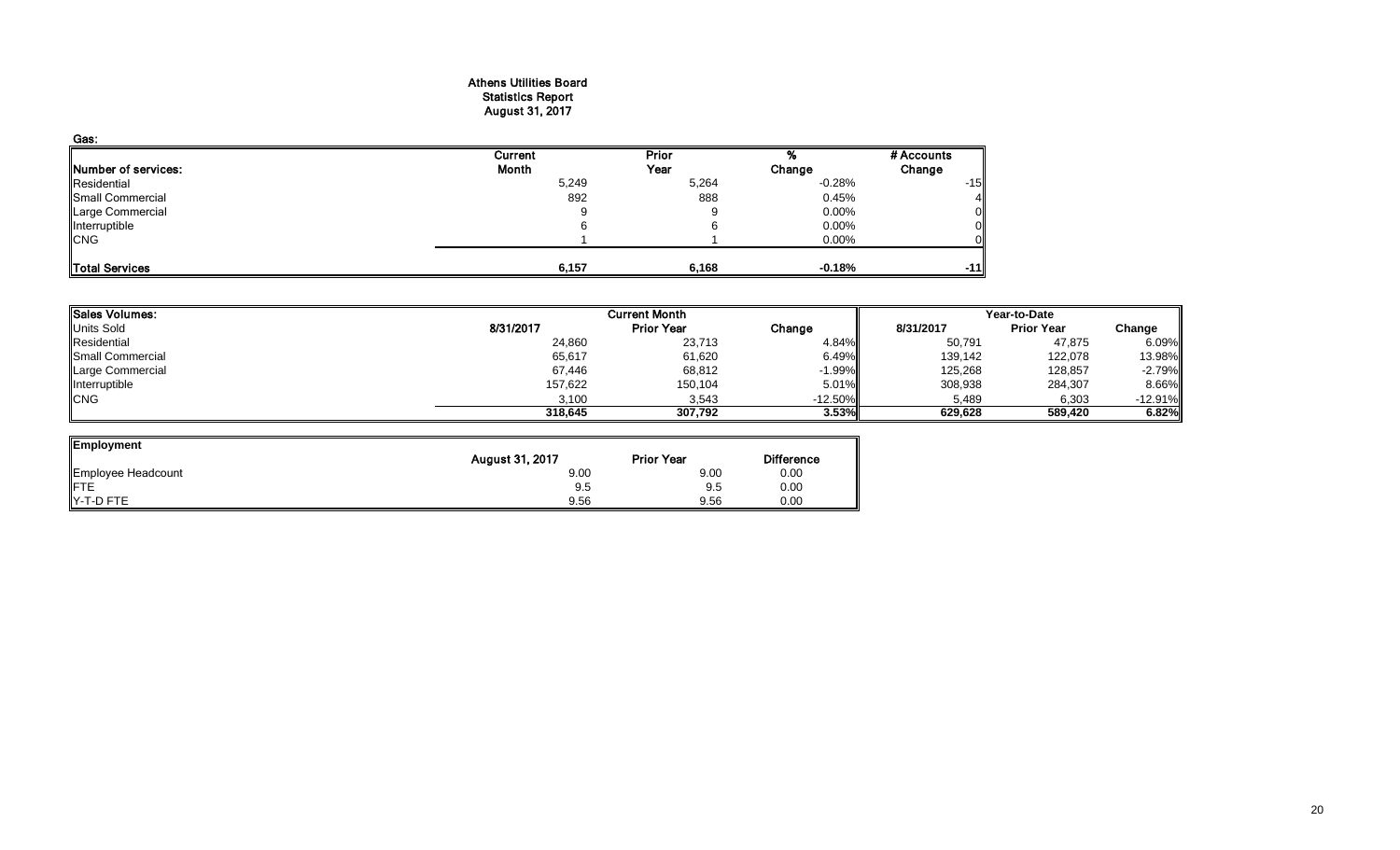|                                                               |                                         | <b>Athens Utilities Board</b><br><b>Gas Division</b><br><b>Capital Budget</b><br>Month Ending as of August 31, 2017 |                                                |                                                    |                                          |
|---------------------------------------------------------------|-----------------------------------------|---------------------------------------------------------------------------------------------------------------------|------------------------------------------------|----------------------------------------------------|------------------------------------------|
|                                                               | <b>Budget</b>                           | Actual                                                                                                              | Variance to date<br>Favorable<br>(Unfavorable) | <b>Estimated</b><br>% Project<br><b>Completion</b> | <b>Percent Budget</b><br><b>Expended</b> |
| <b>Planned Capital Improvements:</b>                          |                                         |                                                                                                                     |                                                |                                                    |                                          |
| Truck 30 (2010)                                               | 40,000                                  |                                                                                                                     | 40,000                                         |                                                    |                                          |
| Truck 53                                                      | 50,000                                  |                                                                                                                     | 50,000                                         |                                                    |                                          |
| Upgrading Cathodic Protection Field -                         | 15,000                                  |                                                                                                                     | 15,000                                         |                                                    |                                          |
| <b>Replace Mechanical Correctors</b><br>Replace Leak Machines | 10,000<br>10,000                        |                                                                                                                     | 10,000<br>10,000                               |                                                    |                                          |
| Replace Locating Equipment - Digital (2)                      | 12,000                                  |                                                                                                                     | 12,000                                         |                                                    |                                          |
| Replace Locating Equipment - Pipe Horn                        | 1,000                                   |                                                                                                                     | 1,000                                          |                                                    |                                          |
| Replace Pressue Charts                                        | 6,500                                   |                                                                                                                     | 6,500                                          |                                                    |                                          |
| 25% of 5 Year Leak Survey                                     | 10,000                                  | 2,717                                                                                                               | 7,283                                          |                                                    | 27.17%                                   |
| Uprate Cumber Hills 20 psi to 50 psi                          | 25,000                                  |                                                                                                                     | 25,000                                         |                                                    |                                          |
| 2" McElroy Butt Fusion Machine                                | 4,000                                   |                                                                                                                     | 4,000                                          |                                                    |                                          |
| Rock Hammer for Komatsu (Trac Hoe)                            | 15,000                                  |                                                                                                                     | 15,000                                         |                                                    |                                          |
| 2" Mole (Puncher)                                             | 2,500                                   |                                                                                                                     | 2,500                                          |                                                    |                                          |
| System Improvement                                            | 60,000                                  |                                                                                                                     | 60,000                                         |                                                    | Continuous                               |
| Main                                                          | 100,000                                 | 17,989                                                                                                              | 82,011                                         |                                                    | 17.99% Continuous                        |
| Services                                                      | 130,000                                 | 32,559                                                                                                              | 97,441                                         |                                                    | 25.05% Continuous                        |
| <b>Total Planned Capital Improvements:</b>                    | \$<br>491,000 \$                        | 53,265 \$                                                                                                           | 437,735                                        |                                                    |                                          |
| <b>Other Assets:</b>                                          |                                         |                                                                                                                     |                                                |                                                    |                                          |
| Other                                                         |                                         | 21,957                                                                                                              | (21, 957)                                      |                                                    |                                          |
| <b>Total Other Assets:</b>                                    |                                         | $21,957$ \$                                                                                                         | (21, 957)                                      |                                                    |                                          |
| Totals:                                                       | 491,000                                 | $75,222$ \$                                                                                                         | 415,778                                        |                                                    |                                          |
|                                                               | Percentage of Budget Spent Year-to-date |                                                                                                                     | 15.32%                                         |                                                    |                                          |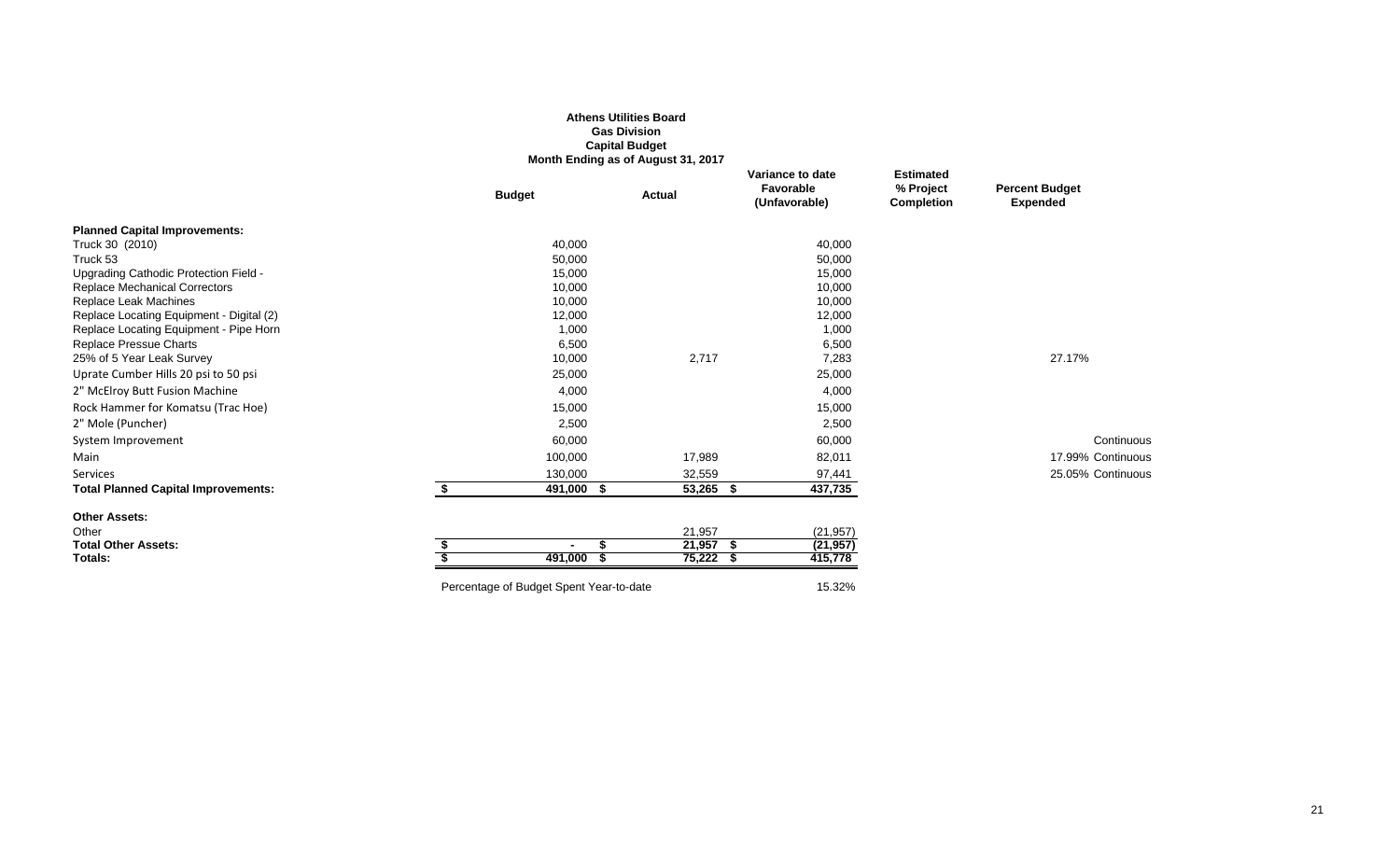# **ATHENS UTILITIES BOARD WASTEWATER DIVISION BALANCE SHEET August 31, 2017**

|     | <b>Current Period</b> | <b>Prior Year</b> | Change from       |                                            |    | <b>Current Period</b> | Prior            | Change<br>from prior |
|-----|-----------------------|-------------------|-------------------|--------------------------------------------|----|-----------------------|------------------|----------------------|
|     | August 31, 2017       |                   | <b>Prior Year</b> |                                            |    | August 31, 2017       | <b>Month</b>     | <b>Month</b>         |
|     |                       |                   |                   | Assets:                                    |    |                       |                  |                      |
|     | 4,091,031.99          | 4,353,714.15      | (262, 682.16)     | Cash and Cash Equivalents                  |    | 4,091,031.99          | 4,094,995.75     | (3,963.76)           |
|     | 377,671.29            | 374,254.57        | 3,416.72          | Receivables                                |    | 377,671.29            | 373,779.32       | 3,891.97             |
|     | 0.00                  | 0.00              | 0.00              | Short Term Balances Due from Other Div.    |    | 0.00                  | 0.00             | 0.00                 |
|     | 158.211.15            | 155,482.07        | 2,729.08          | <b>Prepaid Expenses</b>                    |    | 158,211.15            | 171,668.01       | (13, 456.86)         |
|     | 213,273.80            | 254,098.83        | (40, 825.03)      | Materials and Supplies Inventory           |    | 213,273.80            | 219,340.47       | (6,066.67)           |
|     | 4,840,188.23          | 5,137,549.62      | (297, 361.39)     | <b>Total Current Assets</b>                |    | 4,840,188.23          | 4,859,783.55     | (19, 595.32)         |
|     | 0.00                  | 0.00              | 0.00              | Bond and Interest Sinking Fund and Reserve |    | 0.00                  | 0.00             | 0.00                 |
|     | 0.00                  | 0.00              | 0.00              | Reserve and Other                          |    | 0.00                  | 0.00             | 0.00                 |
|     | 0.00                  | 0.00              | 0.00              | <b>Total Restricted Assets</b>             |    | 0.00                  | 0.00             | 0.00                 |
|     | 0.00                  | 0.00              | 0.00              | Debt Issue Costs, Net of Amortization      |    | 0.00                  | 0.00             | 0.00                 |
|     | 303,126.58            | 242,494.75        | 60,631.83         | <b>Deferred Pension Outflows</b>           |    | 303,126.58            | 303,126.58       | 0.00                 |
|     | 53,711,399.19         | 53,450,037.17     | 261,362.02        | Sewer Utility Plant, at Cost               |    | 53,711,399.19         | 53,539,132.60    | 172,266.59           |
|     | (18, 534, 496.37)     | (18, 107, 263.64) | (427, 232.73)     | Less: Accumulated Depreciation             |    | (18,534,496.37)       | (18,409,511.86)  | (124, 984.51)        |
|     | 35,176,902.82         | 35, 342, 773.53   | (165, 870.71)     | <b>Net Sewer Utility Plant</b>             |    | 35,176,902.82         | 35,129,620.74    | 47,282.08            |
|     | 35,480,029.40         | 35,585,268.28     | (105, 238.88)     | <b>Total Long Term Assets</b>              |    | 35,480,029.40         | 35,432,747.32    | 47,282.08            |
|     | 40,320,217.63 \$      | 40,722,817.90 \$  | (402, 600.27)     | <b>Total Assets</b>                        | S. | 40,320,217.63 \$      | 40,292,530.87 \$ | 27,686.76            |
|     |                       |                   |                   | <b>Liabilities and Retained Earnings:</b>  |    |                       |                  |                      |
|     | 26,833.29             | 4,226.92          | 22,606.37         | <b>Accounts Payable</b>                    |    | 26,833.29             | 31,255.04        | (4,421.75)           |
|     | 62,415.00             | 57,635.00         | 4,780.00          | <b>Customer Deposits</b>                   |    | 62,415.00             | 62,575.00        | (160.00)             |
|     | 123,483.77            | 132,964.05        | (9,480.28)        | <b>Other Current Liabilities</b>           |    | 123,483.77            | 126,861.94       | (3,378.17)           |
|     | 212,732.06            | 194,825.97        | 17,906.09         | <b>Total Current Liabilities</b>           |    | 212,732.06            | 220,691.98       | (7,959.92)           |
|     | 0.00                  | 0.00              | 0.00              | <b>Bonds Payable</b>                       |    | 0.00                  | 0.00             | 0.00                 |
|     | 2,107,116.00          | 2,234,125.12      | (127,009.12)      | Notes Payable - State of Tennessee         |    | 2,107,116.00          | 2,117,818.05     | (10, 702.05)         |
|     | 15,174,443.89         | 15,751,487.89     | (577, 044.00)     | Notes Payable - Other                      |    | 15,174,443.89         | 15,174,443.89    | 0.00                 |
|     | 473.261.27            | 399.765.60        | 73,495.67         | <b>Net Pension Liability</b>               |    | 473,261.27            | 461,726.76       | 11,534.51            |
|     | 108,972.66            | 149,073.33        | (40, 100.67)      | <b>Deferred Pension Inflows</b>            |    | 108,972.66            | 108,972.66       | 0.00                 |
|     | 17,863,793.82         | 18,534,451.94     | (670, 658.12)     | <b>Total Long Term Liabilities</b>         |    | 17,863,793.82         | 17,862,961.36    | 832.46               |
|     | 22,243,691.75         | 21,993,539.99     | 250,151.76        | <b>Net Position</b>                        |    | 22,243,691.75         | 22,208,877.53    | 34,814.22            |
| -\$ | 40,320,217.63 \$      | 40,722,817.90 \$  | (402, 600.27)     | <b>Total Liabilities and Net Assets</b>    | £. | 40,320,217.63 \$      | 40,292,530.87 \$ | 27,686.76            |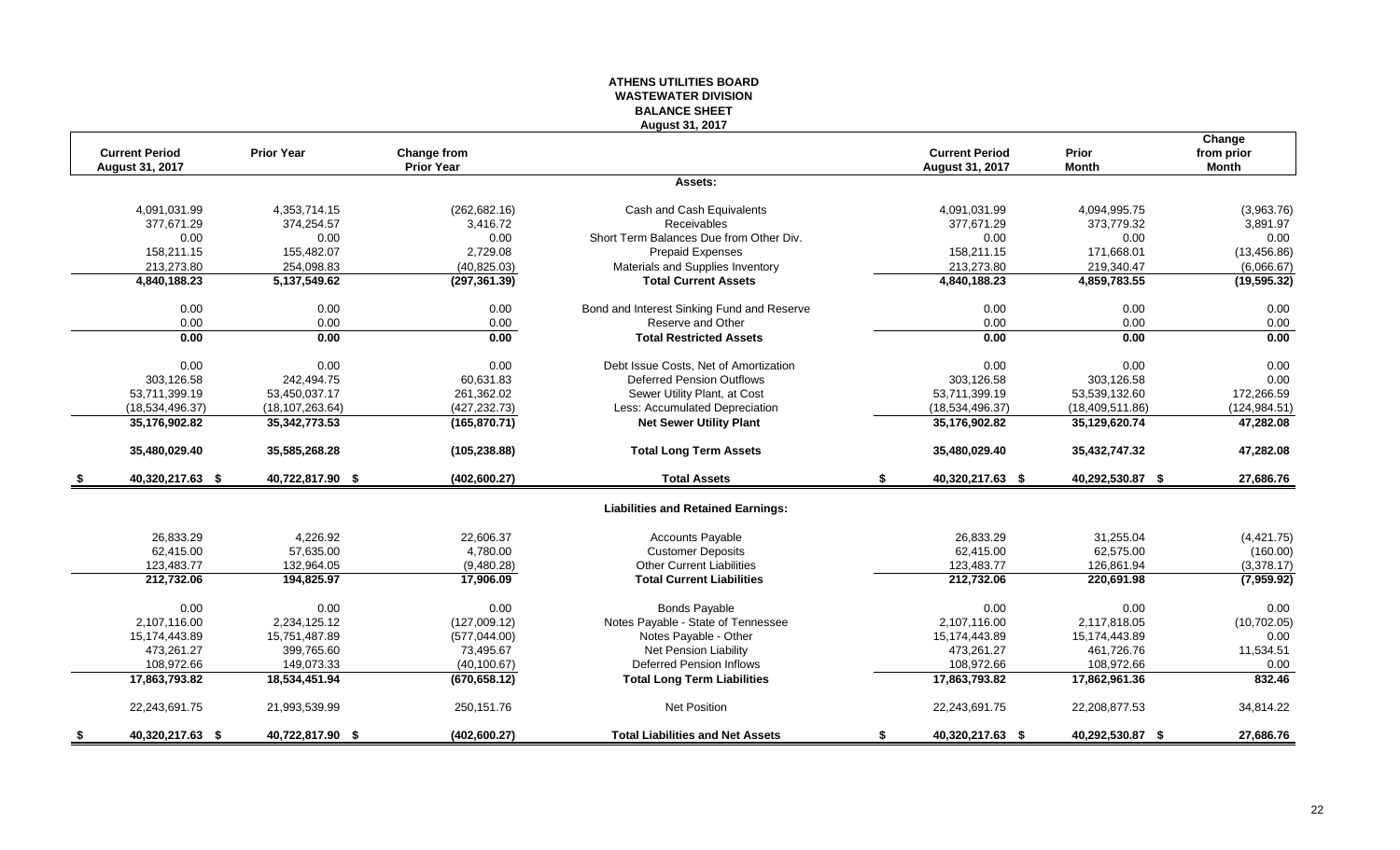#### Athens Utilities Board Profit and Loss Statement - Wastewater August 31, 2017

| Year-to-Date<br>August 31, 2017 | Year-to-Date<br><b>Prior Year</b> | Variance<br>Favorable<br>(Unfavorable) |                                            | Current<br>Month<br>August 31, 2017 | Current<br>Month<br><b>Prior Year</b> | Variance<br>Favorable<br>(Unfavorable) |
|---------------------------------|-----------------------------------|----------------------------------------|--------------------------------------------|-------------------------------------|---------------------------------------|----------------------------------------|
|                                 |                                   |                                        | <b>REVENUE:</b>                            |                                     |                                       |                                        |
| 322,081.22                      | 328,443.97                        | (6, 362.75)                            | Residential                                | 162,854.20                          | 162,935.40                            | (81.20)                                |
| 266,507.62                      | 251,590.06                        | 14,917.56                              | Small Commercial                           | 133,997.79                          | 122,782.85                            | 11,214.94                              |
| 230,833.69                      | 268,486.38                        | (37,652.69)                            | Large Commercial                           | 111,989.40                          | 127,124.20                            | (15, 134.80)                           |
| 22.191.96                       | 29,359.98                         | (7, 168.02)                            | Other                                      | 10,388.55                           | 18,841.70                             | (8,453.15)                             |
| 841,614.49                      | 877,880.39                        | (36, 265.90)                           | <b>Total Revenue</b>                       | 419,229.94                          | 431,684.15                            | (12, 454.21)                           |
|                                 |                                   |                                        | <b>OPERATING AND MAINTENANCE EXPENSES:</b> |                                     |                                       |                                        |
| 193,860.76                      | 200,514.40                        | 6,653.64                               | Sewer Treatment Plant Expense              | 99,823.77                           | 99,513.74                             | (310.03)                               |
| 10,383.27                       | 9,879.25                          | (504.02)                               | <b>Pumping Station Expense</b>             | 4,856.59                            | 5,325.56                              | 468.97                                 |
| 31,139.47                       | 33,127.44                         | 1,987.97                               | <b>General Expense</b>                     | 16,138.30                           | 15,121.35                             | (1,016.95)                             |
| 22,432.64                       | 19,342.52                         | (3,090.12)                             | Cust. Service and Cust. Acct. Expense      | 10,965.90                           | 9,636.83                              | (1,329.07)                             |
| 156,314.26                      | 153,228.23                        | (3,086.03)                             | Administrative and General Expense         | 79,130.54                           | 78,524.15                             | (606.39)                               |
| 414,130.40                      | 416,091.84                        | 1,961.44                               | <b>Total Operating Expenses</b>            | 210,915.10                          | 208, 121.63                           | (2,793.47)                             |
|                                 |                                   |                                        | <b>Maintenance Expense</b>                 |                                     |                                       |                                        |
| 30,738.36                       | 29,635.82                         | (1, 102.54)                            | Sewer Treatment Plant Expense              | 11.732.73                           | 18.028.53                             | 6.295.80                               |
| 13,203.08                       | 10,205.80                         | (2,997.28)                             | <b>Pumping Station Expense</b>             | 8,904.93                            | 5,314.79                              | (3,590.14)                             |
| 33,977.82                       | 17,037.01                         | (16,940.81)                            | <b>General Expense</b>                     | 18,336.28                           | 4,880.64                              | (13, 455.64)                           |
| 357.31                          | 568.48                            | 211.17                                 | Administrative and General Expense         | 187.90                              | 272.56                                | 84.66                                  |
| 78,276.57                       | 57,447.11                         | (20, 829.46)                           | <b>Total Maintenance Expense</b>           | 39,161.84                           | 28,496.52                             | (10,665.32)                            |
|                                 |                                   |                                        | <b>Other Operating Expenses</b>            |                                     |                                       |                                        |
| 240,371.63                      | 243,083.61                        | 2,711.98                               | Depreciation                               | 120,004.31                          | 120,663.86                            | 659.55                                 |
| 240,371.63                      | 243,083.61                        | 2,711.98                               | <b>Total Other Operating Expenses</b>      | 120,004.31                          | 120,663.86                            | 659.55                                 |
| 732,778.60                      | 716,622.56                        | (16, 156.04)                           | <b>Operating and Maintenance Expenses</b>  | 370,081.25                          | 357,282.01                            | (12,799.24)                            |
| 108,835.89                      | 161,257.83                        | (52, 421.94)                           | <b>Operating Income</b>                    | 49,148.69                           | 74,402.14                             | (25, 253.45)                           |
| 2,198.01                        | 2,955.67                          | (757.66)                               | Other Income                               | 1,447.37                            | 1,530.98                              | (83.61)                                |
| 111,033.90                      | 164,213.50                        | (53, 179.60)                           | <b>Total Income</b>                        | 50,596.06                           | 75,933.12                             | (25, 337.06)                           |
| 37.23                           | 4,008.80                          | 3,971.57                               | Other Expense                              | 8.43                                | 4,000.00                              | 3,991.57                               |
| 110,996.67                      | 160,204.70                        | (49, 208.03)                           | Net Income Before Debt Expense             | 50,587.63                           | 71,933.12                             | (21, 345.49)                           |
|                                 |                                   |                                        | <b>DEBT RELATED EXPENSES:</b>              |                                     |                                       |                                        |
| 0.00                            | 0.00                              | 0.00                                   | Amortization of Debt Discount              | 0.00                                | 0.00                                  | 0.00                                   |
| 0.00                            | 0.00                              | 0.00                                   | <b>Bond Interest</b>                       | 0.00                                | 0.00                                  | 0.00                                   |
| 33,309.66                       | 24,284.36                         | (9,025.30)                             | <b>Other Debt Interest</b>                 | 15,773.41                           | 12,686.81                             | (3,086.60)                             |
| 33,309.66                       | 24,284.36                         | (9,025.30)                             | <b>Total debt related expenses</b>         | 15,773.41                           | 12,686.81                             | (3,086.60)                             |
| 77,687.01                       | 135,920.34                        | (58, 233.33)                           | <b>Net Before Extraordinary</b>            | 34,814.22                           | 59,246.31                             | (24, 432.09)                           |
| 0.00                            | 2.100.00                          | (2, 100.00)                            | Grants, Contributions, Extraordinary       | 0.00                                | 0.00                                  | 0.00                                   |
| 77,687.01 \$                    | 138,020.34 \$                     | (60, 333.33)                           | <b>Change in Net Assets</b>                | 34,814.22 \$                        | 59,246.31 \$                          | (24, 432.09)                           |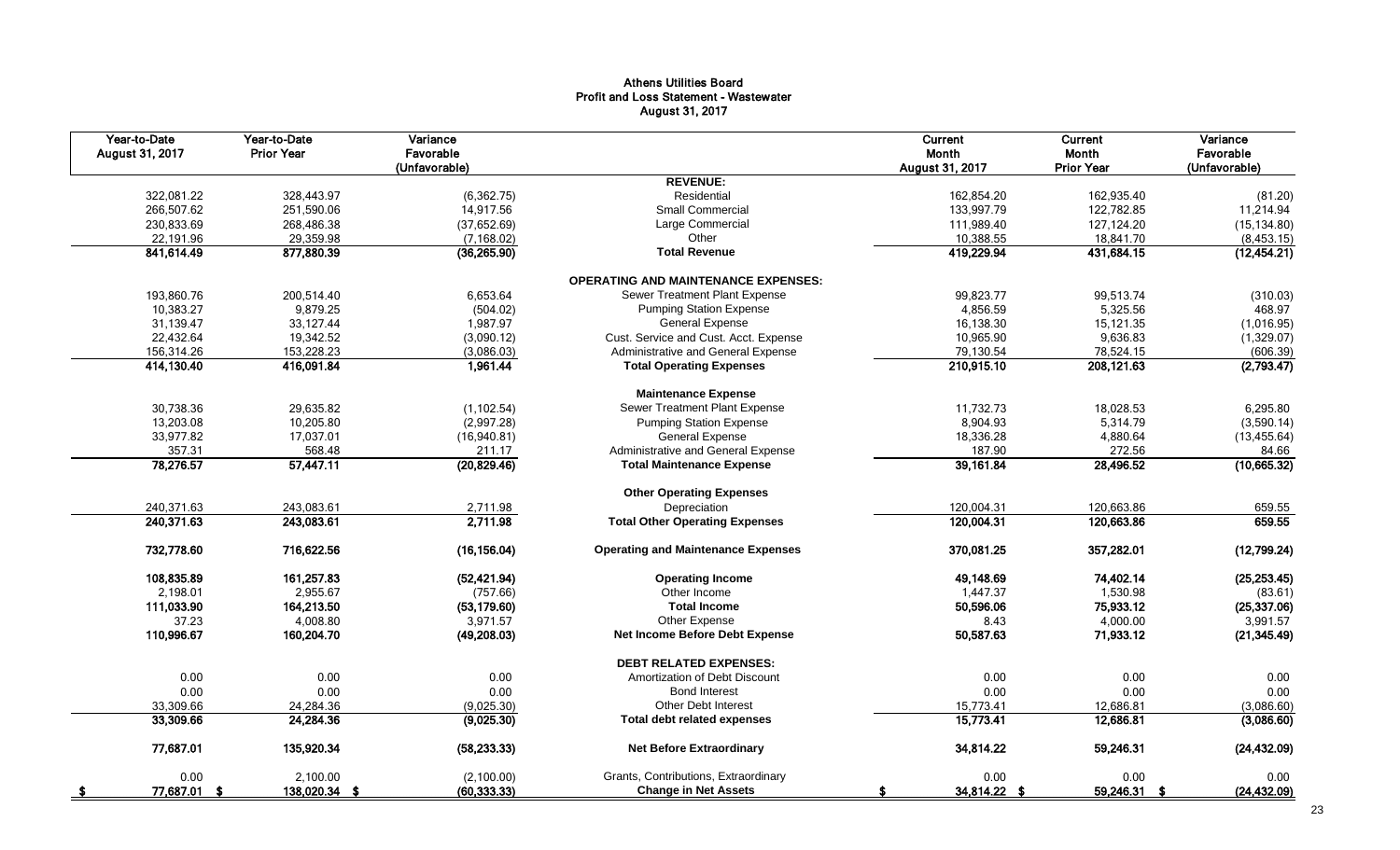#### Athens Utilities Board Budget Comparison - Wastewater August 31, 2017

|      | Year-to-Date<br>August 31, 2017 | Year-to-Date<br><b>Budget</b> | $Y-T-D$<br>Variance | <b>Description</b>                          | <b>Current Month</b><br>August 31, 2017 | <b>Monthly</b><br><b>Budget</b> | <b>Budget</b><br>Variance |
|------|---------------------------------|-------------------------------|---------------------|---------------------------------------------|-----------------------------------------|---------------------------------|---------------------------|
|      |                                 |                               |                     |                                             |                                         |                                 |                           |
|      |                                 |                               |                     | <b>REVENUE:</b>                             |                                         |                                 |                           |
|      | 322,081.22                      | 337,396.19                    | (15, 314.97)        | Residential                                 | 162,854.20                              | 171,592.89                      | (8,738.69)                |
|      | 266,507.62                      | 250,530.86                    | 15,976.76           | <b>Small Commercial</b>                     | 133,997.79                              | 125,217.07                      | 8,780.72                  |
|      | 230,833.69                      | 238,199.77                    | (7,366.08)          | Large Commercial                            | 111,989.40                              | 122,393.09                      | (10, 403.69)              |
|      | 22,191.96                       | 25,052.07                     | (2,860.11)          | Other                                       | 10,388.55                               | 13,708.23                       | (3,319.68)                |
|      | 841,614.49                      | 851,178.90                    | (9, 564.41)         | <b>Total Revenue</b>                        | 419,229.94                              | 432,911.28                      | (13,681.34)               |
|      |                                 |                               |                     | <b>OPERATING AND MAINTENANCE EXPENSES:</b>  |                                         |                                 |                           |
|      | 193,860.76                      | 201,552.13                    | 7,691.37            | Sewer Treatment Plant Expense               | 99,823.77                               | 95,592.39                       | (4,231.38)                |
|      | 10,383.27                       | 12,016.69                     | 1,633.42            | <b>Pumping Station Expense</b>              | 4,856.59                                | 5,993.06                        | 1,136.47                  |
|      | 31,139.47                       | 43,426.46                     | 12,286.99           | <b>General Expense</b>                      | 16,138.30                               | 21,820.14                       | 5,681.84                  |
|      | 22,432.64                       | 17,797.31                     | (4,635.33)          | Customer Service and Customer Acct. Expense | 10,965.90                               | 8,882.80                        | (2,083.10)                |
|      | 156,314.26                      | 137,439.52                    | (18, 874.74)        | Administrative and General Expense          | 79,130.54                               | 68,469.51                       | (10,661.03)               |
|      | 414,130.40                      | 412,232.11                    | (1,898.29)          | <b>Total Operating Expenses</b>             | 210,915.10                              | 200,757.91                      | (10, 157.19)              |
|      |                                 |                               |                     | <b>Maintenance Expense</b>                  |                                         |                                 |                           |
|      | 30,738.36                       | 29,734.44                     | (1,003.92)          | Sewer Treatment Plant Expense               | 11,732.73                               | 16,653.66                       | 4,920.93                  |
|      | 13,203.08                       | 11,792.94                     | (1,410.14)          | <b>Pumping Station Expense</b>              | 8,904.93                                | 5,746.33                        | (3, 158.60)               |
|      | 33,977.82                       | 29,034.34                     | (4,943.48)          | <b>General Expense</b>                      | 18,336.28                               | 12,366.25                       | (5,970.03)                |
|      |                                 |                               |                     |                                             | 187.90                                  |                                 |                           |
|      | 357.31<br>78,276.57             | 760.63<br>71,322.35           | 403.32              | Administrative and General Expense          | 39,161.84                               | 473.09<br>35,239.34             | 285.19                    |
|      |                                 |                               | (6,954.22)          | <b>Total Maintenance Expense</b>            |                                         |                                 | (3,922.50)                |
|      |                                 |                               |                     | <b>Other Operating Expenses</b>             |                                         |                                 |                           |
|      | 240,371.63                      | 244,900.77                    | 4,529.14            | Depreciation                                | 120,004.31                              | 122,138.96                      | 2,134.65                  |
|      | 240,371.63                      | 244,900.77                    | 4,529.14            | <b>Total Other Operating Expenses</b>       | 120,004.31                              | 122,138.96                      | 2,134.65                  |
|      | 732,778.60                      | 728,455.23                    | (4,323.37)          | <b>Operating and Maintenance Expenses</b>   | 370,081.25                              | 358,136.22                      | (11, 945.03)              |
|      | 108,835.89                      | 122,723.67                    | (13, 887.78)        | <b>Operating Income</b>                     | 49,148.69                               | 74,775.06                       | (25, 626.37)              |
|      | 2,198.01                        | 1,804.40                      | 393.61              | Other Income                                | 1,447.37                                | 891.27                          | 556.10                    |
|      | 111,033.90                      | 124,528.06                    | (13, 494.16)        | <b>Total Income</b>                         | 50,596.06                               | 75,666.34                       | (25,070.28)               |
|      | 37.23                           | 5,193.10                      | 5,155.87            | Other Expense                               | 8.43                                    | 5,182.98                        | 5,174.55                  |
|      | 110,996.67                      | 119,334.96                    | (8,338.29)          | Net Income Before Debt Expense              | 50,587.63                               | 70,483.36                       | (19, 895.73)              |
|      |                                 |                               |                     | <b>DEBT RELATED EXPENSES:</b>               |                                         |                                 |                           |
|      | 0.00                            | 0.00                          | 0.00                | Amortization of Debt Discount               | 0.00                                    | 0.00                            | 0.00                      |
|      | 0.00                            | 0.00                          | 0.00                | <b>Bond Interest</b>                        | 0.00                                    | 0.00                            | 0.00                      |
|      | 33,309.66                       | 30,917.33                     | (2, 392.33)         | Other Debt Interest                         | 15,773.41                               | 13,938.02                       | (1,835.39)                |
|      | 33,309.66                       | 30,917.33                     | (2, 392.33)         | <b>Total debt related expenses</b>          | 15,773.41                               | 13,938.02                       | (1,835.39)                |
|      |                                 |                               |                     |                                             |                                         |                                 |                           |
|      | 77,687.01                       | 88,417.63                     | (10, 730.62)        | <b>Net Before Extraordinary</b>             | 34,814.22                               | 56,545.34                       | (21, 731.12)              |
|      | 0.00                            | 41,666.67                     | (41,666.67)         | Grants, Contributions, Extraordinary        | 0.00                                    | 20,833.33                       | (20, 833.33)              |
| - \$ | 77,687.01 \$                    | 130,084.30 \$                 | (52, 397.29)        | <b>Change in Net Assets</b>                 | 34,814.22 \$<br>\$                      | 77,378.67 \$                    | (42, 564.45)              |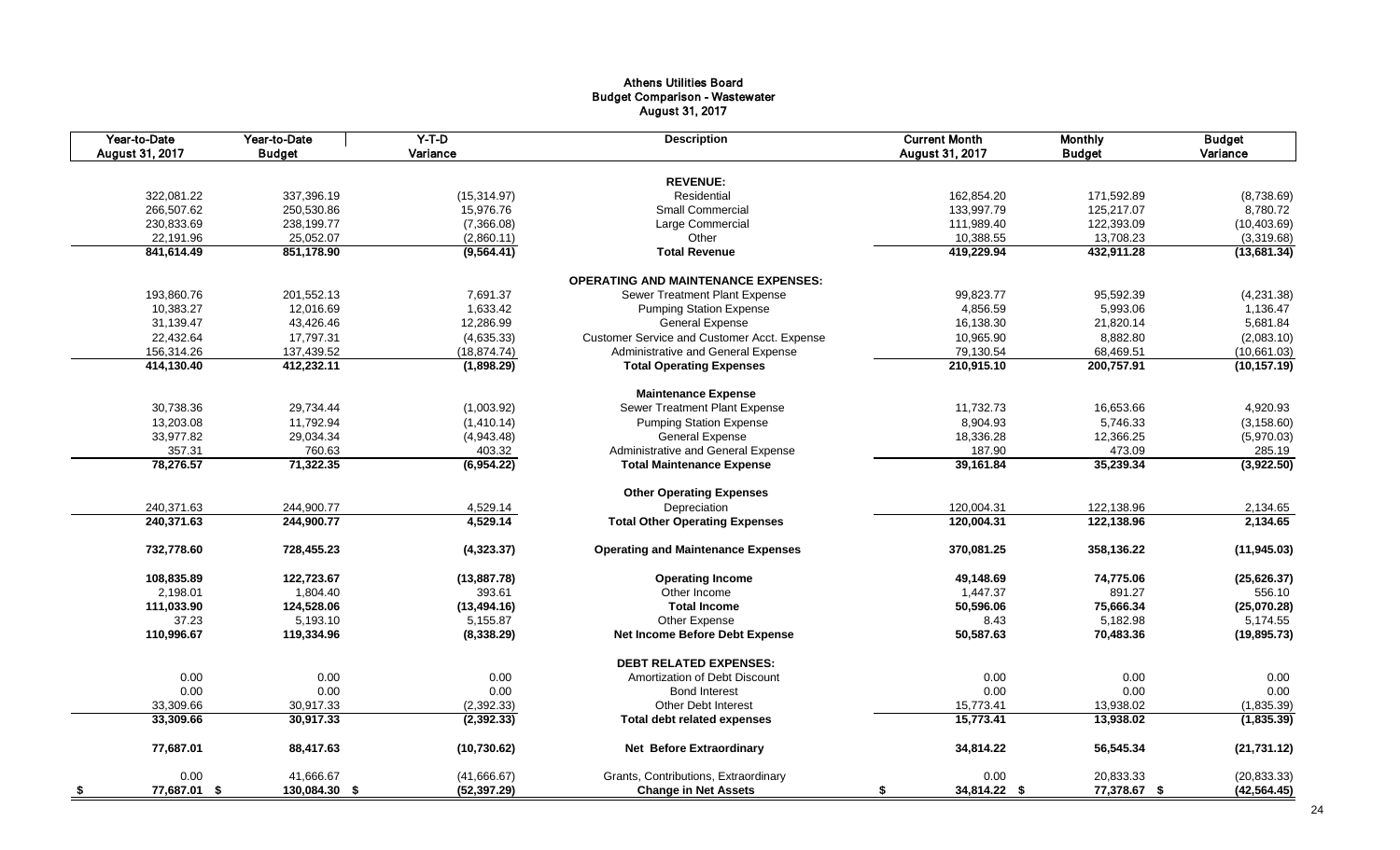# **Athens Utilities Board Wastewater Division STATEMENTS OF CASH FLOWS August 31, 2017**

| Year-to-Date<br><b>August 31, 2017</b> | Year-to-Date<br><b>Prior Year</b> | Variance      | August VI, LVII                                                          | <b>Month to Date</b><br>August 31, 2017 | <b>Month to Date</b><br><b>Prior Year</b> | Variance      |
|----------------------------------------|-----------------------------------|---------------|--------------------------------------------------------------------------|-----------------------------------------|-------------------------------------------|---------------|
|                                        |                                   |               | <b>CASH FLOWS FROM OPERATING ACTIVITIES:</b>                             |                                         |                                           |               |
| 77,687.01                              | 135,920.34                        | (58, 233.33)  | Net Operating Income<br><b>Adjustments to Reconcile Operating Income</b> | 34,814.22                               | 59,246.31                                 | (24, 432.09)  |
|                                        |                                   |               | to Net Cash Provided by Operations:                                      |                                         |                                           |               |
| 240,371.63                             | 243,083.61                        | (2,711.98)    | Depreciation<br><b>Changes in Assets and Liabilities:</b>                | 120,004.31                              | 120,663.86                                | (659.55)      |
| (5,210.16)                             | 11,181.64                         | (16, 391.80)  | Receivables                                                              | (3,891.97)                              | 31,201.65                                 | (35,093.62)   |
| 0.00                                   | 0.00                              | 0.00          | Short Term Notes to Other Divisions                                      | 0.00                                    | 0.00                                      | 0.00          |
| 29,505.98                              | 31,945.76                         | (2,439.78)    | <b>Prepaid Expenses</b>                                                  | 13,456.86                               | 15,972.88                                 | (2,516.02)    |
| 148,748.44                             | 193,997.14                        | (45, 248.70)  | <b>Deferred Pension Outflows</b>                                         | 0.00                                    | 0.00                                      | 0.00          |
| 12,103.93                              | 69,403.43                         | (57, 299.50)  | Materials and Supplies Inventory                                         | 6,066.67                                | 49,283.60                                 | (43, 216.93)  |
| 0.00                                   | 0.00                              | 0.00          | <b>Bond Sinking Funds</b>                                                | 0.00                                    | 0.00                                      | 0.00          |
| 0.00                                   | 0.00                              | 0.00          | Reserve                                                                  | 0.00                                    | 0.00                                      | 0.00          |
| 0.00                                   | 0.00                              | 0.00          | <b>Other Assets</b>                                                      | 0.00                                    | 0.00                                      | 0.00          |
| (214, 927.71)                          | (13, 110.45)                      | (201, 817.26) | <b>Accounts Payable</b>                                                  | (4,421.75)                              | (4,480.31)                                | 58.56         |
| (10, 255.93)                           | (4, 186.57)                       | (6,069.36)    | <b>Accrued Liabilities</b>                                               | (3,378.17)                              | (808.14)                                  | (2,570.03)    |
| 10,754.07                              | 14,297.92                         | (3,543.85)    | Retirements and Salvage                                                  | 4,980.20                                | 7,148.96                                  | (2, 168.76)   |
| (405.00)                               | 1,640.00                          | (2,045.00)    | <b>Customer Deposits</b>                                                 | (160.00)                                | 1,420.00                                  | (1,580.00)    |
| (125, 679.42)                          | (177, 705.78)                     | 52,026.36     | Net Pension Liability                                                    | 11,534.51                               | 7,979.21                                  | 3,555.30      |
| 0.00                                   | 0.00                              | 0.00          | <b>Deferred Pension Inflows</b>                                          | 0.00                                    | 0.00                                      | 0.00          |
| 162,692.84                             | 506,467.04                        | (343, 774.20) | <b>Total Cash from Operating Activities</b>                              | 179,004.88                              | 287,628.02                                | (108, 623.14) |
|                                        |                                   |               | <b>CASH FLOWS FROM NONCAPITAL FINANCING ACTIVITIES:</b>                  |                                         |                                           |               |
| 0.00                                   | 0.00                              | 0.00          | Bonds payable                                                            | 0.00                                    | 0.00                                      | 0.00          |
| (21, 382.83)                           | (20, 878.35)                      | (504.48)      | Notes Payable                                                            | (10, 702.05)                            | (10, 449.56)                              | (252.49)      |
| (21, 382.83)                           | (20, 878.35)                      | (504.48)      | <b>Total Cash from Noncapital Financing Activities</b>                   | (10, 702.05)                            | (10, 449.56)                              | (252.49)      |
|                                        |                                   |               | <b>CASH FROM INVESTING ACTIVITIES:</b>                                   |                                         |                                           |               |
| 0.00                                   | 0.00                              | 0.00          | Prior Period Adjustment                                                  | 0.00                                    | 0.00                                      | 0.00          |
| 0.00                                   | 2,100.00                          | (2,100.00)    | <b>Grants Contributions &amp; Other Extraordinary</b>                    | 0.00                                    | 0.00                                      | 0.00          |
| 0.00                                   | 0.00                              | 0.00          | <b>Adjust Net Pension Obligation</b>                                     | 0.00                                    | 0.00                                      | 0.00          |
| (244, 104.14)                          | (219, 758.44)                     | (24, 345.70)  | Sewer Utility Plant                                                      | (172, 266.59)                           | (123, 597.62)                             | (48, 668.97)  |
| (244, 104.14)                          | (217, 658.44)                     | (26, 445.70)  | <b>Total Cash from Capital and Related Investing Activities</b>          | (172, 266.59)                           | (123, 597.62)                             | (48,668.97)   |
| $(102, 794.13)$ \$                     | 267,930.25 \$                     | (370, 724.38) | <b>Net Changes in Cash Position</b>                                      | $(3,963.76)$ \$<br>\$                   | 153,580.84 \$                             | (157, 544.60) |
|                                        |                                   |               |                                                                          |                                         |                                           |               |
| 4,193,826.12                           | 4,085,783.90                      | 108,042.22    | Cash at Beginning of Period                                              | 4,094,995.75                            | 4,200,133.31                              | (105, 137.56) |
| 4,091,031.99                           | 4,353,714.15                      | (262, 682.16) | Cash at End of Period                                                    | 4,091,031.99                            | 4,353,714.15                              | (262, 682.16) |
| $(102, 794.13)$ \$                     | 267,930.25 \$                     | (370, 724.38) | <b>Changes in Cash and Equivalents</b>                                   | $(3,963.76)$ \$<br>\$                   | 153,580.84 \$                             | (157, 544.60) |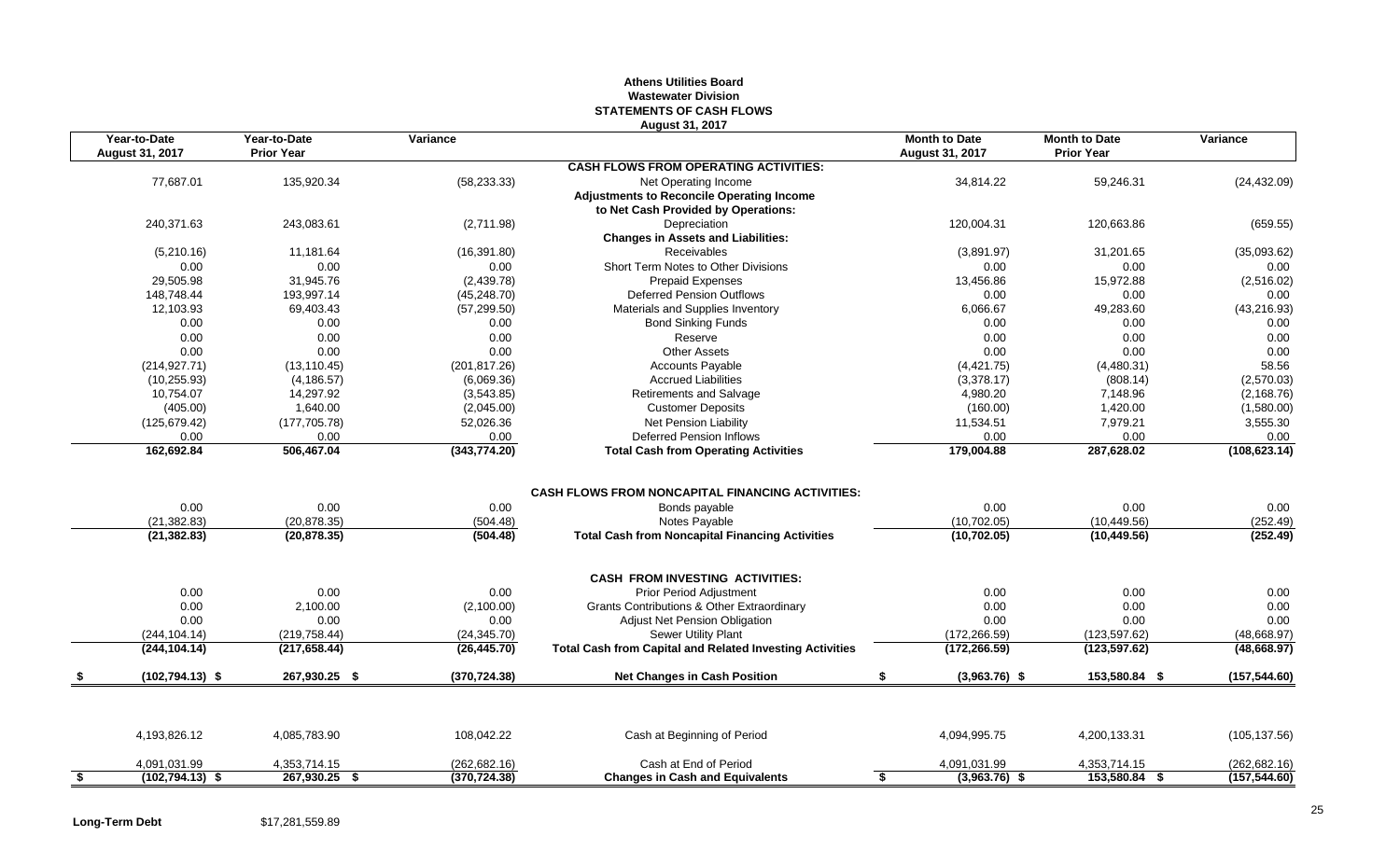#### Athens Utilities Board Statistics Report August 31, 2017

| Wastewater:                |         |       |          |                |
|----------------------------|---------|-------|----------|----------------|
|                            | Current | Prior |          | # Accounts     |
| Number of services:        | Month   | Year  | Change   | Change         |
| Residential - Inside City  | 4,297   | 4,311 | $-0.32%$ | -141           |
| Residential - Outside City | 46      | 44    | 4.55%    | $\overline{2}$ |
| Commercial - Inside City   | 921     | 922   | $-0.11%$ | $-11$          |
| Commercial - Outside City  |         |       | $0.00\%$ |                |
| <b>Total Services</b>      | 5,268   | 5,281 | $-0.25%$ | -131           |

| <b>Sales Volumes:</b>      | Current Month |                   |           | Year-to-Date |                   |          |  |
|----------------------------|---------------|-------------------|-----------|--------------|-------------------|----------|--|
| Gallonsx100                | 8/31/2017     | <b>Prior Year</b> | Change    | 8/31/2017    | <b>Prior Year</b> | Change   |  |
| Residential - Inside City  | 153,846       | 160,010           | $-3.85%$  | 309,210      | 327,657           | $-5.63%$ |  |
| Residential - Outside City | 2,282         | 1,838             | 24.16%    | 4,500        | 3,848             | 16.94%   |  |
| Commercial - Inside City   | 202,556       | 199,825           | 1.37%     | 405,816      | 402,903           | 0.72%    |  |
| Commercial - Outside City  | 9,016         | 9,312             | $-3.18%$  | 18,535       | 18,479            | 0.30%    |  |
|                            | 367,700       | 370.985           | $-0.89\%$ | 738,061      | 752,887           | -1.97%   |  |

| Employment         |                 |                   |                   |
|--------------------|-----------------|-------------------|-------------------|
|                    | August 31, 2017 | <b>Prior Year</b> | <b>Difference</b> |
| Employee Headcount | 19.00           | 19.00             | 0.00              |
| <b>IFTE</b>        | 19.92           | 19.82             | 0.1               |
| Y-T-D FTE          | 19.65           | 19.94             | $-0.29$           |

| Total Company Employment |                        |                   |                   |
|--------------------------|------------------------|-------------------|-------------------|
|                          | <b>August 31, 2017</b> | <b>Prior Year</b> | <b>Difference</b> |
| Company Total Headcount: | 99.00                  | 95.00             | 4.00              |
| Company Total FTE        | 103.01                 | 100.32            | 2.69              |
| Company Y-T-D FTE        | 103.45                 | 101.15            | 2.3               |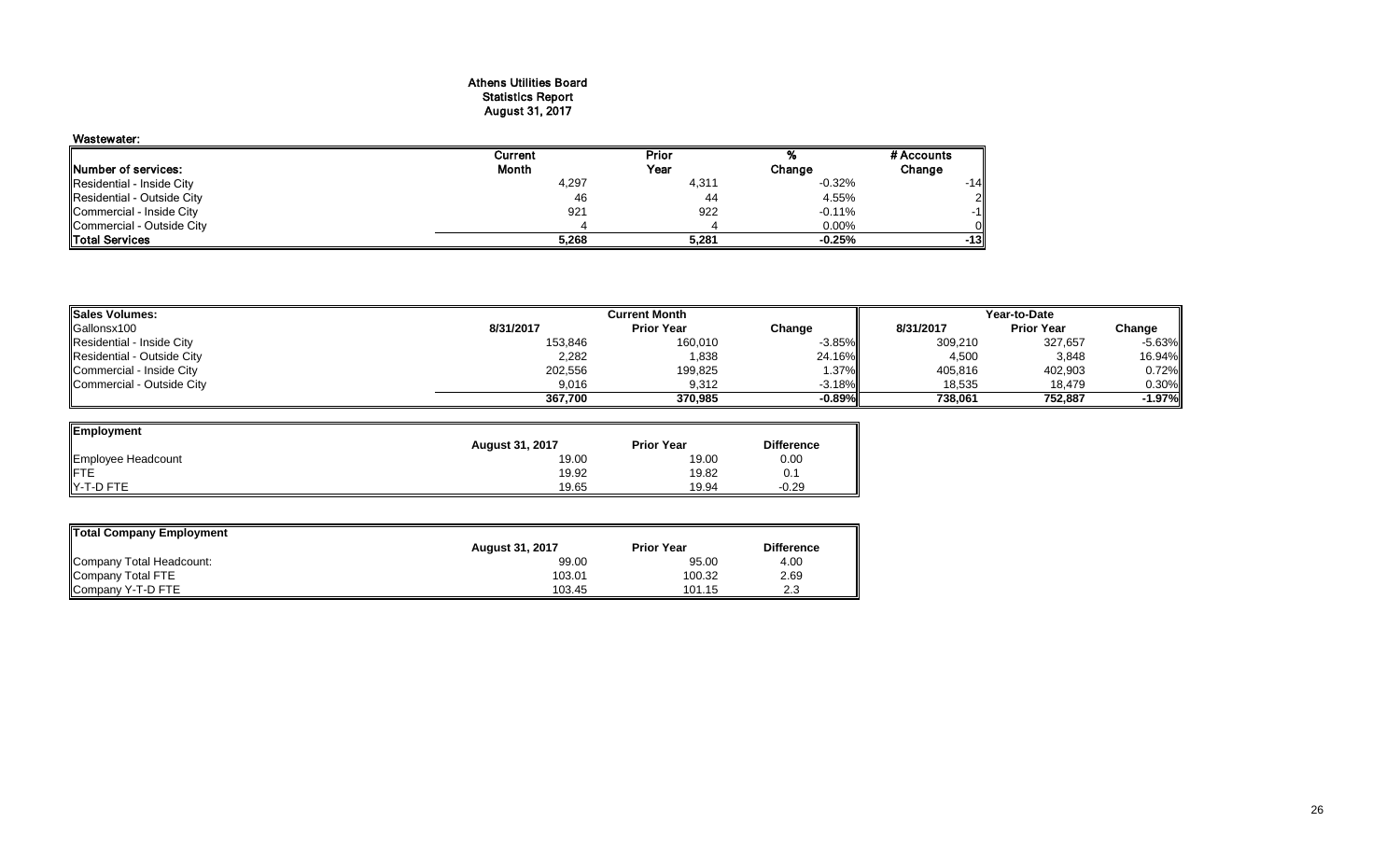# **Athens Utilities Board Wastewater Division Capital Budget Month Ending as of August 31, 2017**

|                                                                      |                         | <b>Budget</b>                           | <b>Actual</b>                           | <b>Variance to Date</b><br>Favorable<br>(Unfavorable) | <b>Estimated</b><br>% Project<br><b>Completion</b> | <b>Percent Budget</b><br><b>Expended</b> |
|----------------------------------------------------------------------|-------------------------|-----------------------------------------|-----------------------------------------|-------------------------------------------------------|----------------------------------------------------|------------------------------------------|
| <b>Planned Capital Improvements:</b>                                 |                         |                                         |                                         |                                                       |                                                    |                                          |
| Replace Truck 43                                                     |                         | 80,000                                  |                                         | 80,000                                                |                                                    |                                          |
| NMC WWTP T-Valve for Return Sludge                                   |                         | 12,000                                  |                                         | 12,000                                                |                                                    |                                          |
| NMC WWTP Valves Influent Fine Screens                                |                         | 10,000                                  |                                         | 10,000                                                |                                                    |                                          |
| Oost WWTP UV Bulbs                                                   |                         | 45,000                                  |                                         | 45,000                                                |                                                    |                                          |
| NMC WWTP UV Bulbs                                                    |                         | 15,000                                  | 3,753                                   | 11,247                                                |                                                    | 25.02%                                   |
| Oost WWTP Material and Equip. Storage Finish                         |                         | 280,000                                 | 135,164                                 | 144,836                                               | 75%                                                | 48.27%                                   |
| Highway 30 TDOT Project                                              |                         | 30,000                                  | 2,303                                   | 27,698                                                | 5%                                                 | 7.68%                                    |
| <b>NMC Clairfier Brushes</b>                                         |                         | 25,000                                  | 1,222                                   | 23,778                                                | 5%                                                 | 4.89%                                    |
| <b>Boring Machine</b>                                                |                         | 15,000                                  |                                         | 15,000                                                |                                                    |                                          |
| Oost WWTP Digester Liquid Motive Pumps (4)                           |                         | 80,000                                  |                                         | 80,000                                                |                                                    |                                          |
| Tellico Hills CDBG (\$500,000 grant)<br><b>Building Improvements</b> |                         | 335,000<br>15,000                       | 997                                     | 335,000<br>14,003                                     | 7%                                                 | 6.65%                                    |
| Oostanaula WWTP Refurbishment                                        |                         | 100,000                                 | 3,528                                   | 96,472                                                |                                                    | 3.53% Continuous                         |
| NMC WWTP Refurbishment                                               |                         | 100,000                                 | 7,072                                   | 92,928                                                |                                                    | 7.07% Continuous                         |
| Admin and Operators Buildings Maint. - Oost.                         |                         | 10,000                                  |                                         | 10,000                                                |                                                    | Continuous                               |
| Laboratory Equipment                                                 |                         | 45,000                                  |                                         | 45,000                                                |                                                    | Continuous                               |
| <b>Lift Station Rehabilitation</b>                                   |                         | 15,000                                  |                                         | 15,000                                                |                                                    | Continuous                               |
| Field and Safety Equipment - PE Welding Equip                        |                         | 50,000                                  |                                         | 50,000                                                |                                                    | Continuous                               |
| <b>Collection System Rehab</b>                                       |                         | 500,000                                 | 23,983                                  | 476,017                                               |                                                    | 4.80% Continuous                         |
| <b>Material Donations</b>                                            |                         | 5,000                                   |                                         | 5,000                                                 |                                                    | Continuous                               |
| Technology (SCADA, Computers)                                        |                         | 30,000                                  |                                         | 30,000                                                |                                                    | Continuous                               |
| <b>Services</b>                                                      |                         | 100,000                                 | 12,998                                  | 87,002                                                |                                                    | 13.00% Continuous                        |
| Extensions                                                           |                         | 50,000                                  |                                         | 50,000                                                |                                                    | Continuous                               |
| <b>Grinder Pump Core Replacements</b>                                |                         | 25,000                                  | 1,110                                   | 23,890                                                |                                                    | 4.44% Continuous                         |
| <b>Rehabilitation of Services</b>                                    |                         | 75,000                                  | 2,574                                   | 72,426                                                |                                                    | 3.43% Continuous                         |
| <b>Total Planned Capital Improvements:</b>                           | \$                      | 2,047,000                               | 194,704 \$<br>-S                        | 1,852,296                                             |                                                    |                                          |
| <b>Other Assets:</b>                                                 |                         |                                         |                                         |                                                       |                                                    |                                          |
| Railroad Ave Pump Station Rebuild                                    |                         |                                         | 43,453                                  | (43, 453)                                             |                                                    |                                          |
| Other                                                                |                         |                                         | 2,828                                   | (2,828)                                               |                                                    |                                          |
| <b>Total Other Assets</b>                                            | \$                      | ۰.                                      | \$<br>46,281                            | (46, 281)<br>\$                                       |                                                    |                                          |
| Totals:                                                              | $\overline{\mathbf{s}}$ | 2,047,000                               | $\overline{\mathbf{s}}$<br>$240,985$ \$ | 1,806,015                                             |                                                    |                                          |
|                                                                      |                         | Percentage of Budget Spent Year-to-date |                                         | 11.77%                                                |                                                    |                                          |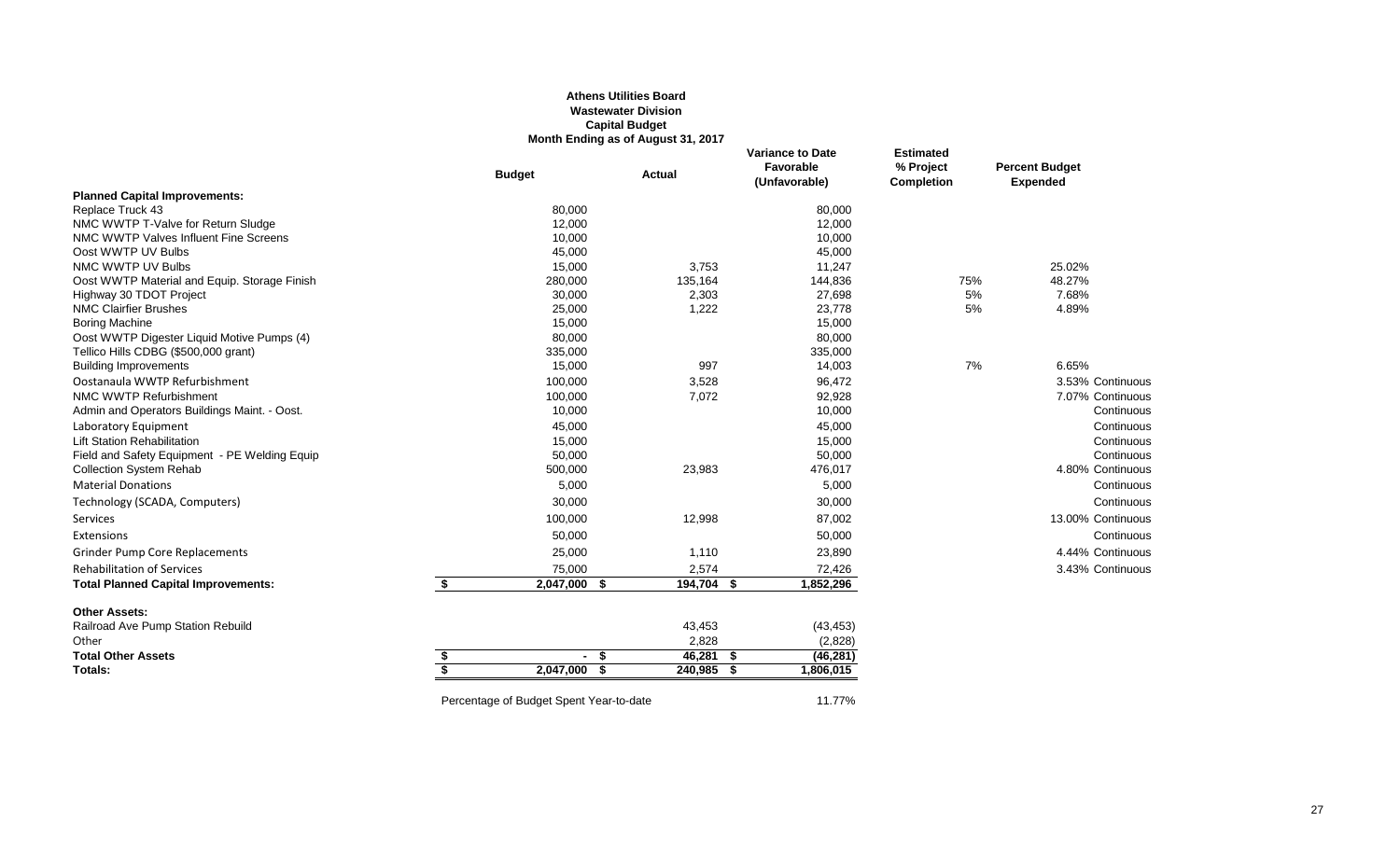|                                          |                                   |                                  | <b>FIBER</b><br><b>BALANCE SHEET</b>           |                                                  |                       |                               |
|------------------------------------------|-----------------------------------|----------------------------------|------------------------------------------------|--------------------------------------------------|-----------------------|-------------------------------|
|                                          |                                   |                                  | August 31, 2017                                |                                                  |                       |                               |
| <b>Current Period</b><br>August 31, 2017 | Year-to-Date<br><b>Prior Year</b> | Change from<br><b>Prior Year</b> |                                                | <b>Current Period</b><br><b>January 31, 2016</b> | Prior<br><b>Month</b> | Change<br>from prior<br>Month |
|                                          |                                   |                                  | <b>Assets</b>                                  |                                                  |                       |                               |
| 82,814.63                                | 76,485.97                         | 6,328.66                         | Services                                       | 82,814.63                                        | 82,814.63             | $\blacksquare$                |
| 18,723.75                                | 12,604.71                         | 6,119.04                         | <b>Accumulated Depreciation</b>                | 18,723.75                                        | 18,213.83             | 509.92                        |
| 64,090.88                                | 63,881.26                         | 209.62                           | <b>Total Fixed Assets</b>                      | 64,090.88                                        | 64,600.80             | (509.92)                      |
|                                          |                                   |                                  | <b>Current Assets</b>                          |                                                  |                       |                               |
| 46,545.65                                | 17,119.04                         | 29,426.61                        | Cash                                           | 46,545.65                                        | 46,167.84             | 377.81                        |
| 3,014.00                                 |                                   | 3,014.00                         | <b>Accounts Receivable</b>                     | 3,014.00                                         | 500.00                | 2,514.00                      |
| 49,559.65                                | 17,119.04                         | 32,440.61                        | <b>Total Current Assets</b>                    | 49,559.65                                        | 46,667.84             | 2,891.81                      |
| 113,650.53 \$                            | 81,000.30 \$                      | 32,650.23                        | <b>Total Assets</b>                            | 113,650.53 \$                                    | 111,268.64 \$         | 2,381.89                      |
|                                          |                                   |                                  | Liabilities                                    |                                                  |                       |                               |
| $\sim$                                   | $\overline{\phantom{a}}$          |                                  | Payable to Other Divisions                     | $\overline{\phantom{a}}$                         | $\sim$                | $\blacksquare$                |
| 113,650.53                               | 81,000.30                         | 32,650.23                        | <b>Retained Earnings</b>                       | 113,650.53                                       | 111,268.64            | 2,381.89                      |
| \$<br>113,650.53 \$                      | 81,000.30 \$                      | 32,650.23                        | <b>Total Liabilities and Retained Earnings</b> | \$<br>113,650.53 \$                              | 111,268.64 \$         | 2,381.89                      |

**ATHENS UTILITIES BOARD**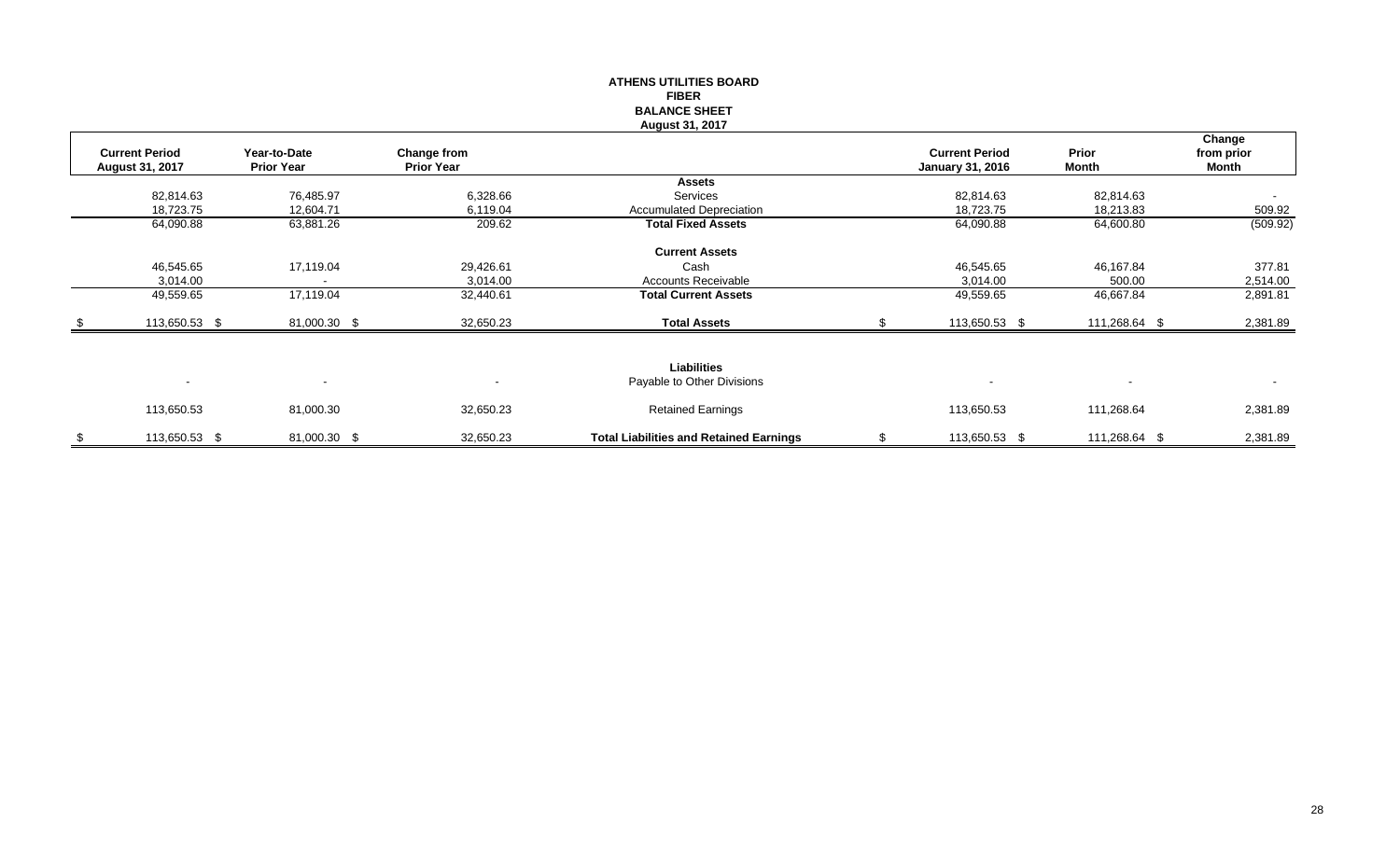| August 31, 2017                 |                                   |                       |                                                 |  |                          |                   |                          |  |  |  |  |
|---------------------------------|-----------------------------------|-----------------------|-------------------------------------------------|--|--------------------------|-------------------|--------------------------|--|--|--|--|
| Year-to-Date<br>August 31, 2017 | Year-to-Date<br><b>Prior Year</b> | Variance<br>Favorable |                                                 |  | Current<br><b>Month</b>  | Current<br>Month  |                          |  |  |  |  |
|                                 |                                   | (Unfavorable)         |                                                 |  | <b>August 31, 2017</b>   | <b>Prior Year</b> |                          |  |  |  |  |
| 14,328.00                       | 8,528.00                          | 5,800.00              | Revenue                                         |  | 7,164.00                 | 4,264.00          | 2,900.00                 |  |  |  |  |
|                                 |                                   |                       | <b>Operating and Maintenance Expenses</b>       |  |                          |                   |                          |  |  |  |  |
| $\sim$                          | $\overline{\phantom{a}}$          | $\sim$                | Overhead Line Expense                           |  | $\overline{\phantom{a}}$ | $\sim$            | $\sim$                   |  |  |  |  |
| 662.14                          | 662.14                            | $\sim$                | Administrative and General Expense              |  | 331.07                   | 331.07            | $\sim$                   |  |  |  |  |
| 6,983.00                        | 3,446.03                          | (3,536.97)            | <b>Telecom Expense</b>                          |  | 3,955.57                 | 1,592.41          | (2,363.16)               |  |  |  |  |
| 7,645.14 \$                     | 4,108.17 \$                       | (3,536.97)            | <b>Total Operating and Maintenance Expenses</b> |  | 4,286.64 \$              | 1,923.48 \$       | (2,363.16)               |  |  |  |  |
| 27.63                           | 8.57                              | 19.06                 | Interest Income                                 |  | 14.45                    | 4.62              | 9.83                     |  |  |  |  |
|                                 |                                   |                       | <b>Other Operating Expense</b>                  |  |                          |                   |                          |  |  |  |  |
| 1,019.84                        | 1,019.84                          | $\sim$                | <b>Depreciation Expense</b>                     |  | 509.92                   | 509.92            | $\overline{\phantom{a}}$ |  |  |  |  |
| \$<br>5,690.65 \$               | 3,408.56 \$                       | 2.282.09              | Net Income                                      |  | 2,381.89 \$              | 1,835.22 \$       | 546.67                   |  |  |  |  |

# Athens Utilities Board Profit and Loss Statement - Fiber